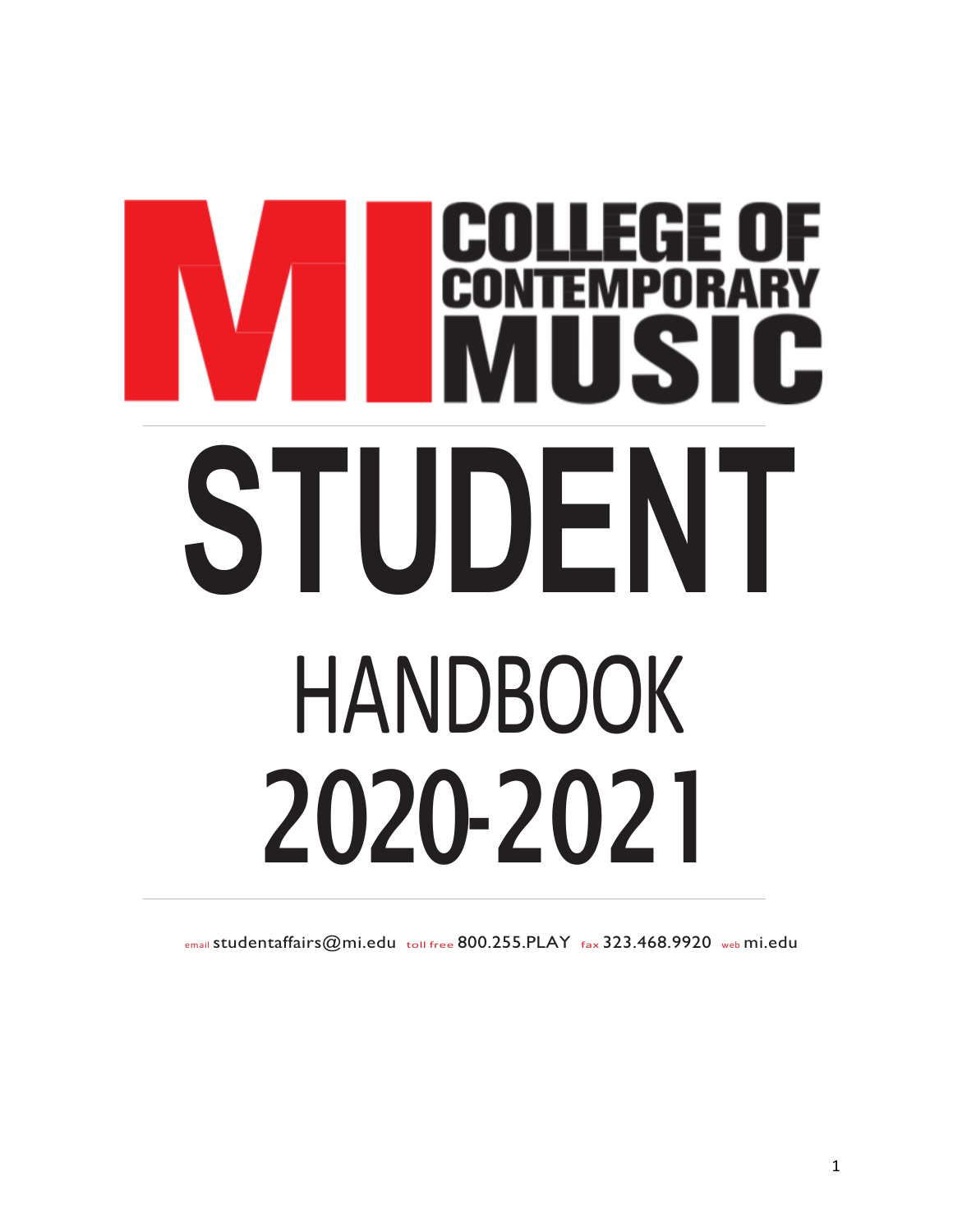# **CONTENTS**

| <b>Campus Locations</b>                                         | 03         |
|-----------------------------------------------------------------|------------|
| <b>Campus Offices, Departments, and Staff</b>                   | 03         |
| <b>Campus Affairs</b>                                           | 03         |
| Office of Academic Affairs                                      | 03         |
| Senior Academic Leadership                                      | 03         |
| <b>Academic Support Staff</b>                                   | 03         |
| Admissions                                                      | 04         |
| <b>Financial Aid and Student Billing</b>                        | 04         |
| <b>Registrar Services</b>                                       | 04         |
| <b>Student Success</b>                                          | 05         |
| Housing                                                         | 05         |
| <b>International Student Affairs</b>                            | 05         |
| <b>Artist &amp; Career Services</b>                             | 05         |
| <b>Library Services</b>                                         | 05         |
| <b>Players Supply</b>                                           | 06         |
| Production                                                      | 06         |
| Operations                                                      | 06         |
| <b>Instructional and Information Technology</b>                 |            |
| <b>Services</b>                                                 | 06         |
| <b>Campus Services, Policies, and</b>                           |            |
| <b>Procedures</b>                                               | 07         |
| Registration                                                    | 07         |
| <b>New Students</b>                                             | 07         |
| <b>Continuing Students</b>                                      | 07         |
| <b>Academic Regulations, Policies, and</b>                      |            |
| <b>Definitions</b>                                              | 07         |
| Academic Calendar                                               | 07         |
| <b>Academic Honesty/Integrity</b>                               | 07         |
| <b>Academic Integrity Procedure</b>                             | 08         |
| Academic Probation                                              | 09         |
| <b>Appeals/Request for Academic Review</b>                      | 10         |
| <b>Attendance Requirements</b>                                  | 10         |
| <b>Excused Absences</b>                                         | 10         |
| Auditing                                                        | 10         |
| <b>Testing Out</b>                                              | 10         |
| Late Testing                                                    | <u> 11</u> |
| Course Repetition                                               | 11         |
| <b>Scheduling Policy</b>                                        | <u> 11</u> |
| Final Exam Week                                                 | 11         |
| Incomplete                                                      | 11         |
| Satisfactory Academic Progress (SAP)                            | 11         |
| <b>Student Messages</b>                                         | 12         |
| <b>Student Records</b>                                          | 12         |
| Termination                                                     | 12         |
| <b>Facilities Regulations</b>                                   | <u>13</u>  |
| <b>Student Conduct Code</b>                                     | <u>13</u>  |
|                                                                 | 13         |
| <b>Violations of Policy</b><br><b>Non-Fraternization Policy</b> | <u>16</u>  |
|                                                                 |            |
| <b>Reporting Prohibited Conduct</b>                             | <u>18</u>  |
| <b>Student Discipline Procedures</b>                            | 18         |
| <b>Interim Suspension</b>                                       | 25         |
| <b>Privacy and Records Retention</b>                            | 25         |
| Amendment and Modification                                      | 26         |

| <b>Service and Emotional Support Animal Policy</b> |           |
|----------------------------------------------------|-----------|
|                                                    | 26        |
| <b>Bring Your Own Device Policy (BYOD)</b>         | 28        |
| The Learning Management System                     | 29        |
| <b>Studio and Classroom Technologies</b>           | 29        |
| MI Alumni                                          | 29        |
| Alumni Pass                                        | 29        |
| <b>Social Networking Code of Conduct</b>           | 31        |
| <b>Student Rights</b>                              | 31        |
| The Bureau for Private Postsecondary               |           |
| Education                                          | 31        |
| Non-Discrimination Policy                          | 32        |
| <b>Family Educational Rights and Privacy Act</b>   |           |
| (FERPA)                                            | 33        |
| <b>Copyright Infringement Policy</b>               | 35        |
| <b>Student Guest Policy</b>                        | 36        |
| <b>General Policy</b>                              | 36        |
| Lost/Misplaced ID Policy                           | 36        |
| <b>Student Guests</b>                              | 36        |
| <b>Student Affairs Office</b>                      | 37        |
| <b>General Services</b>                            | 38        |
| Live Performance Workshops (LPW)                   | 40        |
| <b>Players Supply Store</b>                        | 41        |
| <b>Campus Life</b>                                 | 42        |
| <b>Special Student Events</b>                      | 42        |
| <b>Getting the Most Out of MI</b>                  | 42        |
| <b>Respect for Others</b>                          | 42        |
| <b>Respect for Yourself</b>                        | 42        |
| <b>Artist and Career Services</b>                  | 42        |
| <b>Mission Statement</b>                           | 42        |
| <b>MI Connects Overview</b>                        | 43        |
| <b>Workshops</b>                                   | 44        |
| Career/Industry Mentoring                          | 44        |
| <b>Internships</b>                                 | 44        |
| <b>Student Workers</b>                             | 45        |
| <b>Discounted Entertainment Tickets</b>            | 45        |
| <b>MI Library</b>                                  | 45        |
| <b>Library Hours</b>                               | 45        |
| <b>Library Mission Statement</b>                   | 45        |
| <b>Room/Lab Reservations</b>                       | 50        |
| Guitar/Bass                                        | 50        |
| <b>Keyboard Technology</b>                         | 50        |
| Drum Program (non-assigned labs)                   | 50        |
| Vocal Program (non-assigned labs)                  | <u>50</u> |
| Independent Artist & DJ Performance                |           |
| (non-assigned labs)                                | 50        |
| <b>Rehearsal Rooms</b>                             | 51        |
| How to Reserve a Rehearsal Room                    | 51        |
| <b>Rehearsal Room Policies</b>                     | 51        |
| <b>Conclusion</b>                                  | 52        |
|                                                    |           |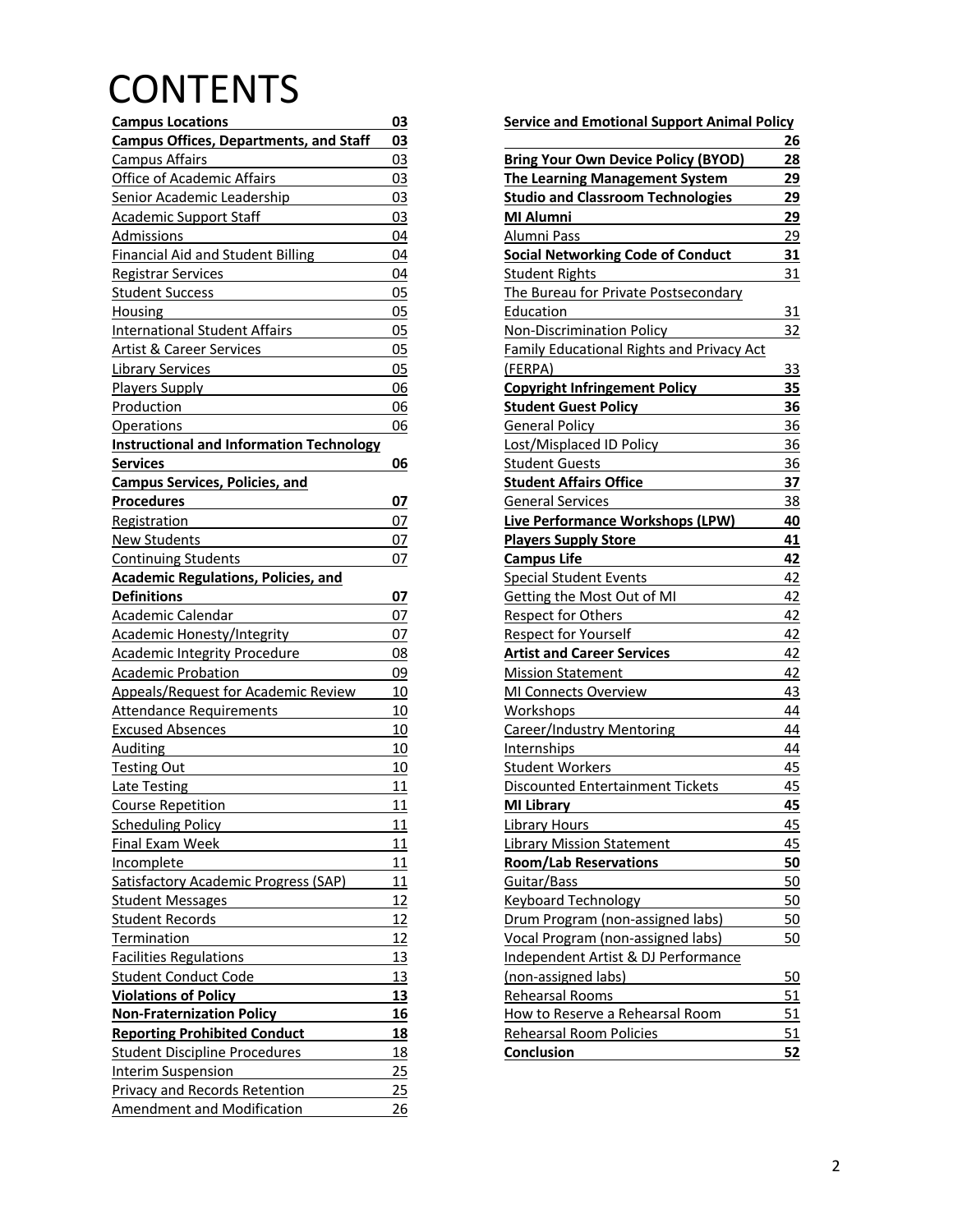## CAMPUS LOCATIONS

Musicians Institute campus consists of the following locations:

#### **Main Building**

South Entrance 1655 McCadden Place North Entrance 6752 Hollywood Boulevard

**Passage** 6752 Hollywood Boulevard

**Highland HR Building** 1536 N Highland Avenue

**Live House** 1534 N Highland Avenue

**Music Business Annex** 1518 N Highland Avenue

## CAMPUS OFFICES, DEPARTMENTS, AND STAFF

Musicians Institute campus administration consists of the following offices, departments, and staff:

#### **CAMPUS AFFAIRS**

PRESIDENT Todd Berhorst | toddb@mi.edu

#### **OFFICE OF ACADEMIC AFFAIRS**

Contact the Office of Academic Affairs for program content, program requirements, and faculty information Passage West, Second Floor M-F 9:00am – 4:45pm

#### **SENIOR ACADEMIC LEADERSHIP**

CHIEF ACADEMIC OFFICER Dr Rachel Yoon | 323-860-1170 | rachel@mi.edu

DEAN OF INDUSTRY STUDIES Jonathan Newkirk | 323-860-1158 | newkirkj@mi.edu

DEAN OF PERFORMANCE STUDIES Ron Dziubla | 323-860-1171 | dziublar@mi.edu

DIRECTOR OF INDUSTRY PROGRAMS AND FACULTY Lacey Harris | 323-860-4349 | harrisl@mi.edu

DIRECTOR OF PERFORMANCE PROGRAMS AND **FACULTY** Stewart Jean | 323-860-1157 | stewartj@mi.edu

ASSOCIATE DIRECTOR OF PROGRAMS AND FACULTY Travis Newlon | 323-860-1157 | travisn@mi.edu

#### **ACADEMIC SUPPORT STAFF**

STUDIO AND CLASSROOM TECHNOLOGY MANAGER Krystal Schafer | 323-860-1169 | krystals@mi.edu Main Building, Second Floor, Room 291 M-F 8:30am – 5:00pm

Students can email classroomhelp@mi.edu for any classroom repair issues.

ACADEMIC SCHEDULER Lola Quintana | 323-860-1175 | lola@mi.edu Passage West, Second Floor Office of Academic Affairs M-F 9:00am – 4:45pm

LMS ADMINISTRATOR/INSTRUCTIONAL **DESIGNER** Marc Prado | 323-860-1118 | pradom@mi.edu

Students can email *Imshelp@mi.edu* for any learning management system issues.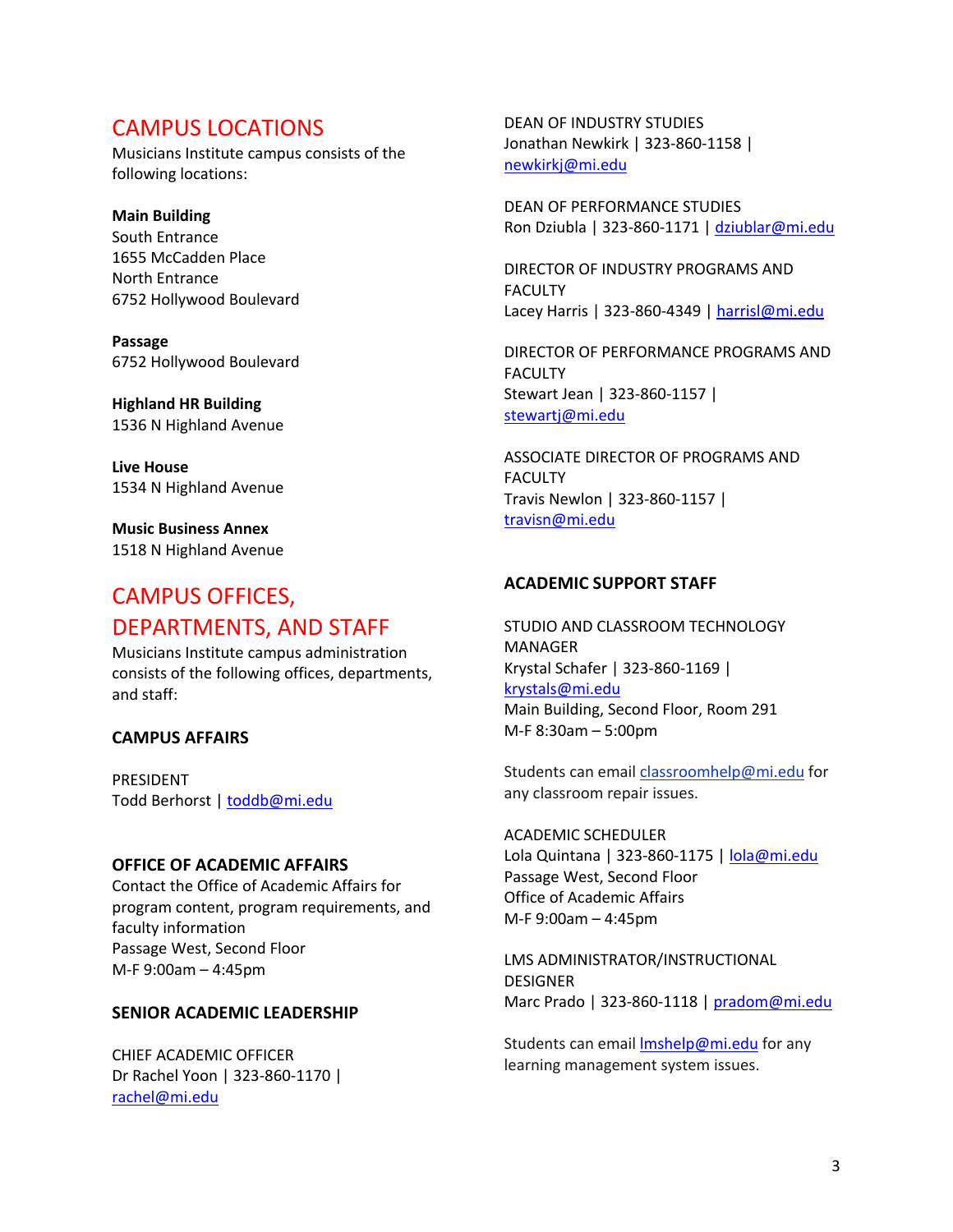#### **ADMISSIONS**

Contact the Office of Admissions for general questions about programs, admission requirements, applications for admission, and enrollment for new students. Passage East, Second Floor (unless otherwise indicated) M-F 8:30am - 5:00pm 323-462-1384 admissions@mi.edu

SENIOR DIRECTOR OF ADMISSIONS Jose Hernandez | 323-860-4352 | josehernandez@mi.edu

DIRECTORS OF ADMISSIONS Vin Chhabra | 323-860-1153 | chhabrav@mi.edu

ASSOCIATE DIRECTOR OF ADMISSIONS Paul Weinstein | 323-860-4345 | paulw@mi.edu

DIRECTOR OF OUTREACH Steve Lunn | 323-860-1156 | stevel@mi.edu

OUTREACH COORDINATOR Jackie Segura | 323-860-1117 | Jsegura@mi.edu

SENIOR ADMISSIONS ADVISERS Lorena Alvarez | 323-860-1128 | alvarezl@mi.edu Brenda Budhram | 323-860-4341 | budhramb@mi.edu Larry Carr | 323-860-1192 | carrl@mi.edu Martha Torres | 323-860-1179 | marthat@mi.edu

ADMISSIONS ADVISERS Eduardo Ramirez | 323-860-4359| ramirez@mi.edu

ADMISSIONS COORDINATORS Ariadna Urban | 323-337-1061 | urbana@mi.edu

#### **FINANCIAL AID & STUDENT BILLING**

Contact the Office of Financial Aid for information and assistance with applying for federal and state aid programs, veterans' benefits, and general questions about financial aid.

Passage East, First Floor M-F 9:00 am - 5:00pm financialaid@mi.edu

DIRECTOR OF STUDENT FINANCE/VASCO Melissa Cuesta-Booker | 323-860-1121 | melissac@mi.edu

FINANCIAL AID OFFICERS Erick Gonzalez | 323-860-1123 | gonzaleze@mi.edu Guillermo Noboa | 323-860-4155 | noboag@mi.edu Alejandra Quijada | 323-860-4357 | quijadaa@mi.edu

DEFAULT PREVENTION COORDINATOR Alma Cuevas | 323-860-1168 | almac@mi.edu

Contact Student billing for matters related to making payments, and/or questions regarding refunds. studentbilling@mi.edu

STUDENT BILLING COORDINATORS Alma Cuevas | 323-860-1168 | almac@mi.edu Christopher Ferman | 323-860-1233 | fermanc@mi.edu

#### **REGISTRAR SERVICES**

Contact the Office of the Registrar for academic advising, registration for continuing students, schedule changes (course add/drop), replacement student ID badges, grading questions/appeals, transcript requests, enrollment verification letter, and graduation petitions Passage West, First Floor M-F 9:00am - 4:45pm 323-860-1184 registrar@mi.edu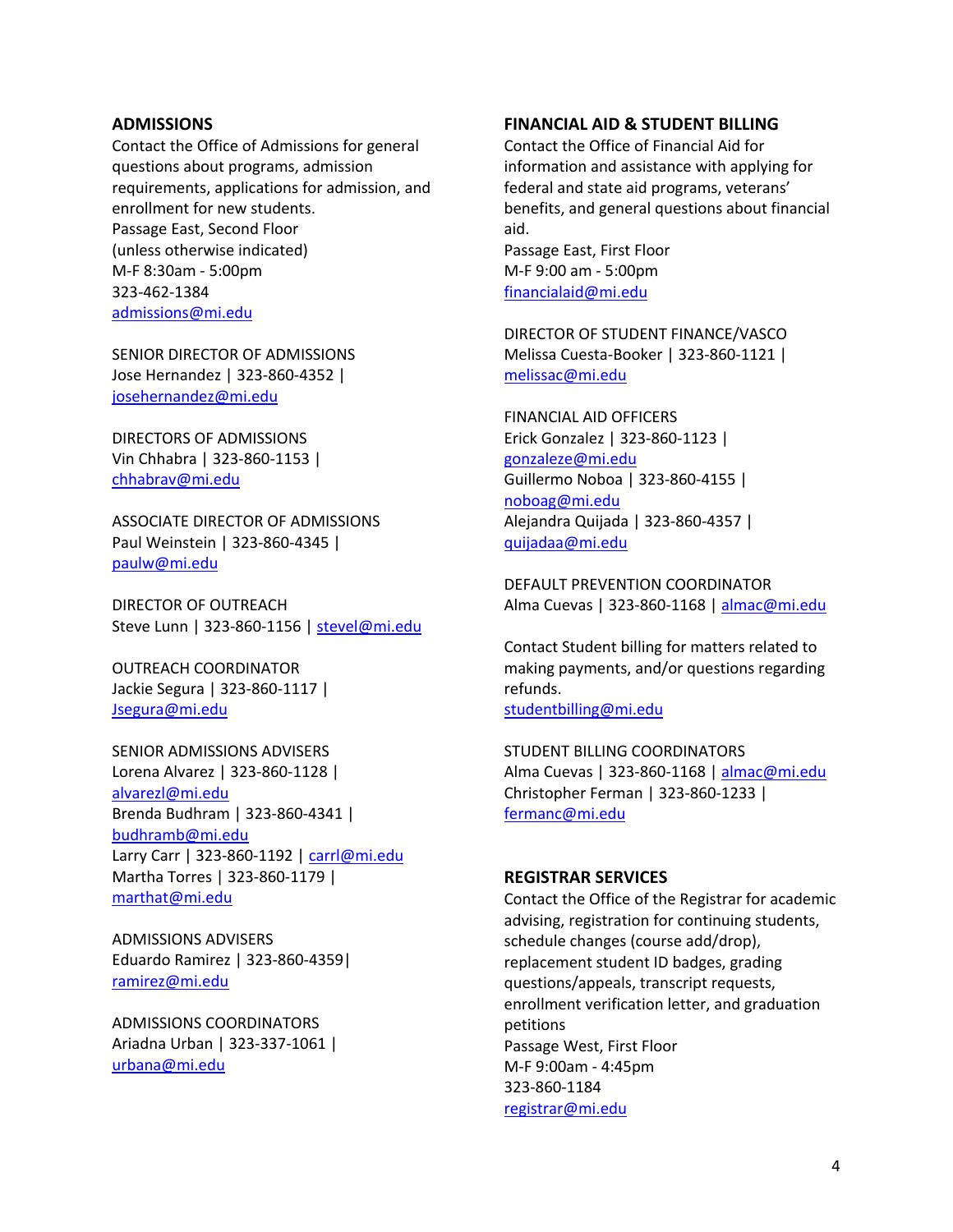#### MANAGER OF REGISTRAR SERVICES/ STUDENT RECORDS Shaun Vieten | 323-860-1137 | shaunv@mi.edu

ACADEMIC ADVISERS Melinda Parker | 323-860-1167 | melindap@mi.edu Marcia Reader | 323-860-1125 | readerm@mi.edu Phillip Williams | 323-860-1184 | williamsp@mi.edu

#### **STUDENT SUCCESS**

Contact the Office of Students Affairs for academic, international, student affairs, housing advising, and questions Passage West, First Floor M-F 8:30am - 5:00pm

#### STUDENT AFFAIRS

Contact the Office of Students Affairs for personal counseling, tutoring, scholarships, change of enrollment, and academic appeals Located inside Student Success Passage West, First Floor M-F 9:00am - 5:00pm studentaffairs@mi.edu

DIRECTOR OF STUDENT SUCCESS Kelly Chong | 323-860-1177 | kellychong@mi.edu

#### **HOUSING**

Contact the Office of Housing for assistance with housing options, roommate referrals, questions and information on telephone service, internet, gas, and electricity Located inside Student Success Passage West, First Floor M-F 9:00am - 4:45pm housing@mi.edu

HOUSING COORDINATOR Rossana Brassea | 323-860-1108 | rossanab@mi.edu

#### **INTERNATIONAL STUDENT AFFAIRS**

Contact the Office of International Student Affairs for admissions, applications, work permits, and visa requirements for non-US students Located inside Student Success Passage West, First Floor M-F 9:00am - 5:00pm international@mi.edu

DIRECTOR OF INTERNATIONAL STUDENT AFFAIRS Dan Diaz | 323-860-1134 | dannyd@mi.edu

#### **ARTIST & CAREER SERVICES**

Contact the Artist & Career Services Department for career counseling, job search assistance, audition workshops, internships, resume services, job listings, and the MI: Connects online web-service. Passage West, First Floor M-F 9:00am - 5:00pm cdo@mi.edu

DIRECTOR OF ARTIST & CAREER SERVICES Mike Ramsey | 323 860 1158 | ramseym@mi.edu

INTERNSHIP COORDINATOR Carolann Mota | 323-462-5926 | motac@mi.edu

#### **LIBRARY SERVICES**

Contact the Library Services Department for access to online digital e-books, articles, scores, albums, tracks, videos, DVDs, CDs, books, periodicals, recorded student performances & clinics, instruments & equipment (guitars, basses, pedals, cords, adaptors, mobile phone, laptop, and various device chargers) Main Building, Second Floor M-F 8:30am – 12:00am (Midnight) Sa-Su 12:00pm (Noon) - 8:00pm 323-860-1159 library@mi.edu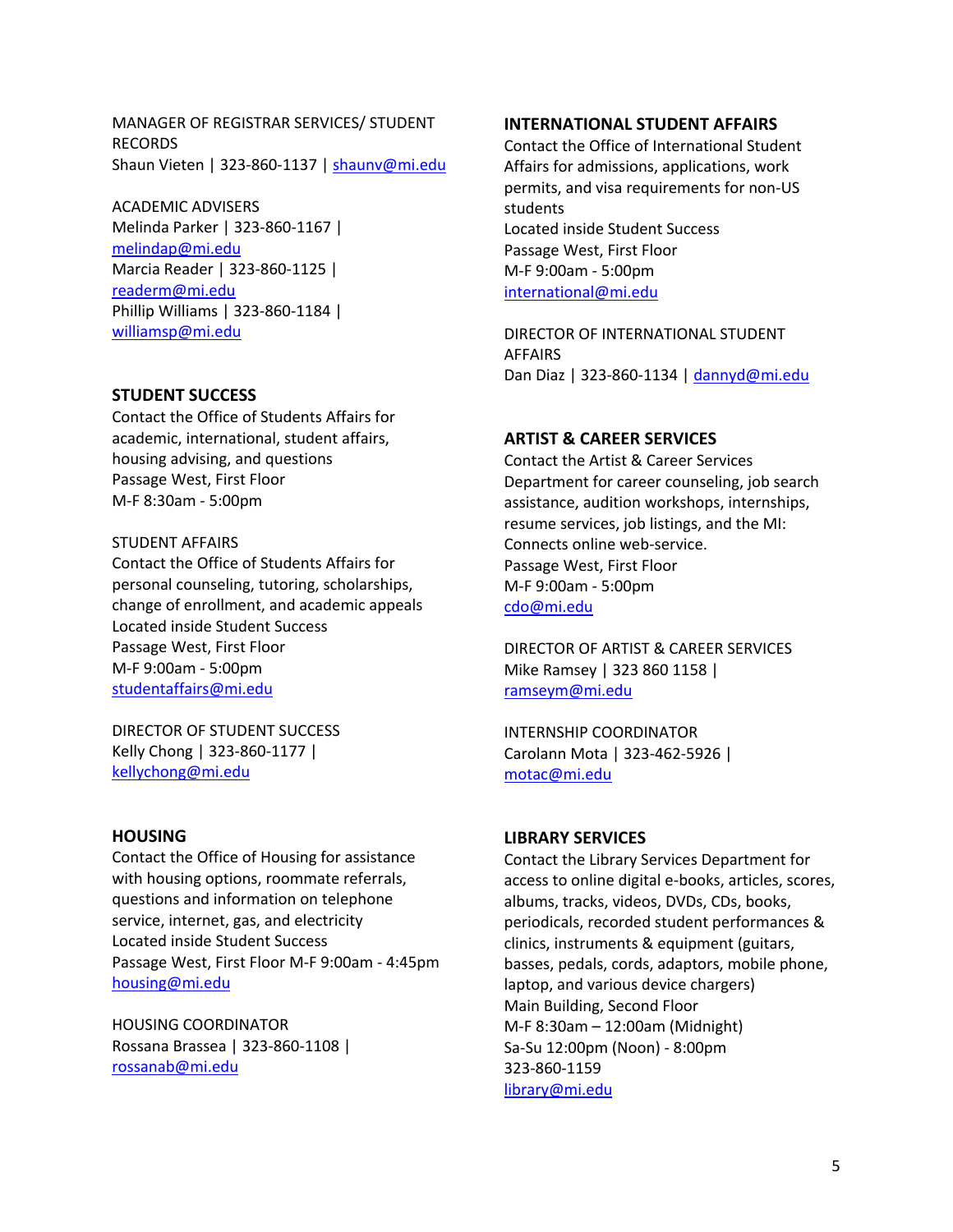DIRECTOR OF LIBRARY SERVICES Casey Burgess | 323-860-1186 | library@mi.edu

LIBRARY ASSISTANT, COORDINATOR Matthew Castillo | 323-860-1159 | library@mi.edu

REPROGRAPHICS COORDINATOR Jie Liu | 323-860-1355 | jiel@mi.edu

#### **PLAYERS SUPPLY**

Contact the Players Supply for reference books, musical accessories (picks, strings, drumsticks, tuners, etc), MI merchandise (T-shirts, hats, mugs, pens, etc), postage stamps, and miscellaneous goods Main Building First Floor M-Th 9:00am – 7:00pm; F 9:00am – 6:00pm 323-462-3227 playerssupply@mi.edu

PLAYERS SUPPLY MANAGER Oliver Holliday | 323-462-3227 | hollidayo@mi.edu

#### **PRODUCTION**

The Production Department coordinates the audio, lighting, and video services for all live performances and performance classes located in the Concert Hall as well as all other performance classrooms and spaces (in addition to special events both on- and off-campus) Main Building, Concert Hall M-F 9:00am-6:00pm productionrequest@mi.edu

PRODUCTION MANAGER Yolen Farias | productionrequest@mi.edu

#### **OPERATIONS**

The Operations Department coordinates all room setups, equipment maintenance, security, electronics, tenant improvement, facilities

management, and information services. Highland HR Building M-F 8:30am - 5:00pm

DIRECTOR OF OPERATIONS Robert Caven | 323-860-1119 | cavenr@mi.edu

#### SAFETY AND SECURITY MANAGER Mike Hinksmon | 323-860-1107 |

mikeh@mi.edu Main Building, McCadden Entrance, First Floor M-F 8:30am – 5:00pm

#### FACILITIES

323-860-1124 | repair@mi.edu Passage East, Basement M-F 8:30am – 5:00pm

DRUM SERVICES COORDINATOR Mike Vega | 323-860-1180 | mvega@mi.edu Main Building, Third Floor M-F 8:30am – 5:00pm

#### **INSTRUCTIONAL AND INFORMATION TECHNOLOGY SERVICES**

Tim Metz Director If Information Technology 323-860-1129 | tmetz@mi.edu

Robert Weathers Network Administrator 323-869-1148 |weathersr@mi.edu

Keita Akutsu Web Design/Application Developer/IT Support Technician 323-860-1150 | akutsuk@mi.edu

Pavel Grigoryants Senior Programmer 323-869-1190 | pavelg@mi.edu

For Problems with computers or account access please email helpdesk@mi.edu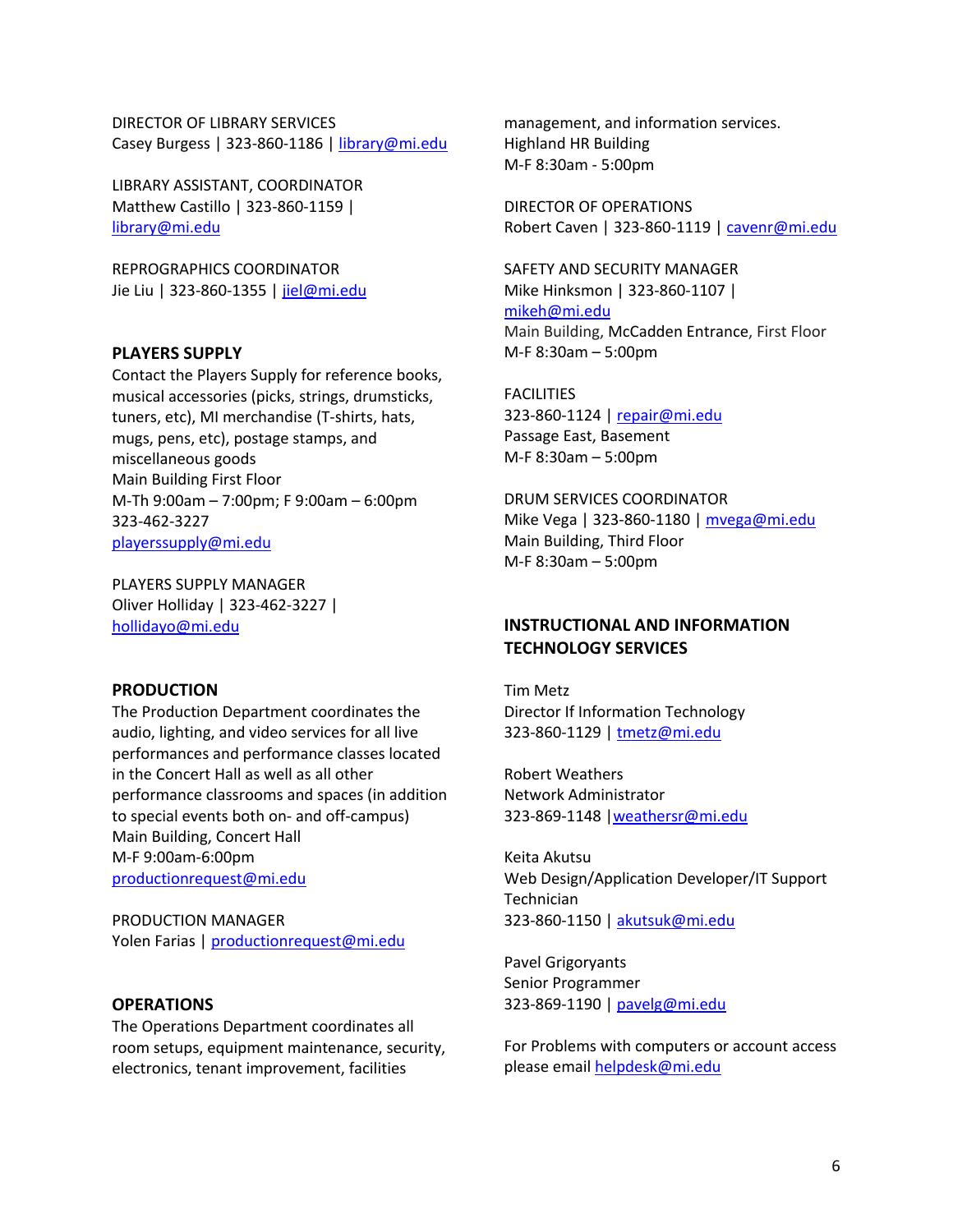# **CAMPUS SERVICES, POLICIES, AND PROCEDURES**

## **REGISTRATION**

All students are required to register for classes prior to every quarter of enrollment. All registration procedures are coordinated through the Office of Registrar Services. The following rules apply to all students, whether new or returning:

All tuition and fees are due and payable at registration (see Tuition and Fees section in the current Course Catalog for more information about costs and payment options)

Students will not be permitted to enter MI facilities until required tuition and fees have been paid Student registration will be closed at the close of business on Friday of the second week of classes

#### **NEW STUDENTS**

Permission to register for classes is granted to new students only if they have been fully and completely processed through the Admissions Office and have completed placement testing where applicable (see Academic Calendar section in the current Course Catalog for dates). Instructions and materials for registration will be made available to applicants at the times designated for new student registration.

Students who register late may be required to obtain approval and/or pay a late registration fee (see Tuition and Fees section in the current Course Catalog for fee amount) before being permitted to register for classes.

#### **CONTINUING STUDENTS**

All current students planning to continue their studies in a subsequent quarter are required to register for classes beginning the ninth week of the current quarter. Continuing students registering after the end of the re-registration period may be assessed a late registration fee (see Tuition and Fees section in the current Course Catalog for fee amount). Failure to officially confirm attendance for the subsequent quarter will result in courses and lessons (where applicable) being dropped from those students' schedules and may result in termination of those students' enrollment.

## **ACADEMIC REGULATIONS, POLICIES, AND DEFINITIONS**

It is mandatory that all students enrolled in a certificate or degree (AA or Bachelor) program read and understand the following academic requirements. (Applicability of requirements may vary for students enrolled in a Select program).

#### **ACADEMIC CALENDAR**

All degree and certificate programs operate on a year-round quarterly academic calendar, with each quarter consisting of ten weeks of classes and one week of testing, followed by two weeks of break.

NOTE: Musicians Institute does not reschedule, make up or otherwise replace classes, lessons, or other events that fall on holidays, during school closures or on other occasions on which the school is not open. See Academic Calendar section in the current Course Catalog for information on such closures.

#### **ACADEMIC HONESTY/INTEGRITY**

All students have an obligation to behave honorably and respect the highest ethical standards in carrying out their academic assignments. Academic dishonesty is defined as any form of cheating,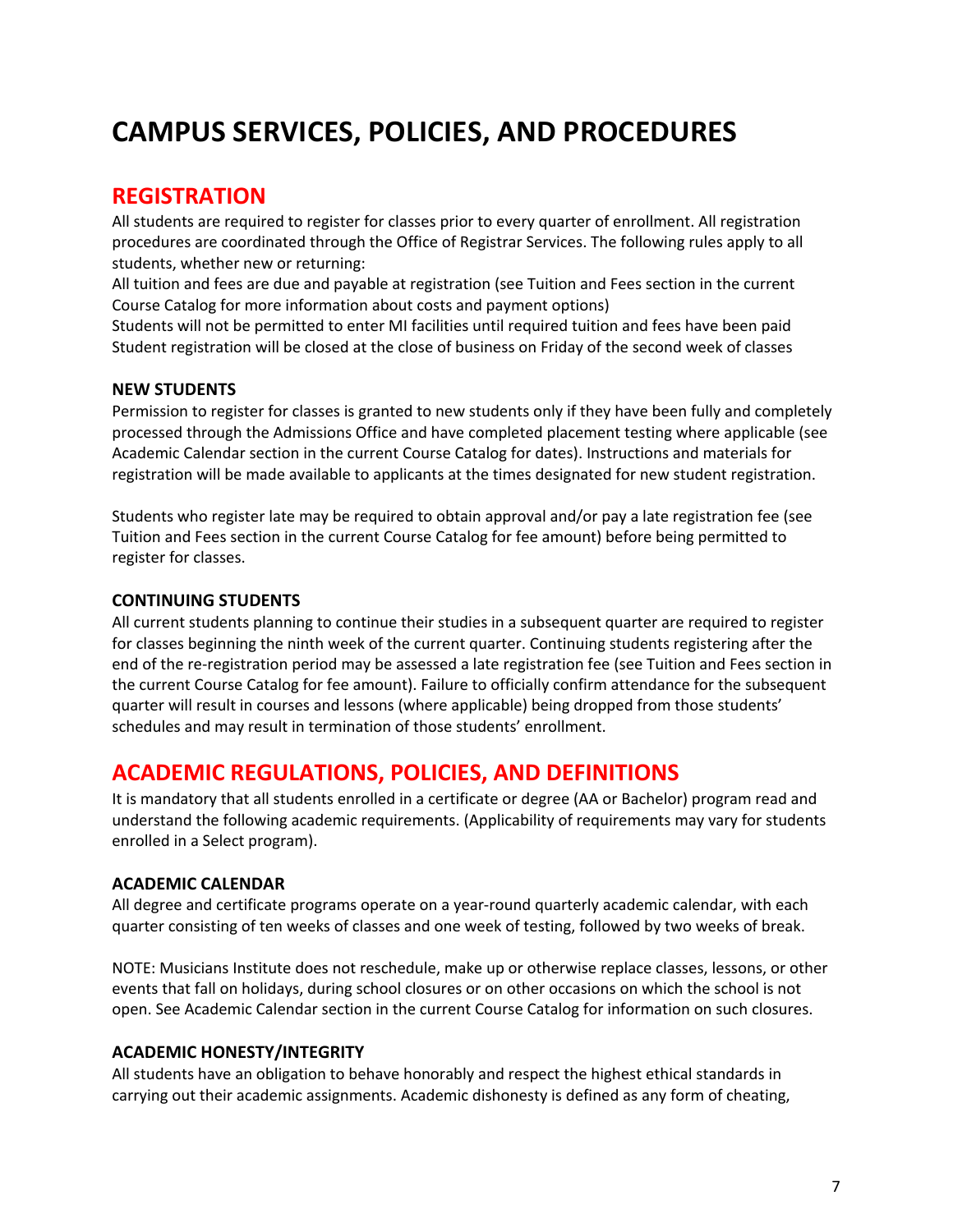falsification, and/or plagiarism. In cases where academic dishonesty or falsification of academic information is proven to have occurred, students may receive a failing grade and are subject to additional disciplinary actions up to and including termination from the program.

#### **ACADEMIC INTEGRITY PROCEDURE**

The violation of Academic Integrity commonly takes on (but is not limited to) three forms: Falsification of Documents, Plagiarism, and Cheating

Falsification of Documents is defined as misrepresentation of facts and/or forgery upon a school or legal document. Documents proved to be falsified will become immediately null and void and any representations thereon will also be considered false and void.

Engagement in falsification of documents is deemed to be an act of academic dishonesty and may be grounds for disciplinary action. (See below)

Plagiarism is defined as copying or borrowing the ideas or work of another individual without acknowledgement and passing it off as your own. Plagiarism includes but is not limited to:

- The use of another individual as writer for term papers or homework assignments
- The purchase and submission of a chart, term paper or assignment and the passing off of such document as one's own work
- Copying another's work verbatim without the use of appropriate quotation and referencing notation or citation
- Paraphrasing portions of someone else's work without giving him/her proper credit
- Presenting charts, songs, etc for an evaluation that were not prepared by the presenter

Engagement in Plagiarism is deemed to be an act of academic dishonesty and may be grounds for disciplinary action. (See below)

Cheating is defined as dishonest activity of any kind in regard to examinations, course assignments, or alteration of records. Cheating includes but is not limited to the following actions:

- Bringing unauthorized material into an examination,
- Communicating with other examinees or students during examinations (whether by speaking or other means),
- Reading the work of other examinees during the exam or attempting any of this type of conduct
- Knowingly gaining and/or utilizing a copy of answers to course examinations or assignments
- Bribery or coercion in the interest of achieving an unearned grade
- Being complicit in any act of cheating as a secondary party

Engagement in cheating is deemed to be an Act of Academic Dishonesty and may be grounds for disciplinary action. (See below)

Violations of MI's Academic Integrity Policies may be treated as follows (It shall remain under the discretion of Senior Academic Leadership and/or other school official to take other courses of action):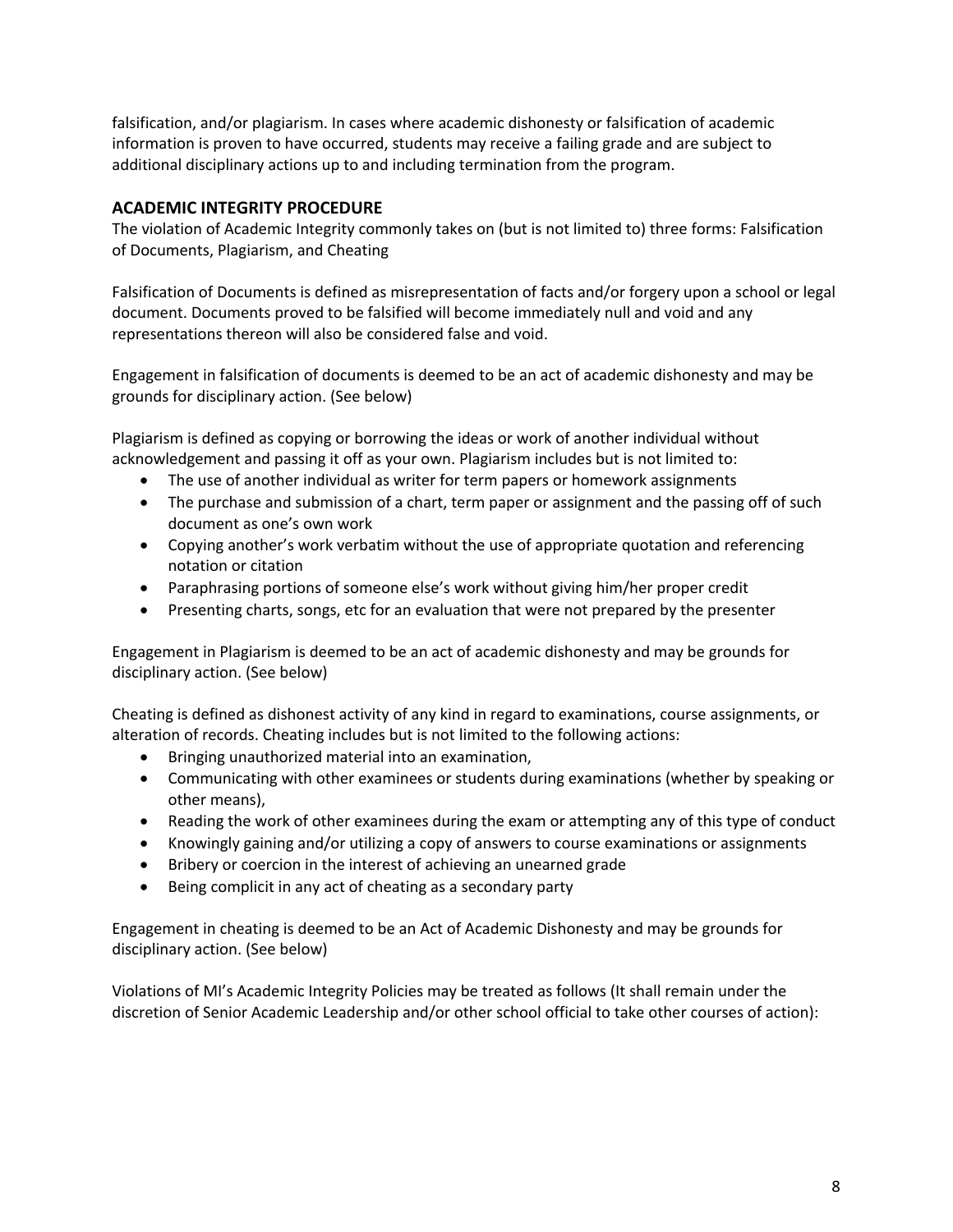|                       | PROCEDURE                                                                                                                                                                                                                                                                | <b>CONSEQUENCE</b>                                                                                                                                                                                                                                                                       |
|-----------------------|--------------------------------------------------------------------------------------------------------------------------------------------------------------------------------------------------------------------------------------------------------------------------|------------------------------------------------------------------------------------------------------------------------------------------------------------------------------------------------------------------------------------------------------------------------------------------|
| <b>FIRST OFFENSE</b>  | Instructor or other staff member presents<br>proof of the violation and reports on the<br>incident. The report should include: the<br>document(s) in question, and specific<br>information as to how the student(s) violated<br>policy.                                  | The student earns a ZERO for the assignment,<br>work, or test at issue.<br>The student will be required to meet with a<br>representative of Senior Academic Leadership<br>before returning to classes in order to discuss<br>the violation(s), the consequences thereof, and             |
|                       | This report will become part of the student's<br>academic file and will be recorded in their<br>account.                                                                                                                                                                 | the consequences of any further violations.<br>Any missed classes during this time will not be<br>considered excusable.                                                                                                                                                                  |
| <b>SECOND OFFENSE</b> | Instructor or other staff member presents<br>proof of the violation and reports on the<br>incident. The report should include: the<br>document(s) in question, and specific<br>information as to how the student(s) violated<br>policy.                                  | The student earns a ZERO for the assignment,<br>work, or test at issue. Senior Academic<br>Leadership will determine if a ZERO for the<br>course will be issued. Program will also<br>determine if a SUSPENSION will be issued.<br>The student is required to meet with a                |
|                       | This report will become part of the student's<br>academic file and will be recorded in their<br>account.                                                                                                                                                                 | member of Senior Academic Leadership in<br>order to process the failing grade and/or<br>suspension form school as warranted. If<br>suspension is warranted, the student will be<br>suspended from school for 3 days and<br>disallowed from making up any assignments or<br>tests missed. |
| THIRD OFFENSE         | Instructor or other staff member presents<br>proof of the violation and reports on the<br>incident. The report should include: the<br>document(s) in question, and specific<br>information as to how the student(s) violated involves a Conduct Panel review.<br>policy. | The student is required to meet with a<br>member of Senior Academic Leadership and<br>the Chief Academic Officer to discuss the<br>process for Third Offense Review, which                                                                                                               |
|                       | This report will become part of the student's<br>academic file and will be recorded in their<br>account.                                                                                                                                                                 | A Student Conduct Panel will convene to<br>determine the sanction.<br>A student may be expelled from school as a<br>result of the Third Offense.                                                                                                                                         |

#### **ACADEMIC PROBATION**

Satisfactory Academic Progress is reviewed quarterly and students showing a cumulative GPA of less than 2 0 are placed on Probationary Warning status. A cumulative GPA of less than 2 0 for two consecutive quarters results in the student being placed on Official Academic Probation status. A continued cumulative GPA of less than 2 0 for three consecutive quarters results in loss of Financial Aid funding and termination from the program.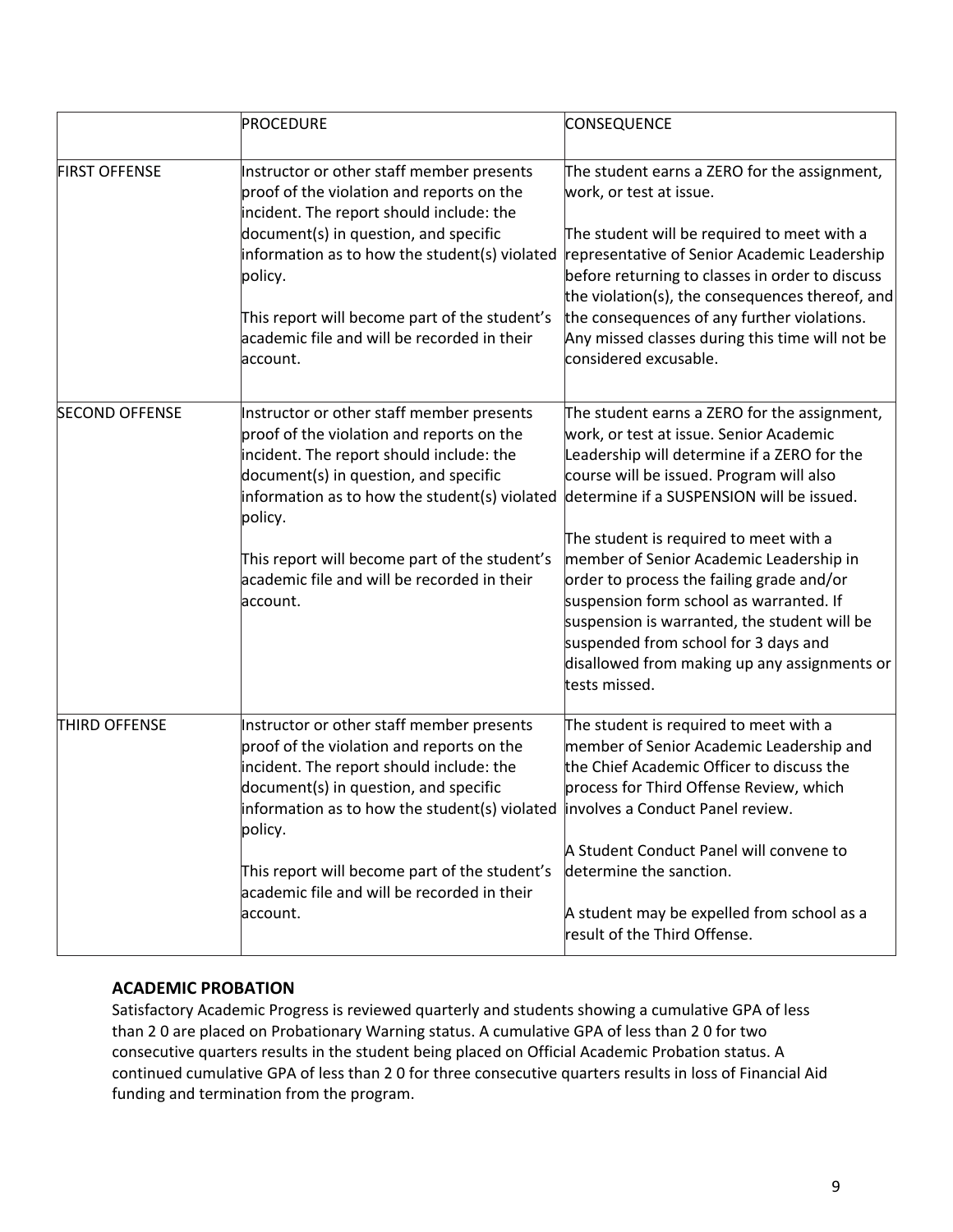#### **APPEALS/REQUEST FOR ACADEMIC REVIEW**

A student has the right to appeal any change in status or grades that may affect his or her grade point average or ability to graduate. All such requests must be made in writing (forms/instructions are available in the Registrar's Office) and submitted to Office of Academic Affairs. Students will be contacted about the committee decision within one week of submission. Submission of such a review does not exempt students from any school regulations, processes or common procedure.

#### **ATTENDANCE REQUIREMENTS**

Regular attendance is required and recorded in all classes and lessons and is factored into final grades. Students who show poor classroom or private lesson attendance will be contacted and counseled by an adviser. Continued absence from a class may result in a failing grade for that class (see the course syllabus for specific information on attendance). Absence from school for more than three consecutive weeks without an approved Leave of Absence will result in termination from the program.

Both scan-in and classroom attendance will be used to determine school and facility use/attendance and will be factored into any change of status and withdrawals.

#### **EXCUSED ABSENCES**

Students are expected to attend every class for which they are registered, however, it is understood that an occasional absence may occur. In certain cases, the absence from class may be excused. All requests for excused absences must be submitted to the Registrar's Office for review. The Registrar's Office will decide whether to grant or deny requests based on the consistent treatment of all students. Examples of reasons for excused absences, which must be documented and are subject to review, include:

- Jury or military duty
- Medical emergencies (illness, injury, etc.)
- Bereavement

Excused absence requests must be submitted with accompanying documentation within five (5) school days after the student's return to class. Requests submitted after this period and/or after Friday of Week 11 will be denied. The maximum number of excused absences per quarter is five (5) days. Requests for repeated absences from the same class may not be approved.

#### **AUDITING**

Attendance by students in courses for which they are not registered is not permitted.

#### **TESTING OUT**

Students may receive credit for certain courses through advanced placement or by challenging the requirements of a course for a fee (see Tuition and Fees section in the current Course Catalog for fee amount). Students wishing to test out of a course must pass an evaluation of their knowledge of course material with a minimum grade of A- (90%). Advanced placement tests are allowed only before or during the normal Add/Drop period at the beginning of the program for which the student has enrolled. In the case of sequential classes, prerequisite courses may not be skipped over via test-out once the original placement has been determined. Students are not allowed to test out of courses previously taken and failed. If a student meets the requirements for testing out of a course, a designation of "P" (Pass) is entered on the transcript and course credit is granted towards graduation requirements. Credits are counted toward units completed but are not factored into the GPA.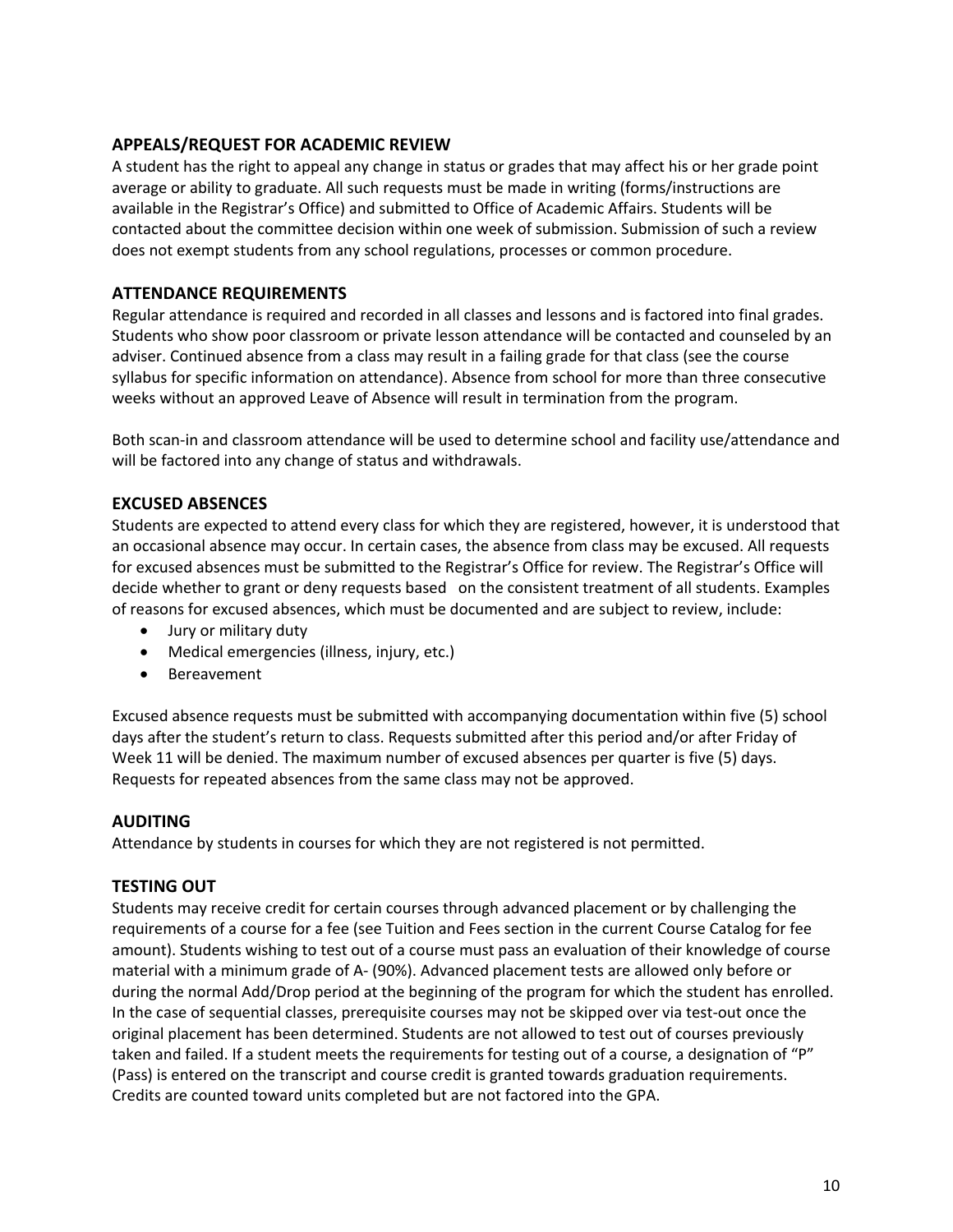#### **LATE TESTING**

Late testing is permitted only for final exams missed due to emergencies or other unforeseen/unavoidable events, or for grades of "I" (Incomplete). Students requesting late testing must submit the proper form to the Registrar's Office in advance whenever possible and pay the late testing fee, if applicable (see Tuition and Fees section in the current Course Catalog for fee amount).

#### **COURSE REPETITION**

A student receiving an overall course grade below C- (70) will be required to take the course again; full tuition will be charged, and normal grading standards will apply. A student who has passed a course and earned credit may not re-take the same course for additional credit unless the catalog course description states that the course "may be repeated for credit." A student may re-take a course for a higher grade without receiving additional credit; full tuition will be charged, only the highest grade will be factored into the GPA, and repeated units will be counted toward the total number of units attempted in the program.

#### **SCHEDULING POLICY**

MI reserves the right to create student schedules based on class/teacher/space availability. MI does not guarantee any student a specific schedule. Students, during their tenure at MI, may be moved from one section/class/room to another based on the needs and facilities of the school and greater student body.

#### **FINAL EXAM WEEK**

Week 11 of each quarter is designated as Exam Week (as such, students should not schedule vacations or trips home before they are aware of their Week 11 test schedule).

#### **INCOMPLETE (I)**

A grade of Incomplete ("I") will be approved only if the student is making satisfactory progress in the course but cannot complete the final project or examination due to unforeseen, justifiable, and documented reasons including but not limited to: a medical emergency; jury or military duty; or bereavement. All incomplete course work must be made up before the end of the first week of the following quarter unless an extension is granted due to verifiable injury or illness or other valid circumstance. When course work is completed the satisfaction of all established requirements of the course, a grade will be issued to replace the "I" on the student's transcript. Failure to complete the course work within the maximum allotted time will result in a grade of "F" replacing the "Incomplete." An Incomplete on a prerequisite course must be resolved before the student can enroll in a class requiring that course as a prerequisite.

#### **SATISFACTORY ACADEMIC PROGRESS (SAP)**

Federal regulations require all institutions that participate in Title IV aid programs to define and monitor satisfactory academic progress (SAP) for all financial aid recipients. The standards must meet all federal requirements and be equal to or more stringent than the SAP standards for non-financial aid recipients. Students are required to meet both qualitative and quantitative academic standards while attending Musicians Institute. This policy insures that students are progressing through their programs of study and identifies students who may be at risk of failing. Satisfactory academic progress will be reviewed on a quarterly basis.

#### SAP DEFINED

Satisfactory Academic Progress (SAP) is calculated programmatically for all students attending approved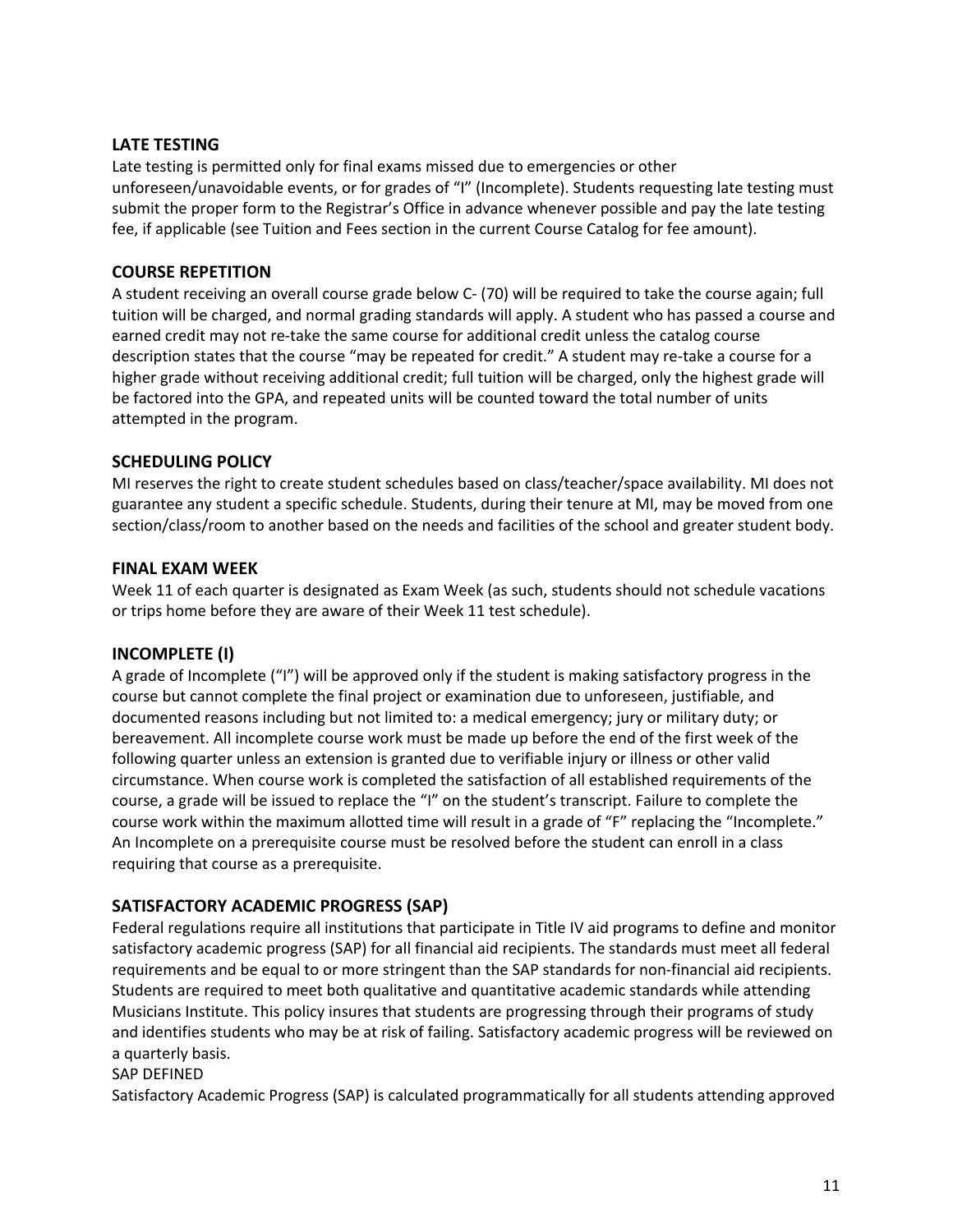programs at MI. SAP calculations for students in the Associate or Bachelor's degree programs will be cumulative regardless of the performance program. SAP calculations for students in a non-matriculating certificate program will be calculated separately for each individual program. Students with a cumulative GPA (Grade Point Average) less than 2 0 in their current program of study and/or students that have completed less than 66 66% of their cumulative attempted units in their current program of study have not met the minimum requirements for Satisfactory Academic Progress (SAP) for that program.

#### SAP WARNING STATUS

Students that have not met SAP for one quarter will be sent an SAP warning letter. Students in an SAP warning status are encouraged to meet with a Student Affairs counselor to request free tutoring services offered on campus.

#### SAP PROBATION STATUS

Students that fail to meet SAP for two consecutive quarters will be notified of SAP Probation status. Financial aid will be suspended until the SAP probationary status is appealed and the appeal is approved. Students appealing the SAP probation decision must complete an SAP appeal form and meet with an Academic Advisor to complete an academic plan. The completed SAP appeal form, and academic plan must be returned to the Financial Aid office for review. Accepted appeals will result in a reinstatement of the student's financial aid eligibility Students that are not receiving financial aid will be contacted by the Registrar Services office to complete both an appeal forms and academic plan.

#### SAP WITHDRAWAL

Students in SAP Appeal that fail to follow their academic plan will lose their eligibility for student financial assistance and be dismissed from attendance.

#### **STUDENT MESSAGES (ALL PROGRAMS)**

When you scan your ID badge upon entering or exiting an MI building, you will be notified if you have any holds/reminders. Please respond to all holds/reminders IMMEDIATELY! Failure to respond to a hold/reminder in a timely manner may negatively affect class attendance.

#### **STUDENT RECORDS**

Students' grades, documents, transcripts and permanent records are kept in the Registrar's Office in the Hollywood Passage (or at a secure off-site document storage facility). To request a copy of a document or transcript, or for student records inquiries, please contact the Registrar's Office at 323-860-1115 or studentrecords@mi.edu. Please allow up to 72 hours for copies of requested documents. Please see Tuition and Fees section in the current Course Catalog for fee amounts associated with student records requests.

#### **TERMINATION**

Other than for the academic reasons cited herein a student may be terminated from a program for reasons including but not limited to the following:

- Violation of student conduct policies
- Failure to pay tuition or fees
- Continuous absence from a program for three consecutive weeks without having been approved for a Leave of Absence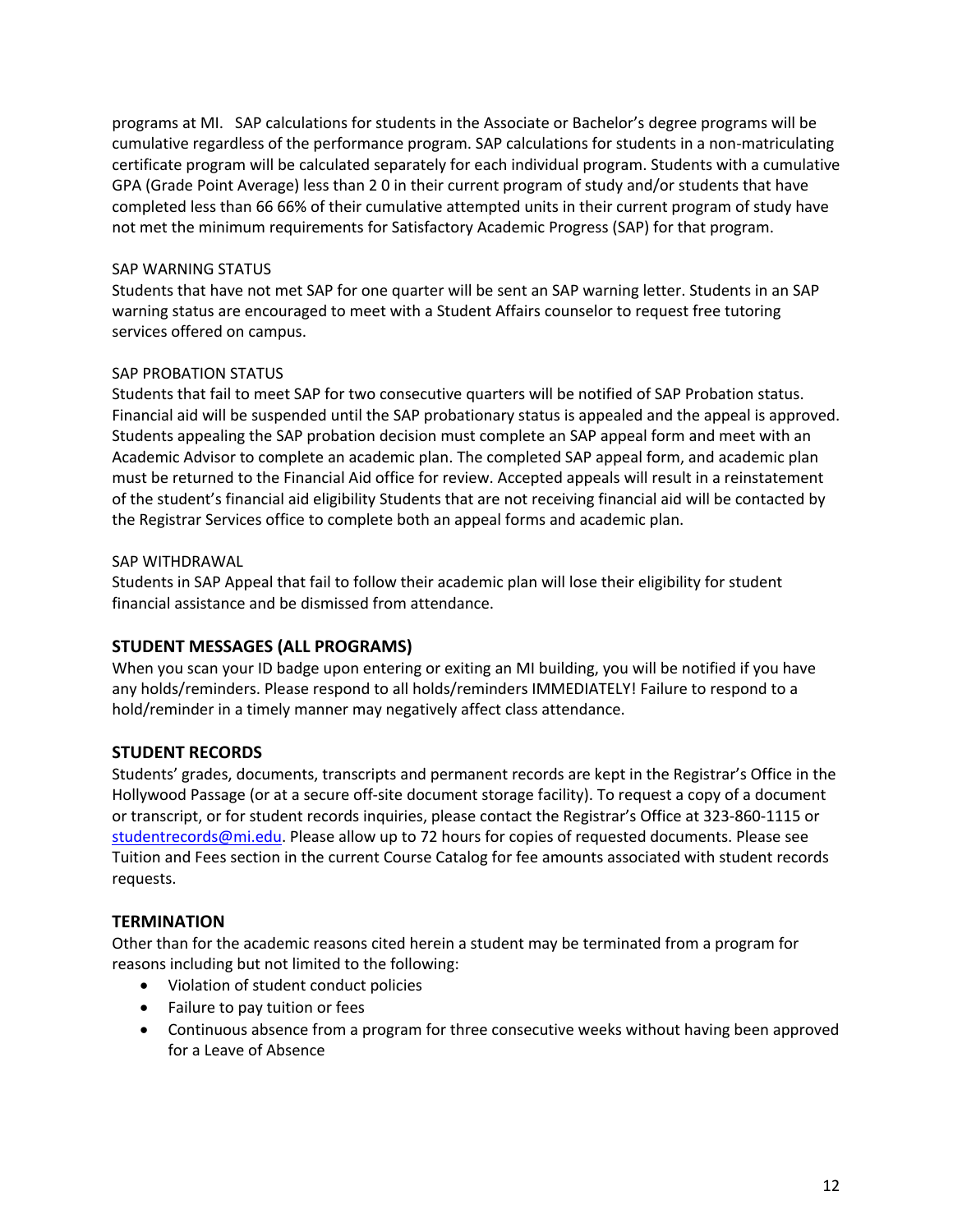#### **FACILITIES REGULATIONS**

- All registered students are expected to comply with the following general regulations regarding use of the facilities and resources at Musicians Institute.
- All students are required to wear their school ID badge at all times in order to obtain admittance to the building and to protect the interests of all students and their use of school facilities (see Student Guest Policy for more information on guest access to school facilities). Students may request a temporary student ID for themselves at the McCadden entrance Security Desk. NOTE: Anyone who gives his/her student ID badge to another student or a non-student for the purpose of entry into the building will be subject to termination.
- Students are required to clock in and out using their Students ID badges when entering/exiting all MI facilities.
- Smoking and/or the use of lighters, matches or burning incense is not allowed in the MI Main Building, annexes, and facilities.
- Eating and drinking is allowed only in the vending machine or other designated area.
- Seminars and concerts are for currently enrolled MI students only, unless otherwise indicated .
- We cannot and will not accept personal phone messages. In cases of an emergency, we will post an emergency "ID clock- in" message and try to locate you within the building.
- Do not remove amplifiers, drum equipment, or any other property belonging to MI from its location. If a room is not properly equipped during the day, go to the main Security Desk and report the problem. At night, inform security at the main entrance security desk. Anyone caught removing, defacing or intentionally damaging school property will be expelled.
- Do not bring your instruments to seminars or concerts.
- If you find an item or item(s) that appear to have been lost or left behind by someone else, please take the item(s) to Lost and Found, located in the Library on the 2nd floor of the Main Building. If the Library is closed, you may then take the item(s) to the McCadden Security Desk.
- The elevator is for handicapped students and employees only.

#### **STUDENT CONDUCT CODE**

Musicians Institute is dedicated to providing a safe and orderly environment in which students may pursue their educational goals. This requires that students, teachers and staff foster an atmosphere of respect toward each other and their surroundings.

Students are expected to abide by ordinary rules of responsible, courteous behavior. Musicians Institute holds all students, teachers and staff responsible for carrying out and monitoring compliance with this commitment. If you become aware of any violation of an ethical or legal nature, or any unfair or improper treatment of a fellow student or staff member, please report the matter immediately to the Safety and Security Manager so that it may be investigated, and the appropriate action taken.

The following conduct is prohibited and will not be tolerated by Musicians Institute. This list is illustrative only; other types of conduct that threaten security, personal safety, staff or student welfare, or the school's operations also may be prohibited:

## **VIOLATIONS OF POLICY**

Violation of any part of these policies may result in disciplinary action up to and including expulsion

1. INTIMIDATION, THREATS, DISORDERLY, LEWD OR VIOLENT ACTS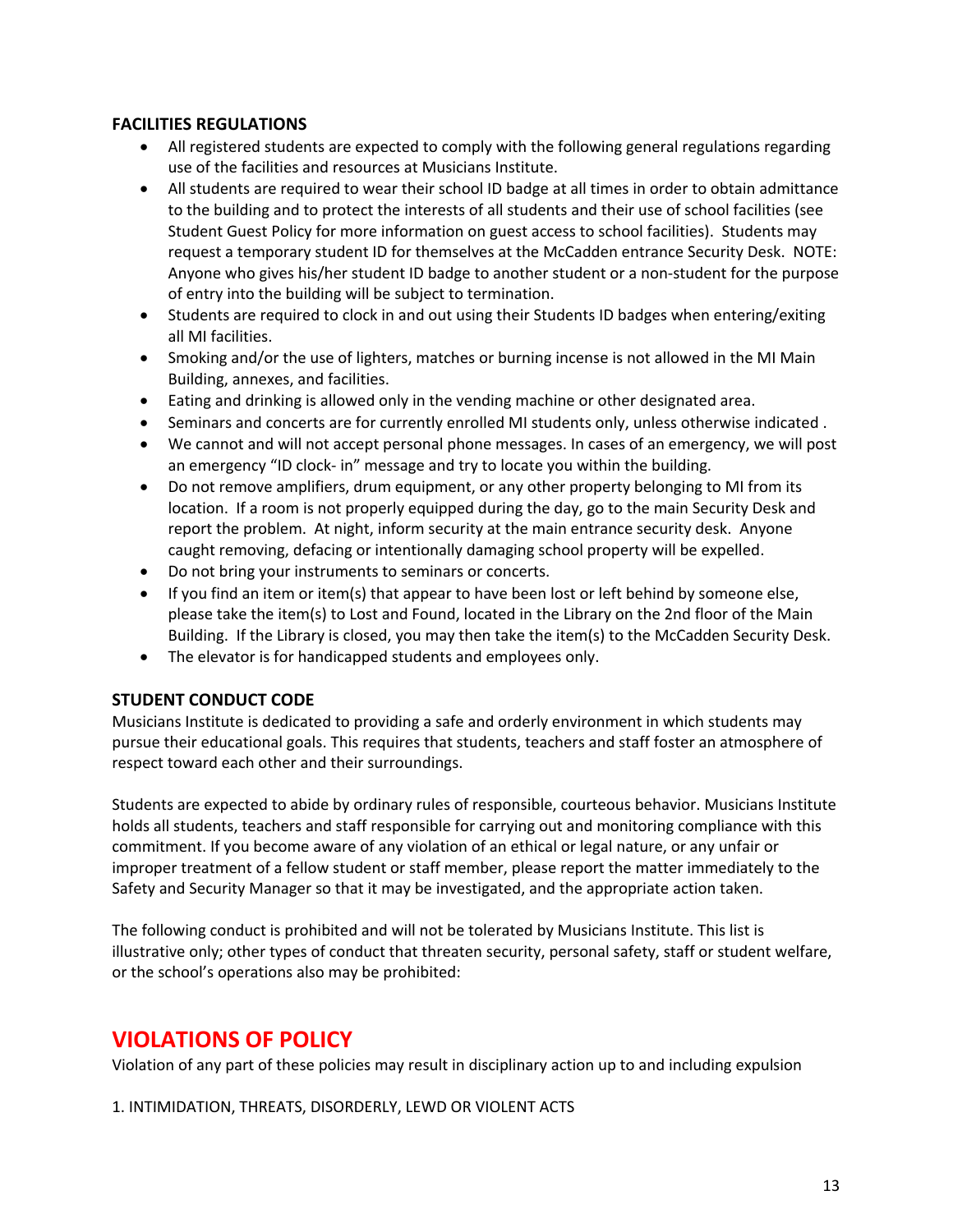Include but are not limited to:

- Intimidating, threatening or hostile behavior
- Stalking, whether carried out physically, by telephone, mail, electronic mail or any other means
- Physical abuse of people or property
- Lewd and/or lascivious behavior
- Disorderly acts
- Vandalism
- Arson
- Sabotage
- Carrying weapons of any kind
- Any other act Musicians Institute deems inappropriate

#### 2. ALCOHOL AND ILLEGAL SUBSTANCES

Musicians Institute, in compliance with the Federal Drug-Free Schools and Communities Act Amendment of 1989, prohibits the use, possession, sale or distribution of alcohol, narcotics, dangerous or illegal drugs or other controlled substances as defined by California statutes on school property. Students may obtain information pertaining to the health risks and effects associated with alcohol and narcotics or other dangerous or illegal drugs from the Student Services Office. The Student Services Office will also assist in referring students to recovery and/or treatment programs Specific school policies prohibit:

- Use, possession, sale, distribution and/or production of alcoholic beverages, acting as an accessory, liaison, or facilitator for any of the above except at a time, location and circumstance expressly permitted by MI and government regulations
- Use, possession, sale, distribution, and/or production of narcotics or other controlled substances, including related paraphernalia, or acting as an accessory, liaison, or facilitator for any of the above
- Public intoxication anywhere on MI's premises or at functions sponsored by or participated in by MI

Disciplinary action for a violation of this policy can range from oral and written warnings up to and including suspension, expulsion depending on the circumstances

Note: Responsibility is not diminished for acts in violation of Musicians Institute rules and regulations or other laws that are committed under the influence of alcohol or any illegal drugs or controlled substances.

#### 3. UNAUTHORIZED AUDIO/VIDEO RECORDING/SHARING

Making any audio or video recording of any class, lesson, performance or other event on MI premises without the explicit permission of instructor(s) or any other individual whose visual or audio representation is captured by the recording.

Sharing of any audio/video recordings (including Internet posting, file sharing, network uploading) without the express prior consent of Musicians Institute Management is not permitted.

#### 4. BREACH OF PEACE

Conduct that is disorderly, disruptive, lewd, or indecent as defined by laws, MI management or its designees; aiding or abetting such behavior by another person anywhere on MI's premises or at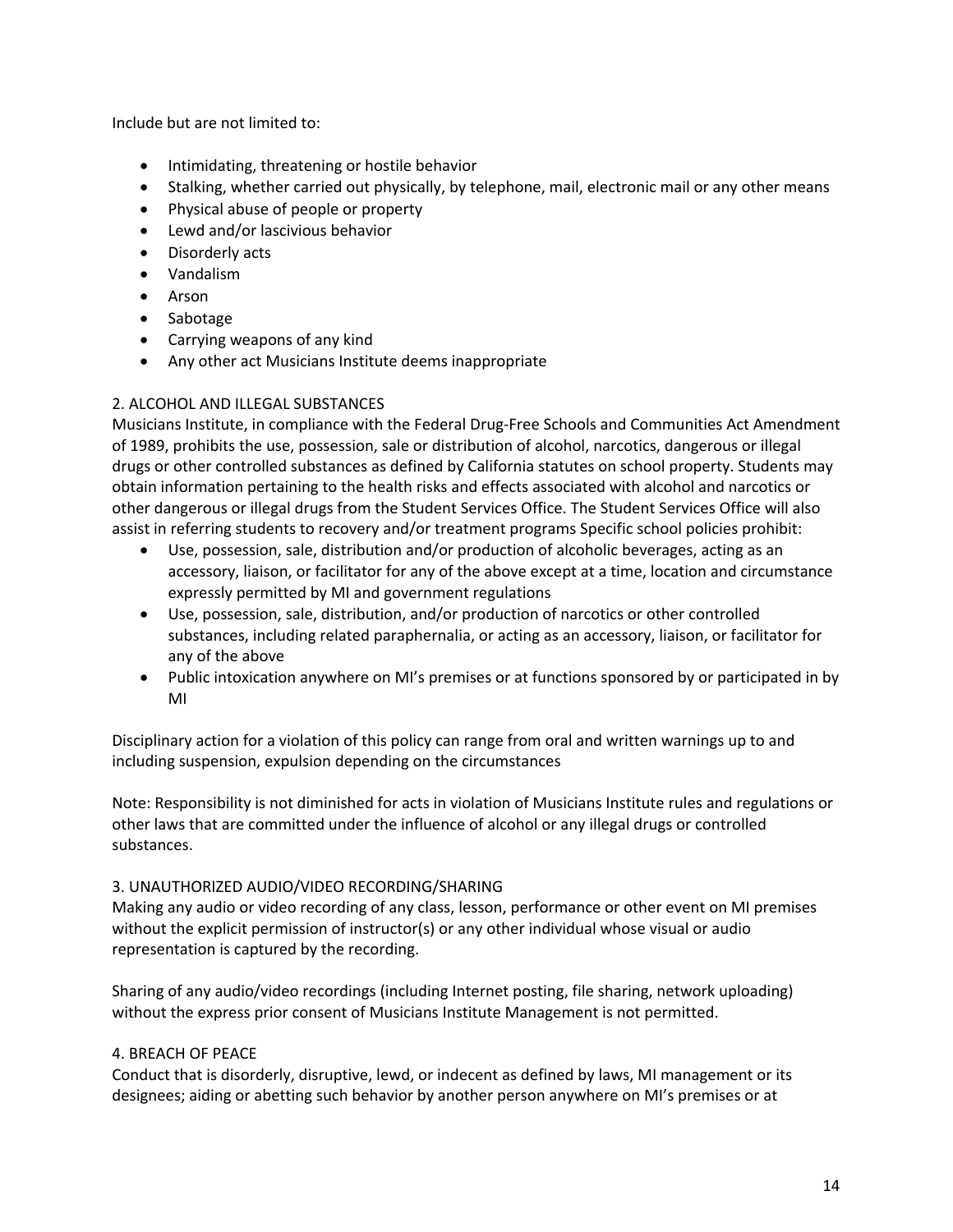functions sponsored by or participated in by MI.

#### 5. COMPUTER VIOLATIONS

- Modifying system or network facilities, or attempting to damage or "crash" systems or networks;
- Using personal software on Musicians Institute computers;
- Using network resources which inhibit or interfere with the use of the network by others;
- Using, duplicating or transmitting copyrighted material in any way that may reasonably be expected to constitute an infringement, or that exceeds the scope of a license, or violates other contracts;
- Tampering with software protections or restrictions placed on computer applications or files;
- Using Musicians Institute information technology resources for personal for-profit purposes;
- Sending messages that are malicious or that a reasonable person would find to be harassing;
- Sending personal messages from the school network that are threatening in nature;
- Subverting restrictions associated with computer accounts;
- Using information technology resources to obtain unauthorized access to records, data, and other forms of information owned, used, possessed by, or pertaining to Musicians Institute or individuals;
- Accessing another person's computer account without permission—including supplying false or misleading data, or improperly obtaining another's password in order to gain access to computers or network systems, data or information;
- Obtaining access to an account name or password through the negligence or inattentiveness of another;
- Intentionally introducing computer viruses, worms, Trojan Horses, or other rogue programs into information technology resources that belong to, are licensed to, or are leased by the college or others;
- Physically damaging information technology resources;
- Using, or encouraging others to use, information technology resources in any manner that would violate this or other college policies or any applicable state or federal law
- Other actions Musicians Institute deems inappropriate

#### 6. TELEPHONE VIOLATIONS

Tapping telephone or cable lines, altering another's phone message, harassing by telephone, unauthorized use of MI telephones, or theft of telephone service

#### 7. HARASSMENT

Disturbing, tormenting, bothering, annoying of others including, but not limited to slurs, jokes, statements, emails, gestures, pictures, or cartoons based on such factors as race, color, religion, national origin, ancestry, age, physical disability, medical condition, marital status, sexual orientation, family care leave status, or veteran status as well as harassment based on gender, pregnancy, childbirth, or related medical conditions

Sexual Harassment includes all these prohibited actions as well as other unwelcome conduct such as stalking, requests for sexual favors, conversation containing sexual comments, and unwelcome sexual advances

#### 8. HEALTH AND SAFETY VIOLATIONS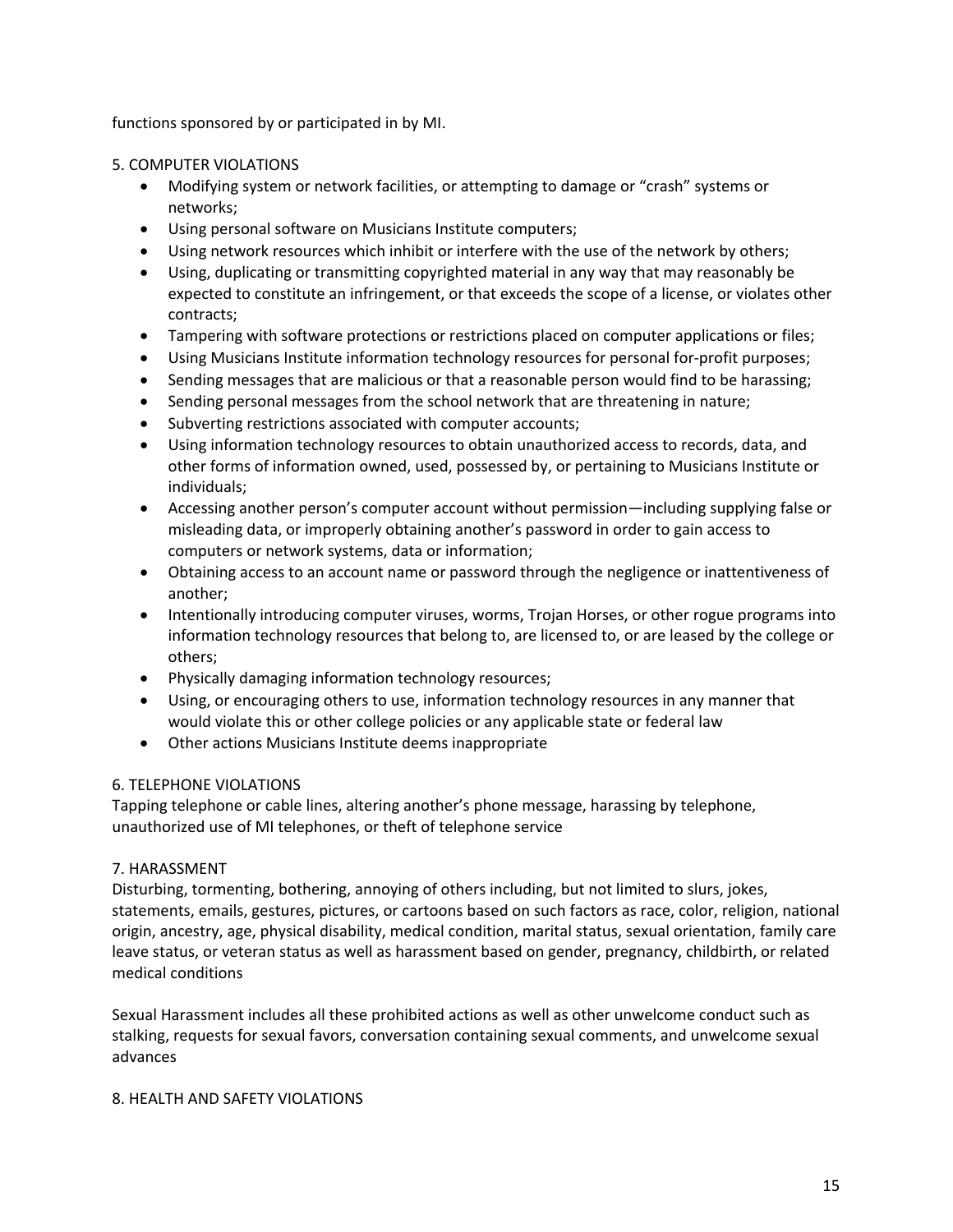Conducting oneself in a manner that endangers or threatens the health and safety of oneself or others within the MI community

#### 9. UNAUTHORIZED ENTRY/USE OF KEYS/IDENTIFICATION BADGES

Unauthorized or improper possession or duplication of keys to Musicians Institute premises, unauthorized or improper entry to or use of Musicians Institute facilities

#### 10. POSSESSION OF WEAPONS, EXPLOSIVES AND DANGEROUS ITEMS

Possession of any type of firearm, facsimile of a gun, knives, explosives, ammunition, dangerous chemicals, martial arts weapons, fireworks or any other weapons/items banned by law or considered dangerous on Musicians Institute premises or at events sponsored by or participated in by Musicians Institute. (Musicians Institute restrictions on such weapons or items supersede any and all permits obtained from any issuing authority which allows private citizens to possess, carry or conceal guns or other weapons)

#### 11. PROPERTY DAMAGE, VANDALISM, AND THEFT

- Destruction, damage, misuse and/or defacing of personal or public property
- Attempted or actual removal of property without prior permission

Note: Musicians Institute is not responsible for reimbursing or requiring others to reimburse a student for destruction, damage, misuse, or theft of personal property. It is strongly recommended that students obtain private insurance for their personal possessions.

#### 12. FAILURE TO COMPLY

Failure to comply with lawful directions of Musicians Institute officials, including but not limited to security guards, teachers, or administrative personnel acting in performance of their duties

#### 13. FAILURE TO PROVIDE IDENTIFICATION

Failure to identify oneself with appropriate identification when requested to do so or providing false identification

#### 14. VIOLATION OF LAW

Any violation of federal, state, or local laws on Musicians Institute property or at events sponsored by or participated in by Musicians Institute

#### 15. LOITERING OR SQUATTING

Use of any Musicians Institute facilities as a domicile to sleep and/or store personal property or for anything other than educational purposes

#### 16. OTHER VIOLATIONS

Violation of any other published Musicians Institute policies, rules, or regulations, including those implemented during the academic year

## **NON-FRATERNIZATION POLICY**

Musicians Institute is dedicated to providing a safe and orderly environment in which students may pursue their educational goals. This requires that students, teachers and staff foster an atmosphere of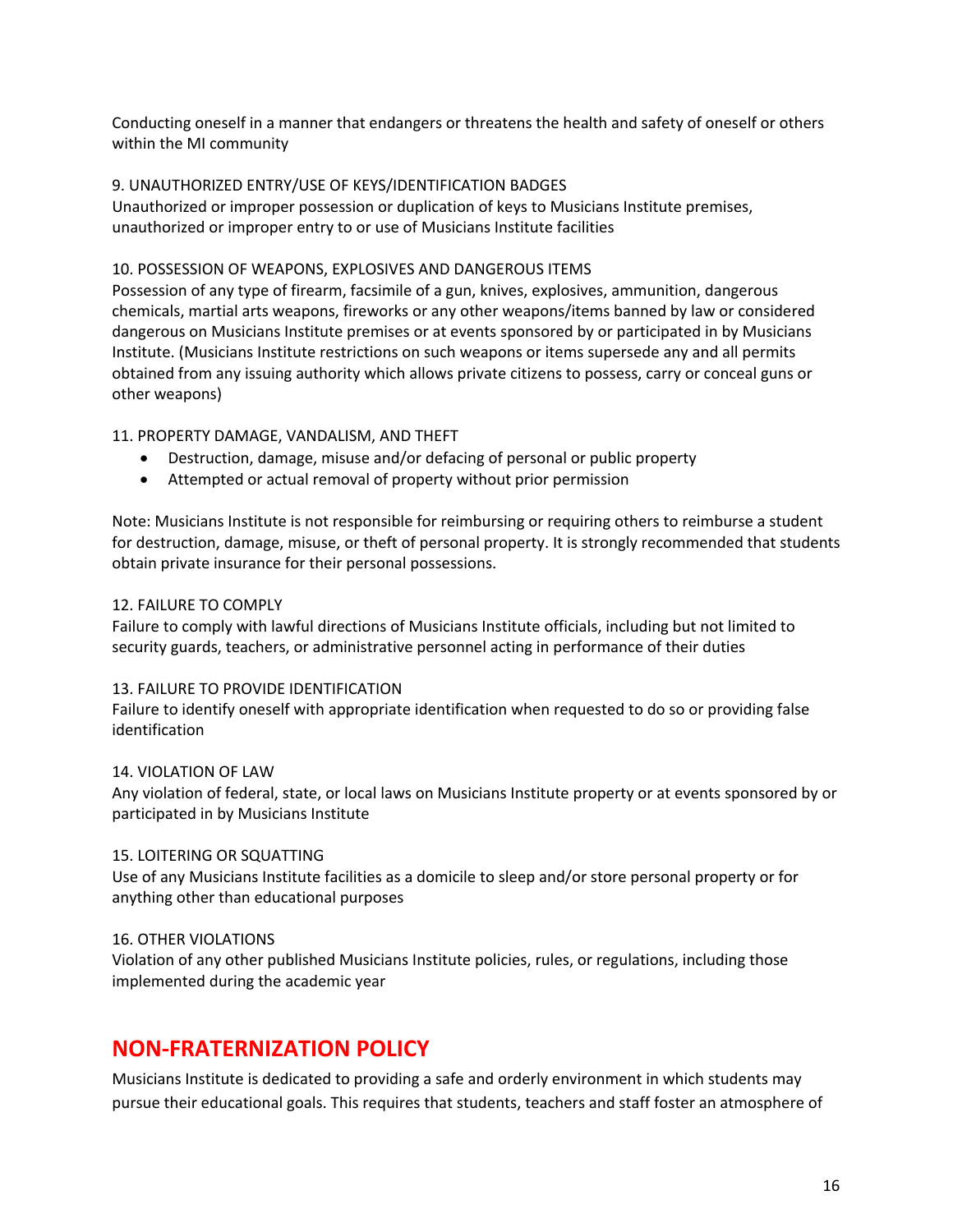respect toward each other and their surroundings. Students are expected to abide by ordinary rules of responsible, courteous behavior. Musicians Institute holds all students, teachers and staff responsible for carrying out and monitoring compliance with this commitment. If you become aware of any violation of an ethical or legal nature, or any unfair or improper treatment of a fellow student or staff member, please report the matter immediately to the **Safety and Security Manager, Mike Hinksmon** at **mikeh@mi.edu** or (323) 860-1107, so that it may be investigated and the appropriate action taken.

The following conduct is prohibited and will not be tolerated by Musicians Institute. This list is illustrative only; other types of conduct that threaten security, personal safety, staff or student welfare, or the school's operations also may be prohibited:

#### **Violations of Policy**

Violation of any part of these policies may result in disciplinary action up to and including expulsion.

All acts in breach of the MI Non-Fraternization with Students Policy include:

- Situations in which such breach occurred/is likely to occur
- Other improper contact between MI employee and student

#### **Non-Fraternization**

It is direct violation of student conduct code policy for students to engage in inappropriate relationships with a faculty and/or staff, unless the student is the employee's spouse, registered domestic partner, or significant other, and the relationship was in existence before the spouse, registered domestic partner, or significant other became a student at MI. Where a student is the spouse, registered domestic partner, or significant other of a MI employee, the student shall not enroll in any course taught by the spouse, registered domestic partner, or significant other.

For your reference, the company prohibits employees from entering into artistic collaborations, contracts, or agreements with current students, again unless the student is the employee's spouse, registered domestic partner, or significant other. Under the policy employees are prohibited from establishing personal relationships with students that are "unprofessional and inappropriate."

#### **Examples include, but are not limited to:**

- Employees fraternizing or communicating with students as if employees and students were peers, such as writing personal letters or emails
- Texting student's personal information
- Calling students on cell phones or allowing students to make personal calls to them (teachers) unrelated to homework or class work
- Sending inappropriate pictures to students
- Discussing or revealing to students personal matters about their private lives or inviting students to do the same (other than professionally by a school counselor)
- Engaging in sexualized dialogue, whether in person, by phone, via the Internet, or in writing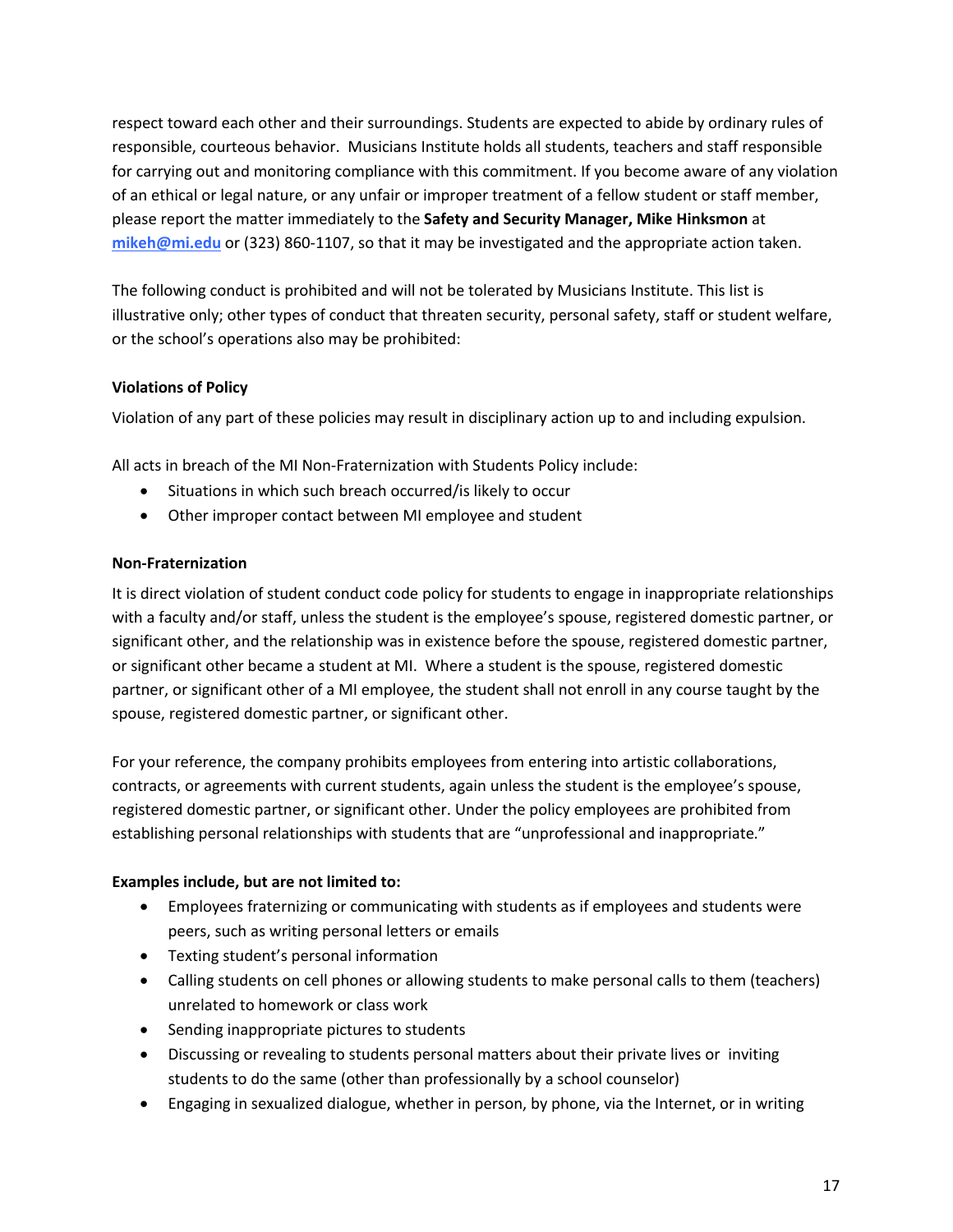- Inviting students to your home, studio, or alternate place of employment
- Participating in a for profit business collaboration with a student
- Drinking alcohol or taking drugs with a student
- Engaging in a romantic or sexual relationship with a student
- Engaging in sexual activities with a student

Failure to adhere to this policy will result in termination. If you have any questions regarding this policy, please contact the Office of Student Affairs.

## **REPORTING PROHIBITED CONDUCT**

Students, teachers and other Musicians Institute employees are obligated to report any incident of prohibited conduct to the Safety and Security Manager.

Any student who receives a threat of violence-- direct or implied-- by another student, teacher and/or member of staff, and any student who hears, observes, reads or otherwise becomes aware of a threat by any student, teacher and/or staff member on Musicians Institute campus, should report the matter to the Safety and Security Manager.

All threats of violence are considered serious matters and will be thoroughly investigated. To the greatest extent possible, confidentiality will be maintained.

Musicians Institute may, at its discretion, file criminal charges against a violating student or assist another person in filing charges.

Musicians Institute prohibits retaliation, including but not limited to making any threatening communication by verbal, written and/or electronic means, against any individual who reports and/or provides any information concerning unlawful discrimination, harassment and/or other violations of Musicians Institute policies, rules and standards of conduct. Any

student or employee found engaging in retaliation will be subject to disciplinary action up to and including suspension and/or termination of employment.

#### **STUDENT DISCIPLINE PROCEDURES**

The procedures outlined in this section, based on common rules of fairness and due process, represent the steps employed to reach a resolution in cases of alleged misconduct. Questions concerning these procedures may be addressed to the Office of Student Affairs.

#### A. REFERRAL OF COMPLAINTS

Complaints involving alleged misconduct by students will be referred to the Office of Student Affairs will be made within one month following discovery of the alleged misconduct, unless an exception is granted by the Office of Student Affairs.

The Office of Student Affairs will refer the report to a Musicians Institute Designee (School Designee) or may provide information about other campus or community resources which may be of assistance in resolving the matter outside the Musicians Institute Student Conduct Code.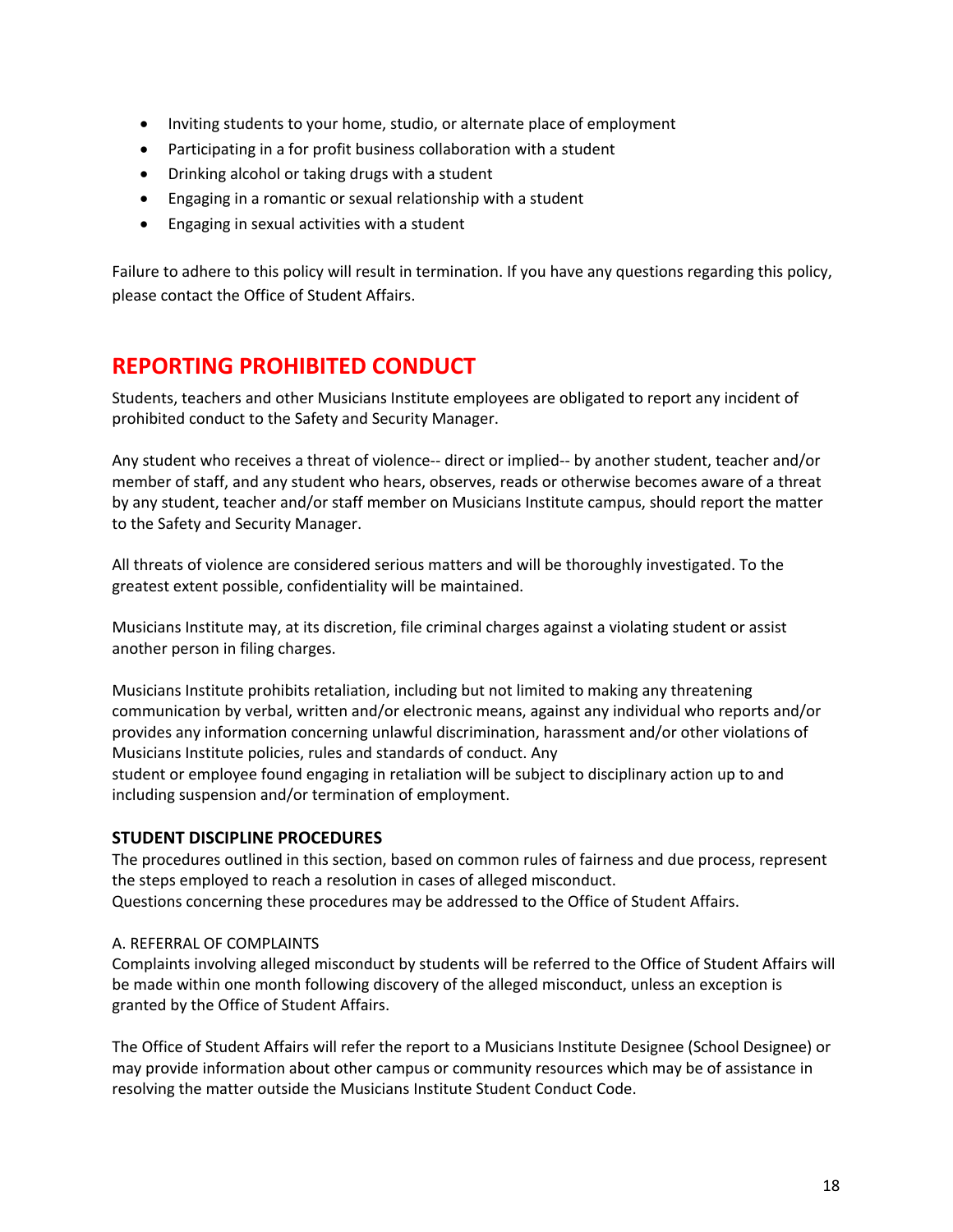#### B. LETTER OF ADMONITION

A Musicians Institute Designee may provide notice to a student that his or her alleged behavior may have violated Musicians Institute policy or regulations and that, if repeated, such behavior may be subject to the disciplinary process.

#### C. INVESTIGATION AND NOTICE TO STUDENT

Upon receiving the complaint of the alleged violation(s), the Musicians Institute Designee (School Designee), may consider information acquired from a complainant and may augment that information through further investigation in order to determine if there is a reasonable suspicion to believe that a violation may have occurred. If the School Designee determines that there is a reasonable suspicion to believe that a violation may have occurred, the School Designee will give notice to the student of the following:

- 1. the nature of the conduct in question, including a brief statement of the factual basis of the charges; the time, date, and place it is alleged to have occurred; and Musicians Institute rules and/or regulations allegedly violated;
- 2. the nature of the student conduct procedures (to be accomplished by providing the student access to the Musicians Institute Student Conduct Code);
- 3. that the student has seven days from the date notice was given to contact the School Designee for the purpose of scheduling an initial meeting Meetings are to be scheduled within ten days of the student contacting the School Designee This schedule may be amended as a result of school breaks, closures, and holidays
- 4. that if the student does not contact the School Designee within the seven-day period or fails to keep any scheduled appointment, the student will be placed on Hold and the student will be notified that this action has been taken. The placement of a Hold may result in suspension of access to school functions or facilities, prevention of the student from registering and from obtaining transcripts, verifications, certificates or degrees from Musicians Institute. The Hold will be removed only when the student either attends a scheduled meeting with the School Designee, or requests in writing that the case be referred to the Student Conduct Committee for a hearing; and
- 5. that no degree may be conferred on a student until any pending disciplinary charges against a student are fully resolved.

In addition, the School Designee may direct the student to act or refrain from acting in a manner specified by the School Designee. These directions may include directing the student not to intentionally contact, telephone, or otherwise disturb the peace of others specifically named for a specified period of time. Violation of these directions is separate misconduct (Failure to Comply).

#### D. MEETING(S) WITH THE SCHOOL DESIGNEE ASSIGNED TO THE CASE

At the initial meeting with the student, the School Designee assigned to the case will:

- 1. ensure that the student has been provided information on how to access the Musicians Institute Student Conduct Code;
- 2. discuss confidentiality; inform the student that the content of this and all subsequent communication with the School Designee regarding information not relevant to the case will, insofar as allowed by law, be treated
	- a. confidentially, unless such confidentiality is waived by the student; and that information relevant to the case may be divulged to those who have a legitimate educational interest, including but not limited to the Student Conduct Committee;
- 3. provide the student with an opportunity to inspect all documents relevant to the case which are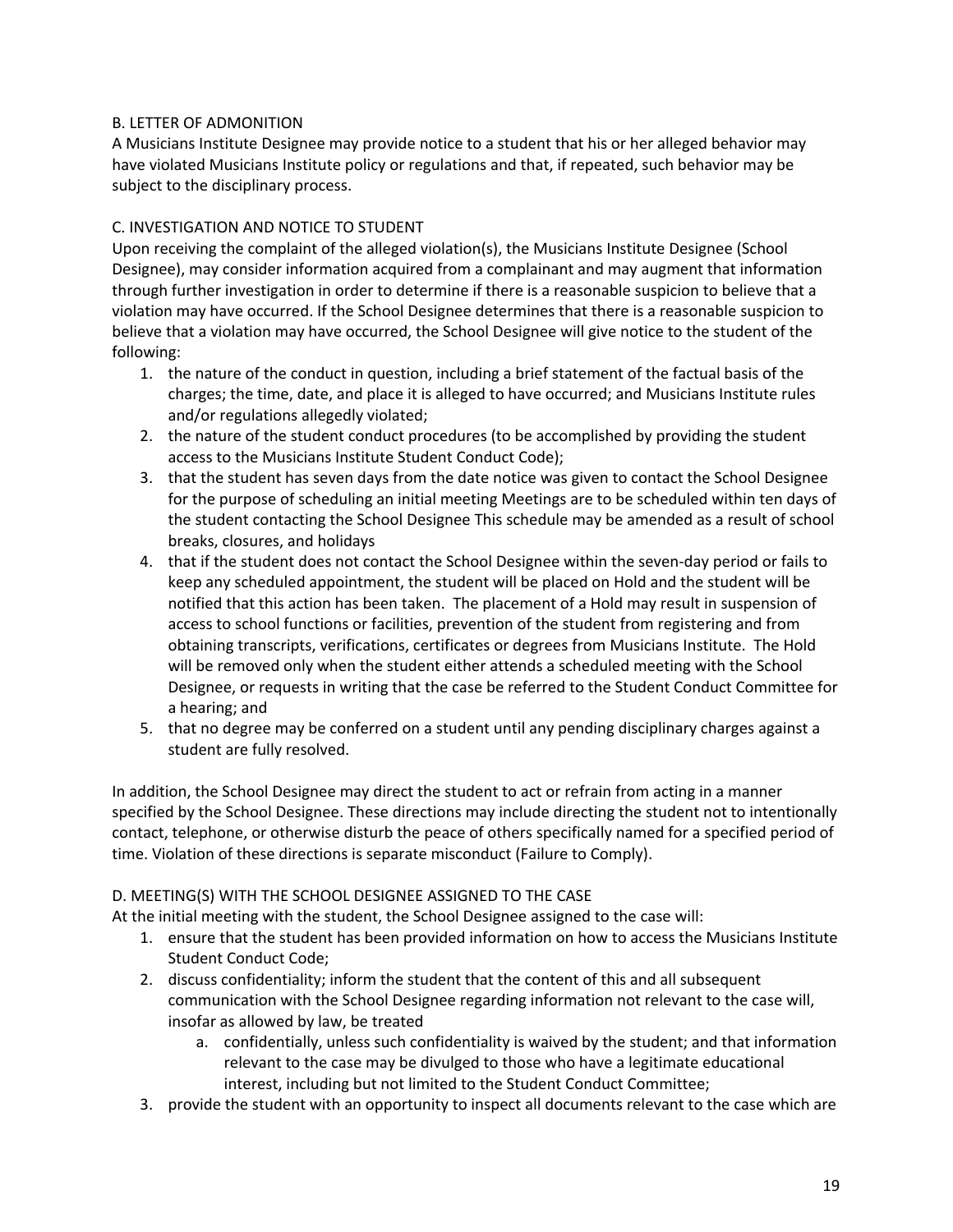in the possession of the school at the time of the meeting, at the student's request;

- 4. describe to the student as completely as possible the nature of the conduct in question, and the Musicians Institute rules and/or regulation(s) allegedly violated, hear the student's defense to such charges, and counsel the student as appropriate; and
- 5. provide the student with copies of the documents relevant to the case, at the student's request Should the case be referred to the Student Conduct Committee, the School Designee will provide the student with copies of all documents relevant to the case which are in the possession of the Student Conduct Committee at the time the case is referred Relevant documents received thereafter will be shared with the student

Although meeting with the School Designee provides the student with an opportunity to resolve the case without a hearing before the Student Conduct Committee, the student may opt to forgo a meeting with the School Designee by requesting, in writing, that the case be forwarded to the Student Conduct Committee for a hearing as defined below.

#### E. DISPOSITION BY THE SCHOOL DESIGNEE

After conducting any further necessary investigation, the School Designee assigned to the case may take one of several actions listed below. Regardless of the action taken, the School Designee will confirm his or her disposition of the case in a notice to the student within seven days of the action.

Additionally, the results of any disciplinary action or Agreement of Resolution by Musicians Institute regarding an allegation of sexual harassment, sexual assault, sexual misconduct, or other sex offenses will be disclosed to the alleged victim by the School Designee. The scope of information to be provided under this provision will be:

- the school's final determination with respect to the alleged sexual harassment, sexual assault, sexual misconduct or sex offense; and
- any sanction that is imposed against the alleged offender with respect to the alleged sexual assault, sexual misconduct or sex offense.
- 1 Imposing Sanctions

If the student does admit responsibility, and if the School Designee concludes that there is sufficient information to sustain a finding of responsibility, the School Designee may impose or defer one or more of the sanctions listed herein.

2 Referral to the Student Conduct Committee

If the student does not admit responsibility, and if the School Designee concludes that an Agreement of Resolution (see below) is not appropriate, and that there is sufficient information to sustain a finding that it is more likely than not that the student has violated the Musicians Institute Student Conduct Code, the School Designee will refer the case to the Student Conduct Committee for a hearing.

At any time until the Student Conduct Committee recorder makes report of the hearing decision, the student may make an admission of responsibility to the School Designee assigned to the case. The School Designee may then impose or defer one or more of the sanctions listed herein This disposition is binding and terminates all Student Conduct Committee proceedings.

#### 3 Insufficient Evidence

If the School Designee concludes that there is insufficient information to find the student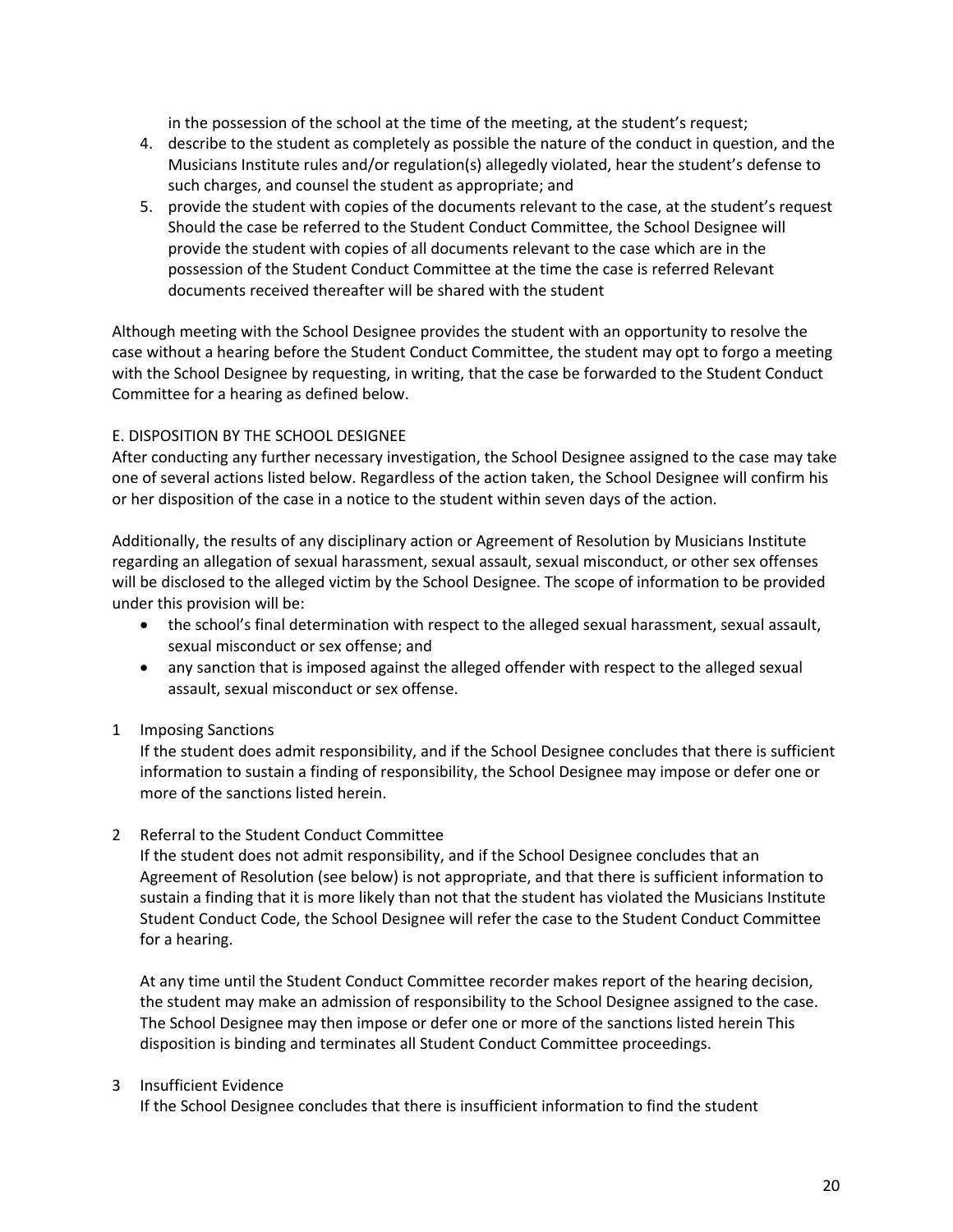responsible, the case will not be referred to the Student Conduct Committee for a hearing.

#### 4 Agreement of Resolution

When the School Designee and the student agree that the above dispositions are not appropriate, an Agreement of Resolution may be used to conclude the matter This Resolution, while not considered to be a finding of responsibility, is binding If the student fails to abide by the terms of the Agreement of Resolution, that failure may be regarded as actionable misconduct and may subject the student to disciplinary action by the school.

An Agreement of Resolution may include-- but is not limited to-- such terms as:

- agreement by the student to refrain from specific behaviors, and/or to refrain from contacting others involved in the case;
- agreement by the student to participate in specified educational programs, counseling and/or reconciliation processes such as mediation;

The Agreement of Resolution will be retained in the case file in the Office of Registrar Records for seven years from the date of the Agreement During that time, should the school have a reasonable basis to believe that the student has engaged in misconduct related in nature to the conduct which occasioned the agreement, both cases may be the subject of Musicians Institute disciplinary action.

#### F. SANCTIONS

When a student admits responsibility or is found in violation of Musicians Institute policies or regulations, the School Designee may impose one or more of the sanctions listed in this Section; any sanction may be effective retroactively.

Any sanction imposed will be appropriate to the violation, taking into consideration the context and seriousness of the violation, and may include required enrollment in and completion of educational programs, classes, activities or workshops, which in the judgment of the School Designee will be beneficial to the student.

Where it is more likely than not that a violation of Musicians Institute policies or regulations has been committed against any person or group because of the person's or group's race, color, religion, ancestry, national origin, disability, gender, or sexual orientation, or because of the perception by the student charged with the violation that the person or group has one or more of those characteristics, the recommendation or imposition of sanctions will be enhanced, and usually will result in Suspension or Dismissal.

- 1 Exclusion from Musicians Institute Campus, Facilities or Official Functions Exclusion of a student as part of a disciplinary action from specified areas of the campus or Musicians Institute-owned, -operated, or -leased facilities, or other facilities located on Musicians Institute or affiliated property, or from official Musicians Institute functions when there is reasonable cause to believe that the student's presence there will lead to physical abuse, threats of violence, or conduct that threatens the health or safety of any person on Musicians Institute property or at official Musicians Institute functions, or other disruptive activity incompatible with the orderly operation of the campus.
- 2 Loss of Privileges and Exclusion from Activities Exclusion from participation in designated privileges and extracurricular activities for a specified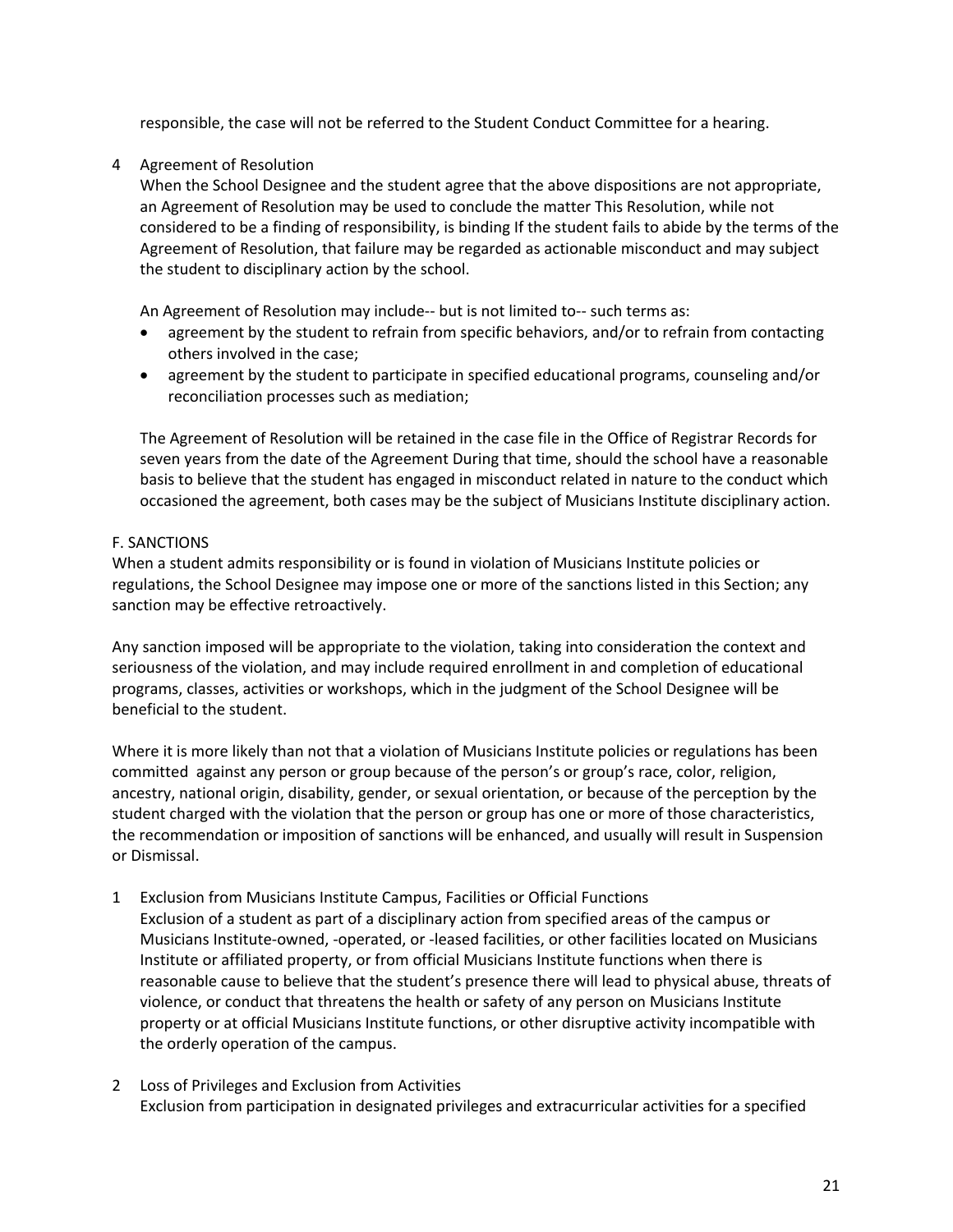term or terms. Violation of any conditions in the notice of loss of privileges and exclusion from activities or violation of Musicians Institute policies or regulations during the period of the sanction may be cause for further disciplinary action.

#### 3 Restitution

A requirement for restitution in the form of reimbursement may be imposed for expenses incurred by Musicians Institute or other parties resulting from a violation of the Musicians Institute Student Conduct Code. Such reimbursement may take the form of monetary payment or appropriate service to repair or otherwise compensate for damages Restitution may be imposed on any student who alone, or through group or concerted activities, participates in causing the damages or costs. Musicians Institute shall not be responsible for collecting restitution assessed to or incurred by any parties other than Musicians Institute.

#### 4 Warning/Censure

Notice or reprimand to the student that a violation of specified Musicians Institute policies or regulations has occurred and that continued or repeated violations of specified. Musicians Institute policies or regulations may be cause for further disciplinary action, normally in the form of Disciplinary Probation, and/or Loss of Privileges and Exclusion from Activities, Suspension, or Dismissal.

#### 5 Disciplinary Probation

A status imposed for a specific period of time in which a student must demonstrate conduct that conforms to Musicians Institute standards of conduct. Conditions restricting the student's privileges or eligibility for activities may be imposed. Misconduct during the probationary period or violation of any conditions of the probation may result in further disciplinary action.

#### 6 Hold on Musicians Institute Records

A Hold may be placed on the student's Musicians Institute records for either a stated period or until the student satisfies any conditions imposed as part of another sanction. The placement of a Hold on the student's Musicians Institute records may, for example, prevent the student from registering and from obtaining transcripts, verifications, or a degree from Musicians Institute.

#### 7 Suspension

Suspension is the termination of student status for a specified academic term or terms, to take effect at such time. School Designee or Musicians Institute decides after the period of Suspension, the student will be reinstated if:

- the student has complied with all conditions imposed as part of the suspension;
- the student is academically eligible;
- the student meets all requirements for reinstatement including, but not limited to, removal of Holds on records, and payment of restitution where payment is a requirement of reinstatement; and
- the student meets the deadlines for filing all necessary applications, including those for readmission, registration, and enrollment

Suspension may include a prohibition against entering specified areas of the campus Violation of the conditions of Suspension or of Musicians Institute policies or regulations during the period of Suspension may be cause for further disciplinary action.

8 Dismissal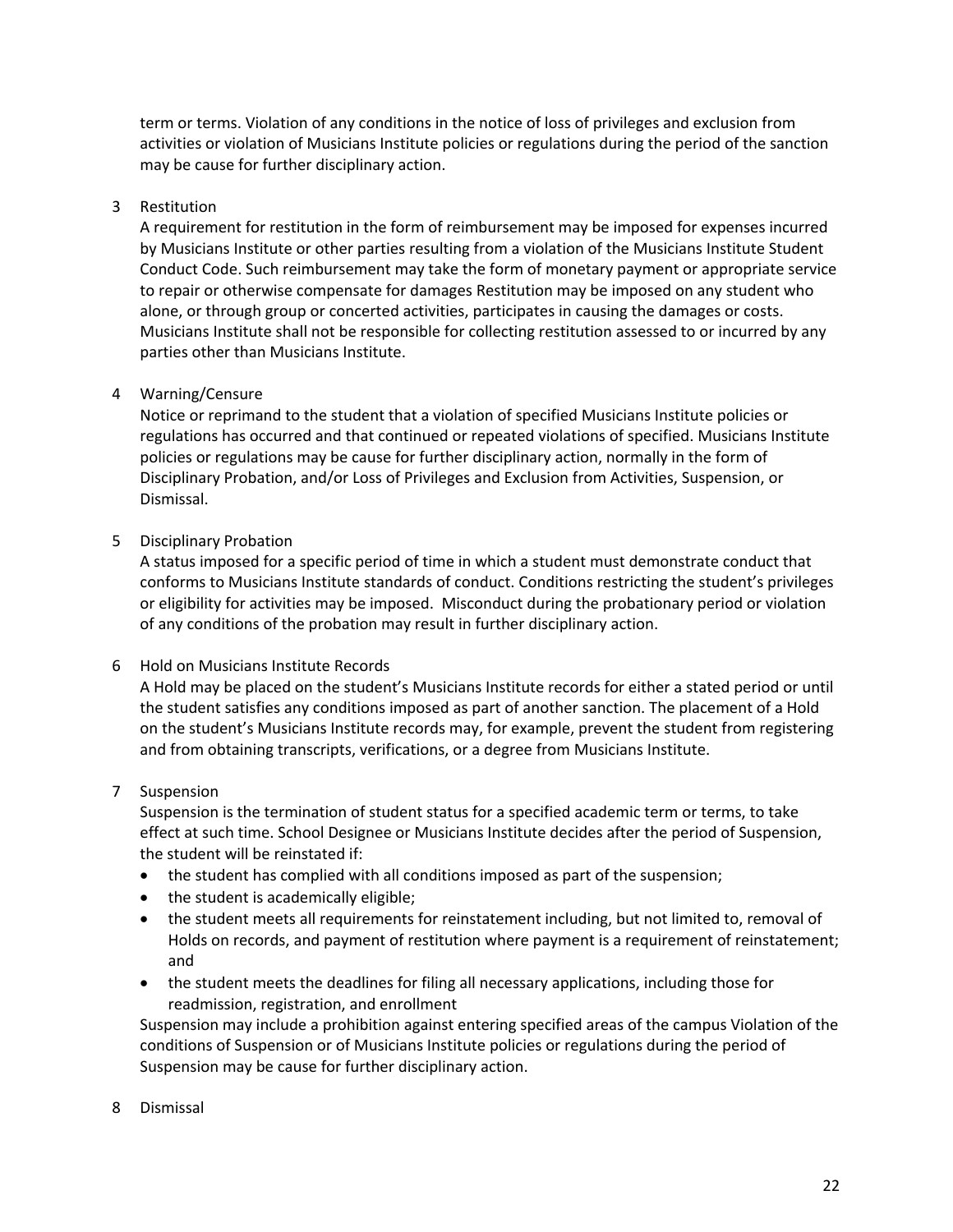Dismissal is the termination of student status for an indefinite period and may include an exclusion from specified areas of the campus. Readmission to the Musicians Institute campus, facilities or properties after. Dismissal may be granted only under exceptional circumstances and requires the specific prior approval of Musicians Institute.

#### 9 Revocation of Awarding of Degree

Should it be found that a degree, certificate or award was obtained by fraud, such degree, certificate or award is subject to revocation. Such revocation is subject to review on appeal by Musicians Institute.

#### G. POSTING OF SUSPENSION OR DISMISSAL ON ACADEMIC TRANSCRIPT

When, as a result of violations of the Student Conduct Code, a student is suspended or dismissed, the fact that the discipline was imposed must be posted on the academic transcript for the duration of the Suspension or Dismissal.

#### H. APPEAL OF THE SANCTION

If the School Designee imposes a sanction of Suspension or Dismissal, the student may submit a written appeal of the imposed Suspension or Dismissal to the Director of Student Affairs within seven days of the date of notice from the School Designee of his or her action. The imposition of a sanction of Suspension or Dismissal may be deferred during such appeal.

If, as a result of an appeal, it is determined that the student was improperly disciplined, the Office of Registrar Records will, if requested by the student, have the record of the hearing sealed and have any reference to the disciplinary process removed from the student's record. In such case, the record of the hearing may be used only in connection with legal proceedings.

#### I. THE STUDENT CONDUCT COMMITTEE

When a case is referred to the Student Conduct Committee for a hearing, the following will be provided to the student to ensure a fair hearing:

- written notice, including a brief statement of the factual basis of the charges, the Musicians Institute policies or regulations allegedly violated, and the time and place of the hearing
- the opportunity for a prompt and fair hearing where the school will have the responsibility of proving that it is more likely than not that a violation occurred;
- the opportunity to present documents, defense and witnesses;
- a written report including a summary of the findings of fact and, at the request of the student, access to a copy of a record of the hearing; and
- an appeal process

#### 1 Referral of Cases to the Student Conduct Committee

A hearing will be provided for all cases referred to the Student Conduct Committee under the Musicians Institute Student Conduct Code.

#### 2 Composition

The Student Conduct Committee will consist of 3 individuals possibly including, but not limited to, member of faculty, member of Musicians Institute management, member of Musicians Institute staff, and member of Musicians Institute Directorship. One member of the Committee will act as Hearing Recorder.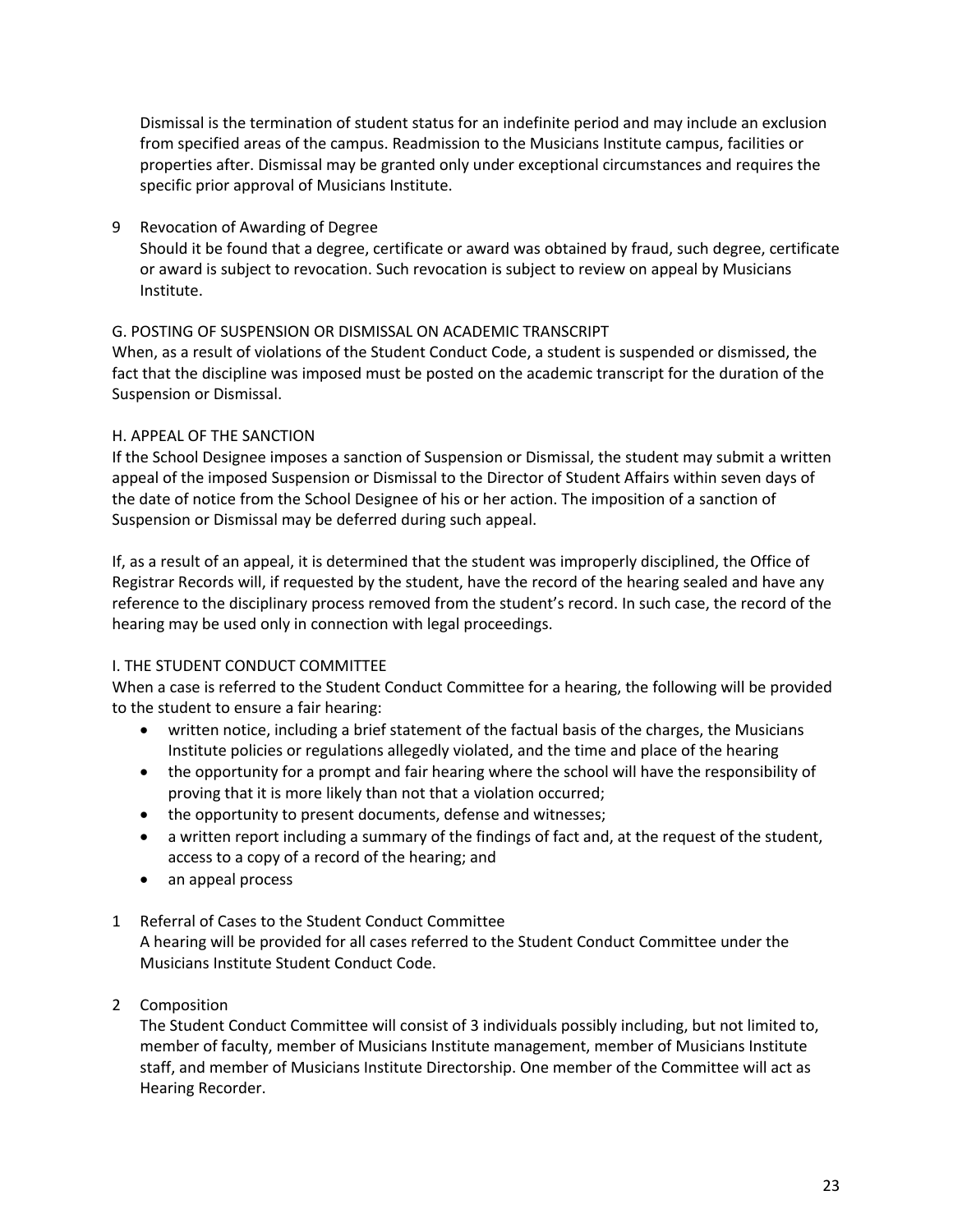3 Scheduling of Hearing

It is the intention of the Musicians Institute Student Conduct Code that hearing will be set as soon as reasonably possible after referral to the Student Conduct Committee. Events such as holidays, school closures, forces of nature may require an extended timeline.

4 Hearing Procedures and Standards

Hearings will be held in accordance with generally accepted standards of procedural due process. If a student absents himself or herself from the disciplinary process or has withdrawn from Musicians Institute while subject to pending disciplinary action, the case may proceed to disposition without the student's participation.

Attendance at such hearings will be at the discretion of Musicians Institute.

#### 5 Continuing Resolution between the Student and Musicians Institute

Until the Student Conduct Committee has published its decision to Musicians Institute Senior Management and the student, the student may make an admission of responsibility to the School Designee assigned to the case.

The School Designee may then impose or defer one or more of the sanctions listed herein Any sanction may be effective retroactively. This disposition of the matter will bind all parties and terminate all proceedings.

6 Reports of Student Conduct Council Hearing decision to Musicians Institute Senior Management and Student.

Within fifteen days after the conclusion of a hearing, the Student Conduct Committee Recorder will submit a notice of the Committee decision to Musicians Institute Senior Management and the student including:

- a summary of the allegations and the outcome of the Committee examination of the information concerning the alleged misconduct, including the positions of the parties and a summary of the evidence presented;
- whether, in the opinion of a majority of the Committee, the student has violated one or more of the Musicians Institute policies or regulations that the student has been charged with violating; and
- a decision of sanction based on those conferred in similar cases and in any previous cases of misconduct by the accused student on file with the Office of Registrar Records. Such sanction shall be carried out by all relevant parties on the timeline decided by the Committee.

#### J. APPEAL BY STUDENT

- 1. When a student has appealed in writing a decision or sanction by Musicians Institute, the final decision regarding the outcome will be made by Senior Management, which will review the evidence and findings and may engage in further research to ensure that the process above has been carried out fairly and in accordance with due process. Within 20 days of the submission of appeal, Senior Management will notify the student as to the decision on the appeal. The decision of Senior Management will be final and complete.
- 2. When reviewing a student's appeal of a sanction of Suspension or Dismissal, decision may be based upon
	- a. any written appeal submitted by the student regarding the sanction; and
	- b. information from the Office of Registrar Records regarding sanctions imposed in similar cases and any previous cases of misconduct by the student on file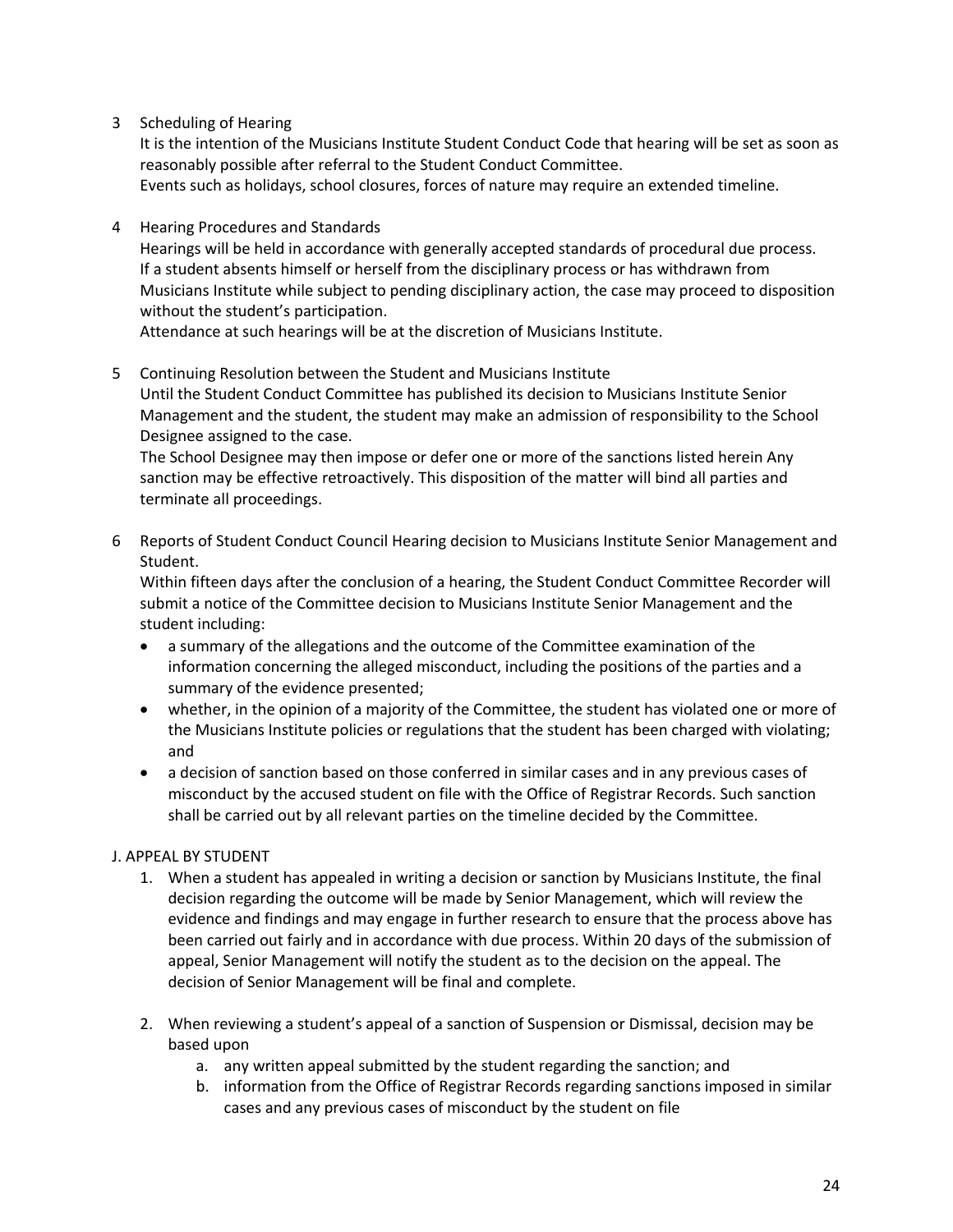- 3. The written decision will be delivered to:
	- a. The student and his or her representative, if any;
	- b. The Musicians Institute Office of Registrar Records; and
	- c. Other Musicians Institute departments/employees as necessary to carry out sanctions

The results of any hearing in which sexual harassment, sexual assault, sexual misconduct, or sex offenses are alleged will be disclosed to the alleged victim by the School Designee. The scope of information to be provided under this provision will be:

- 1. the Musicians Institute's final determination with respect to the alleged sexual harassment, sexual assault, sexual misconduct or sex offense; and
- 2. any sanction that is imposed against the alleged offender with respect to the alleged sexual assault, sexual misconduct or sex offense

#### **INTERIM SUSPENSION**

Before final determination of an alleged violation, Interim Suspension may be imposed by the School Designee.

- 1. Interim Suspension may include exclusion from the Musicians Institute campus, facilities, classes or from other specified activities. A student will be restricted to the extent necessary when there is reasonable cause to believe that the student's participation in Musicians Institute activities or presence at specified areas of the campus will lead to physical abuse, threats of violence, or conduct that threatens the health or safety of any person on Musicians Institute property or at official Musicians Institute functions, or other disruptive activity incompatible with the orderly operation of the campus.
- 2. Upon imposition of the Interim Suspension, the School Designee will notify the student under the Interim Suspension of the charges against him or her, the length and conditions of the Interim Suspension, and the opportunity for a hearing.
- 3. Appeals concerning the contention that the Interim Suspension is unnecessary or that its conditions should be modified shall be made in writing to the School Designee and decisions thereon shall be based on information contained therein and upon whether there is reasonable cause to believe that the student's participation in Musicians Institute activities or presence at specified areas of the campus will lead to physical abuse, threats of violence, or conduct that threatens the health or safety of any person on Musicians Institute property or at official Musicians Institute functions, or other disruptive activity incompatible with the orderly operation of the campus.
- 4. Disciplinary proceedings involving students on Interim Suspension will follow normal procedures provided in the Musicians Institute Student Conduct Code.

#### **PRIVACY AND RECORDS RETENTION**

Student discipline records are confidential. The disclosure of information from such records is subject to Musicians Institute Policies Applying to Campus Activities, Organizations and Students and the Information Practices Act of 1977 (https://www.calhfa.ca.gov/privacy/ipa.pdf), and the Family Educational Rights and Privacy Act (https://www.cde.ca.gov/ds/ed/dataprivacyferpa.asp).

The Office of Registrar Services and Records retains student discipline records for seven years from the date of the notice of final disposition. When there have been repeated violations of the Musicians Institute Student Conduct Code, all student discipline records pertaining to an individual student will be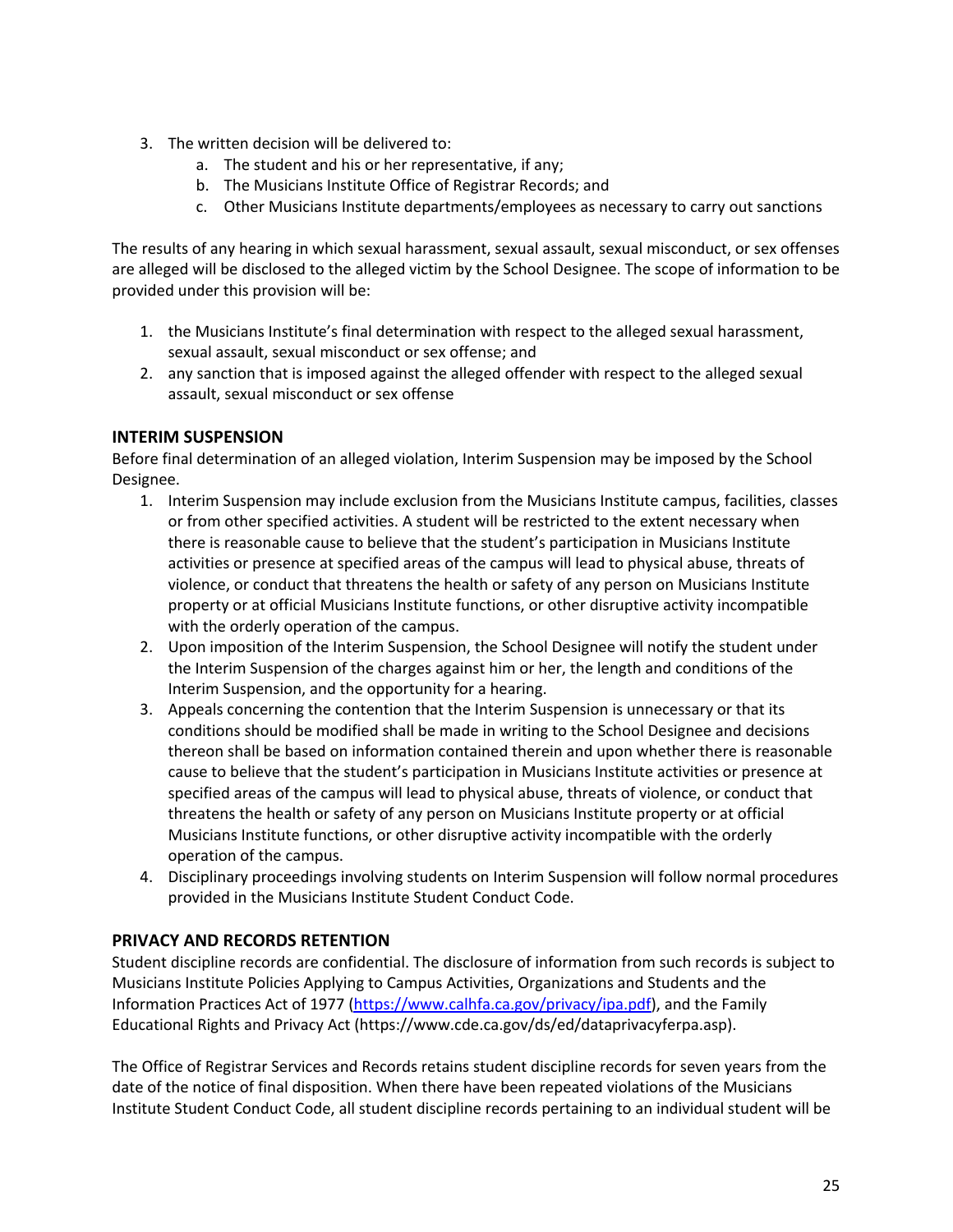retained for seven years from the date of the final disposition in the most recent case. In those cases where the final disposition is Dismissal, the student's discipline records will be retained indefinitely.

Upon receipt of a request from professional schools, graduate programs, employers, or others, for the disciplinary records of a student, after the student provides an appropriate confidentiality waiver, the Office of Registrar Services and Records will only report and/ or release records where violations resulted in suspension and/or dismissal, both imposed and deferred, or the revocation of the awarding of a degree. Should the requesting party seek broader disclosure of a student's discipline record, the Office of Registrar Services and Records will not provide additional records or information.

#### **AMENDMENT AND MODIFICATION**

Amendment of the Musicians Institute Student Conduct Code may be made by Musicians Institute at any time. Before adoption, Musicians Institute will review any and all measures, rules and policies for consistency with common academic policies (where appropriate) as well as with state and federal laws and regulations.

Musicians Institute will not refund tuition to students for lost privileges or lost access to MI's campus and facilities or classes, tests, performances, lessons, appointments, or other activities and events resulting from a disciplinary action except as required by State or Federal policies.

### **SERVICE AND EMOTIONAL SUPPORT ANIMAL POLICY**

Musicians Institute (MI) is committed to maintaining a creative campus environment that is safe, open, and accessible to all its community members, including students, employees, and visitors. As such, MI abides by the following policy regarding pet, service animals, and emotional support animals on campus.

For Employee Accommodations: mary.marsh@mi.edu For Service Animal Accommodations: studentaffairs@mi.edu

#### For Students and Visitors on Campus

Permitted Animals: For students and visitors, only Service Animals are permitted in areas where dogs are permitted on campus. This means that a student or visitor may be accompanied by a Service Animal wherever the student or visitor would otherwise be permitted to be on campus. A Service Animal is any dog that has been individually trained to do work or perform tasks for the benefit of an individual with a disability. Examples of such work or tasks include but are not limited to: guiding people who are blind, alerting people who are deaf, pulling a wheelchair, alerting and protecting a person who is having a seizure, reminding a person with mental illness to take prescribed medications, calming a person with Post Traumatic Stress Disorder (PTSD) during an anxiety attack, or performing other duties. Service animals in training are included in the definition of service animals for the purpose of this policy. If you intend to bring a Service Animal on campus, please send an email to studentaffairs@mi.edu notifying MI of your intent to do so.

Animals NOT Permitted: The following are not Service Animals and are not permitted on campus: (1) non-dog animals, except in some cases a miniature horse may qualify as a service animal; (2) animals that solely serve to deter crime; and (3) emotional support, comfort, and companion animals (i.e., pets).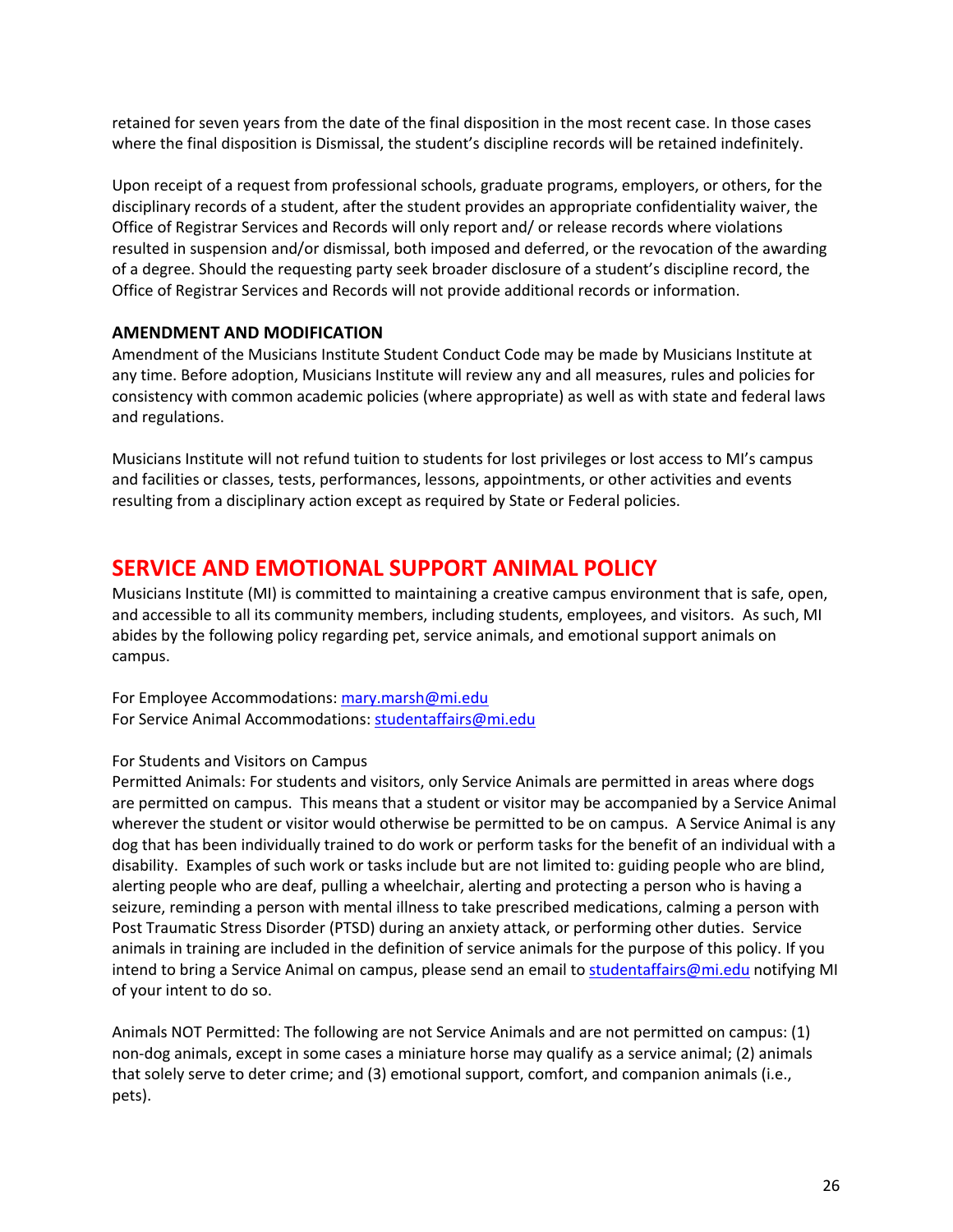For Employees on Campus

Permitted Animals: Employees and applicants for employment may have a Service Animal at work and may also have a Support Animal as a reasonable accommodation. Support Animals are animals that provide emotional support, comfort, or security for the benefit of a person with a disability, or that alleviate one or more identified symptoms or effects of a person's disability.

Permitted Inquiries: An employee requesting a reasonable accommodation related to a Service Animal or a Support Animal may be asked to provide documentation explaining why the employee requires an animal in the workplace. All inquiries must be handled through Human Resources, as they may involve confidential medical information. Please send an email to mary.marsh@mi.edu if you would like further information regarding a reasonable accommodation request.

Responsibilities for All Service and Support Animals

For the handler of a Service or Support Animal, MI expects the following:

Must attend to and be in full control of the Service or Support Animal at all times, including all care and supervision.

Keep the animal under control at all times, e.g., through use of a harness, leash, tether, or voice control, depending upon the task/work performed.

Must assure that the animal is free from offensive odors and does not display any behaviors or noises that are unduly disruptive to others.

Must remove or arrange for removal of any animal waste.

Must assure that the animal does not engage in behavior that endangers the health or safety of others. Is financially responsible for the animal's actions, including any bodily or property damage, or cleaning costs.

Must comply with all local government codes and regulations, including requirements for vaccinations and licensing.

Is encouraged, but not required, to have the animal wear some type of Service Animal or Support Animal identification.

For MI students, employees, and visitors, MI expects the following:

Must allow Service and Support Animals to accompany the handler, as permitted under this policy. Must not touch (without the permission of the handler), feed, harass, or deliberately startle Service or Support Animals.

Must not attempt to separate the animal from the handler.

Should not discuss the handler's disability.

Removal of a Service Animal or Support Animal

MI may request the removal of a Service Animal or Support Animal for the following reasons: If the animal is out of control and the handler does not take effective action to control the animal. If the animal is not house-trained.

If the animal poses a substantial and direct threat to the health and safety of others, and the threat cannot be eliminated by a reasonable accommodation.

If the animal would cause substantial physical damage to the property of others, which cannot be reduced or eliminated by a reasonable accommodation.

If the handler provides information that indicates that animal is not actually a Service Animal or a Support Animal, unless animals are otherwise allowed in the area.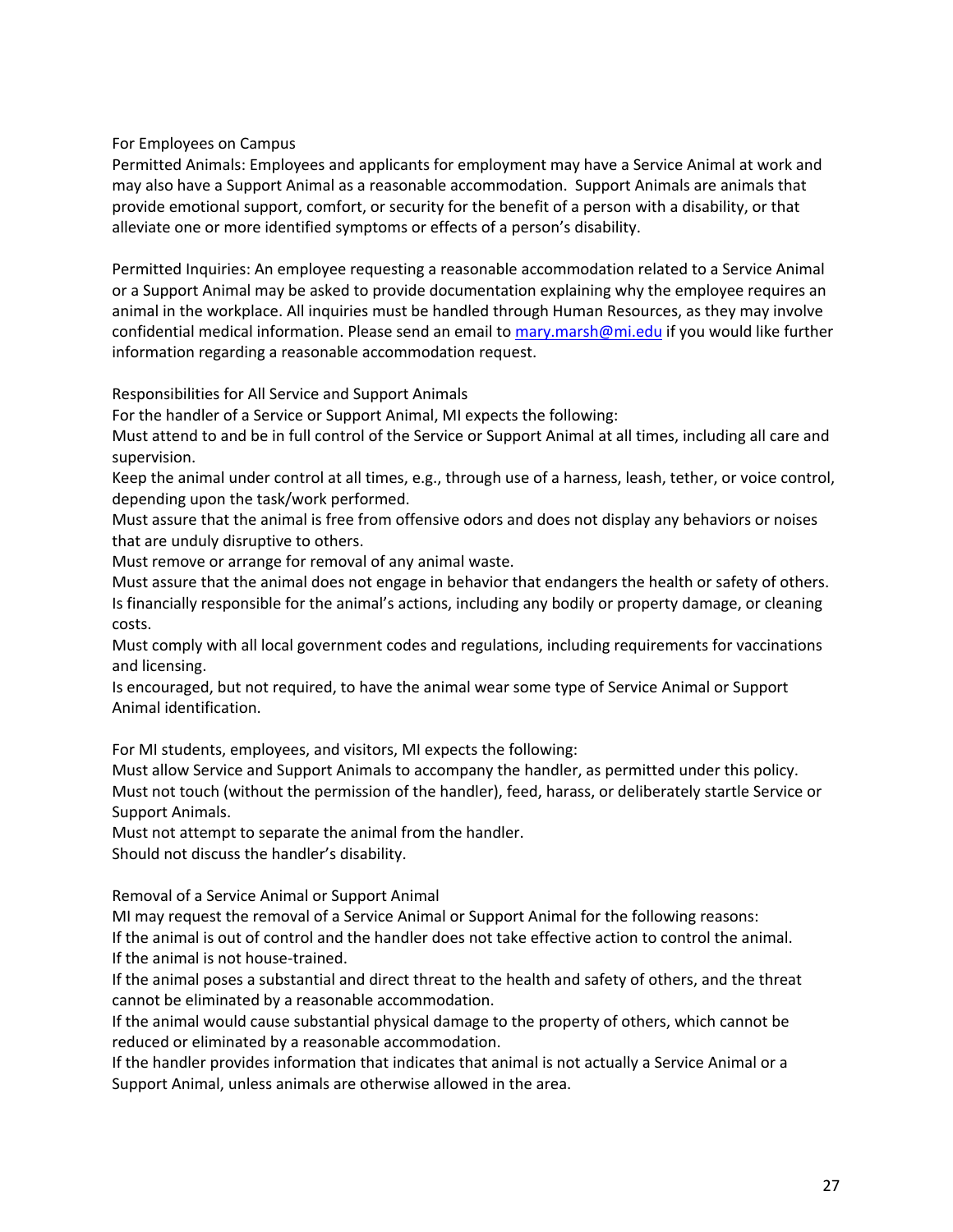## **BRING YOUR OWN DEVICE POLICY (BYOD)**

Each student at Musicians Institute must have a device that allows for access to our Learning Management System (LMS) and corresponding materials. This is a requirement of enrollment at Musicians Institute. Musicians Institute has made every effort to ensure that this material is available on a multitude of different devices/operating systems.

As such, you will need a device that meets the following specifications below:

#### GENERAL REQUIREMENTS:

- A smart phone, tablet or laptop computer
- Internet connection for device/computer (wi-fi or ethernet recommended)
- Built-in or external speakers, headphones, or similar for audio playback

#### Apple Devices:

- iPad (iPad2 or newer recommended\*)
- iPad Mini (Retina display suggested\*)
- iPhone (4s or newer recommended\*)
- iOS 7 or above is recommended.

\*All device versions are technically compatible with the delivery application. However, older devices may be limited by memory and CPU requirements of a given book/file size. It is likely that students with iOS devices pre-iPad 2/iPhone 4 will experience diminished functionality of the delivery application.

#### Android Devices:

Phone & tablet devices utilizing the Android OS are compatible with the delivery application. Due to the wide variety of manufacturers and models, a standardized list of actual devices cannot be issued. Android OS 4.4 or above is recommended.

#### Desktop Readers (Mac and Windows):

These desktop reader applications require Adobe AIR to be installed and current on the machine. All tech specifications are related to same minimum requirements for Adobe AIR installation: http://www.adobe.com/products/air/tech-specs. html.

#### Windows

2.33GHz or faster x86-compatible processor, or Intel AtomTM 1.6GHz or faster processor for netbook class devices Microsoft® Windows Vista® Home Premium, Business, Ultimate, or Enterprise (including 64 bit editions) with Service Pack 2, Windows 7, or Windows 8 Classic 512MB of RAM (1GB recommended).

#### Mac OS

Intel® CoreTM Duo 1.83GHz or faster processor Mac OS X v10.7, v10.8, or v10.9 512MB of RAM (1GB recommended) Questions about your device's specifications and requirements may be directed to Instructional & Information Technology Services at helpdesk@mi.edu.

We have made every effort to ensure that this material is available on a multitude of different devices and operating systems. Please see www.mi.edu/byod for details on your device's requirements. Much of MI's course and curricular content is delivered solely in an electronic format, so each student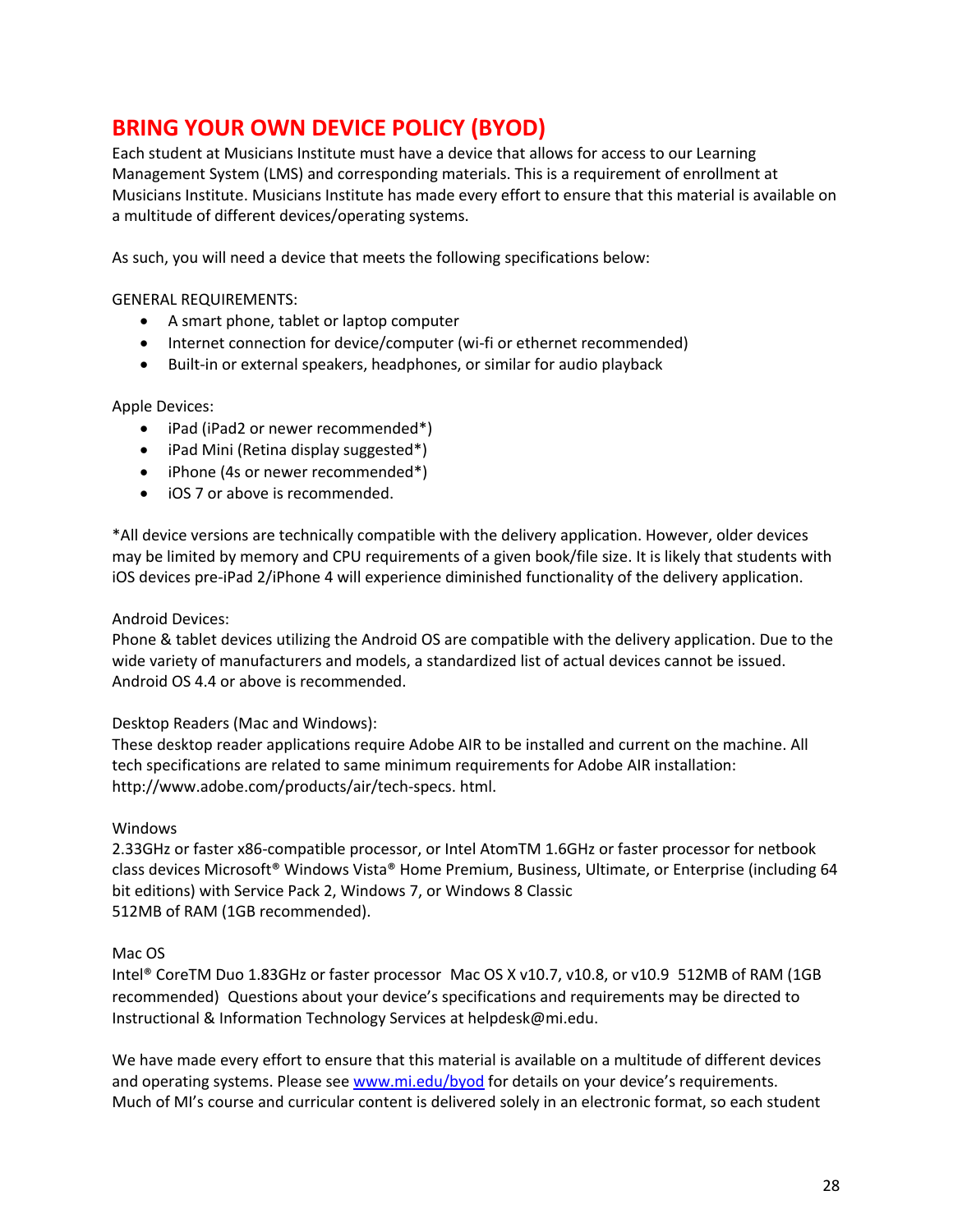must possess a device that allows for access to our Learning Management System (LMS) and corresponding course materials. This is a requirement of enrollment at Musicians Institute. For a complete list of all books/materials, as well as prices and purchasing information, please visit https://www.mi.edu/admissions/textbooks/.

## **THE LEARNING MANAGEMENT SYSTEM**

The learning management system (LMS) is an online software application for the administration, documentation, tracking, reporting, and delivery of educational courses at the Musicians Institute. The web address for Musicians Institute's LMS is classrooms.mi.edu, however, it is preferred that students access the LMS from portal.mi.edu. The MI portal is the gateway to all of the institution's online tools, such as e-mail, billing, as well as the LMS. Students who require assistance for LMS related problems can utilize the following email addresses:

- for non-emergency issues: Imshelp@mi.edu
- for emergencies that warrant immediate attention (such as testing access contact): lms911@mi.edu

## **STUDIOS AND CLASSROOM TECHNOLOGIES**

If you notice any issues with hardware or software in a classroom or private lesson room, please email classroomhelp@mi.edu. This includes issues with, but not limited to, computers, amps, keyboards, and speakers.

When emailing about a classroom issue, please provide the following:

- room number
- make and model (if applicable) of item with issue
- as much detail about the issue as possible.

For issues concerning drum gear, labs, or classrooms; please email Drum Services Coordinator Mike Vega at mvega@mi.edu.

## **MI ALUMNI**

Musicians Institute Alumni are:

- Those who have successfully completed a Musicians Institute program in its entirety by obtaining a certificate or diploma, have a zero-pending balance, and have abided by the school code of conduct or;
- Those who have successfully completed a minimum of 15 credits at Musicians Institute and have a zero-pending balance. Those who qualify under this category have limited resources, please inquire at alumni@mi.edu.
- Those who fall into either category as described above AND who have not been terminated from MI for student Code of Conduct violations.

#### **ALUMNI PASS**

Alumni who have successfully completed their program in its entirety, have a zero pending balance and have abided by the school code of conduct can request access to the main campus on weekends stopping by the Registrar's Office for an Alumni Pass.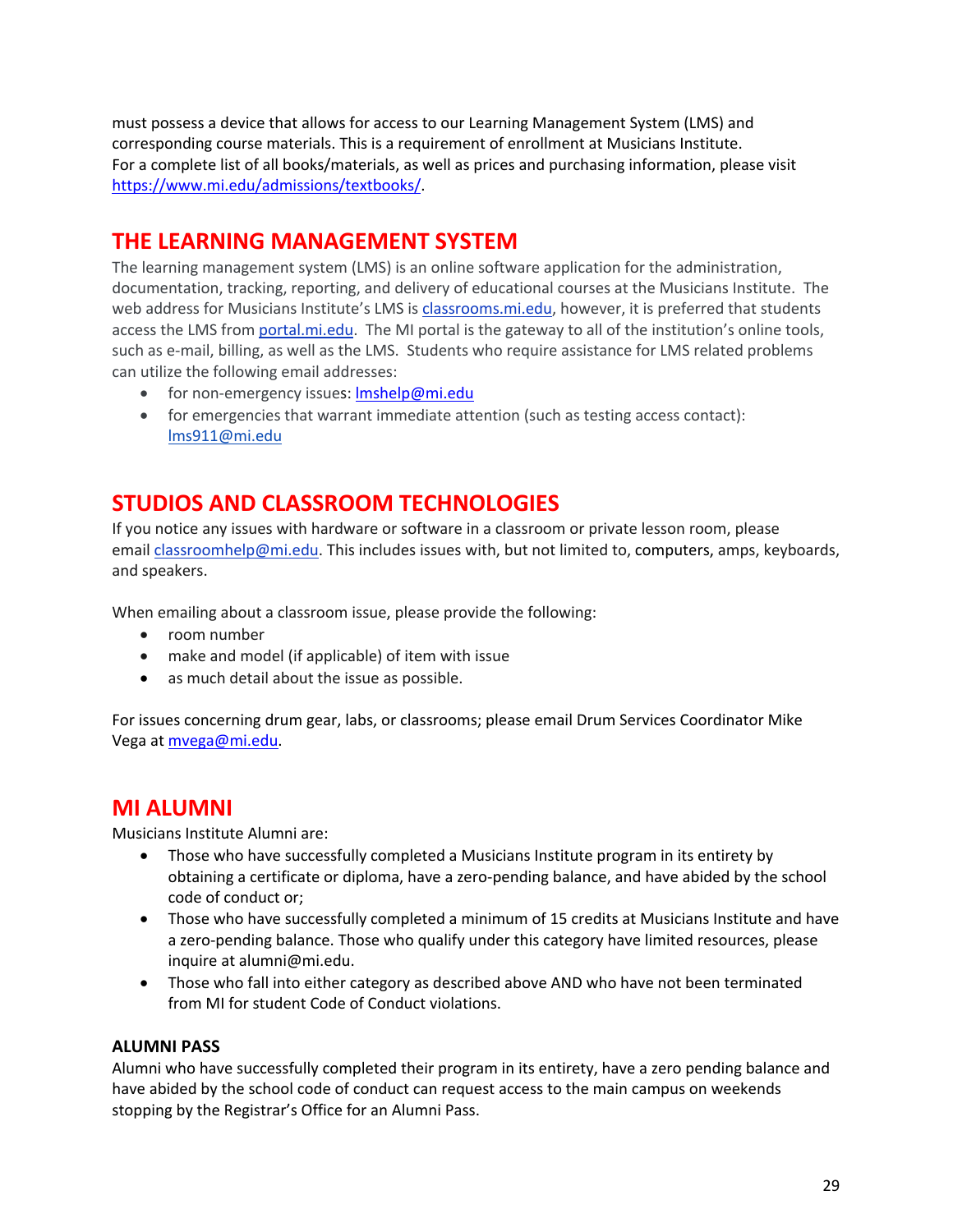- If eligible, the pass is purchased for \$10. This pass can be renewed annually from date of purchase in the Registrar's Office. The Registrar's Office is open Monday-Friday, 9 am -4:45 pm.
- Pass holders must continue to abide by the student code of conduct while using the facilities.
- Musicians Institute has the right to refuse an Alumni Pass to anyone or revoke the pass from a current holder.
- Musicians Institute reserves the right to revise or revoke this policy at any time with or without notice.

Those who obtain the alumni pass will receive the following:

- Access to the main MI campus building on weekends, beginning Friday evenings at 5 p.m. and ending Sunday night at 11:59 p.m., with the exception of any school closures. For access on any other day of the week, alumni must be pre- approved and provided with a guest pass.
- Rehearsal rooms on the 3rd floor, the Library and designated rooms.

| <b>DRUM ALUMNI</b>                                                                                                           | Access to the 3rd floor rehearsal rooms and Library, no drum labs                                                                                            |
|------------------------------------------------------------------------------------------------------------------------------|--------------------------------------------------------------------------------------------------------------------------------------------------------------|
| İGUITAR ALUMNI                                                                                                               | Access to the 3rd floor rehearsal rooms and Library, no private rooms                                                                                        |
| VOCAL ALUMNI                                                                                                                 | Access to the 3rd floor rehearsal rooms and Library, no vocal labs                                                                                           |
| <b>BASS ALUMNI</b>                                                                                                           | Access to the 3rd floor rehearsal rooms and Library, no private rooms                                                                                        |
| KEYBOARD ALUMNI                                                                                                              | Access to the 3rd floor rehearsal rooms and Library, no practice rooms<br>lor Iabs                                                                           |
| İGUITAR CRAFT ALUMNI                                                                                                         | Access to the 3rd floor rehearsal rooms and Library in Main Building,<br>lno access to Guitar Craft facilities                                               |
| AUDIO ENGINEERING, DJ,<br>INDEPENDENT ARTIST (IAP),<br><b>ARTIST, PRODUCER,</b><br>ENTREPRENEUR (APE),<br>SONGWRITING ALUMNI | Access to rooms 102, 277 and 281 (unless there is a class meeting in<br>the room) as well as the 3rd floor rehearsal rooms and Library, no<br>lstudio access |
| ICOMPOSITION ALUMNI                                                                                                          | Access to room 102 and Library                                                                                                                               |
| MUSIC BUSINESS ALUMNI                                                                                                        | Access to the 3rd floor rehearsal rooms and Library in main building,<br>no access to Music Business facilities                                              |

#### ALUMNI WEEKEND ACCESS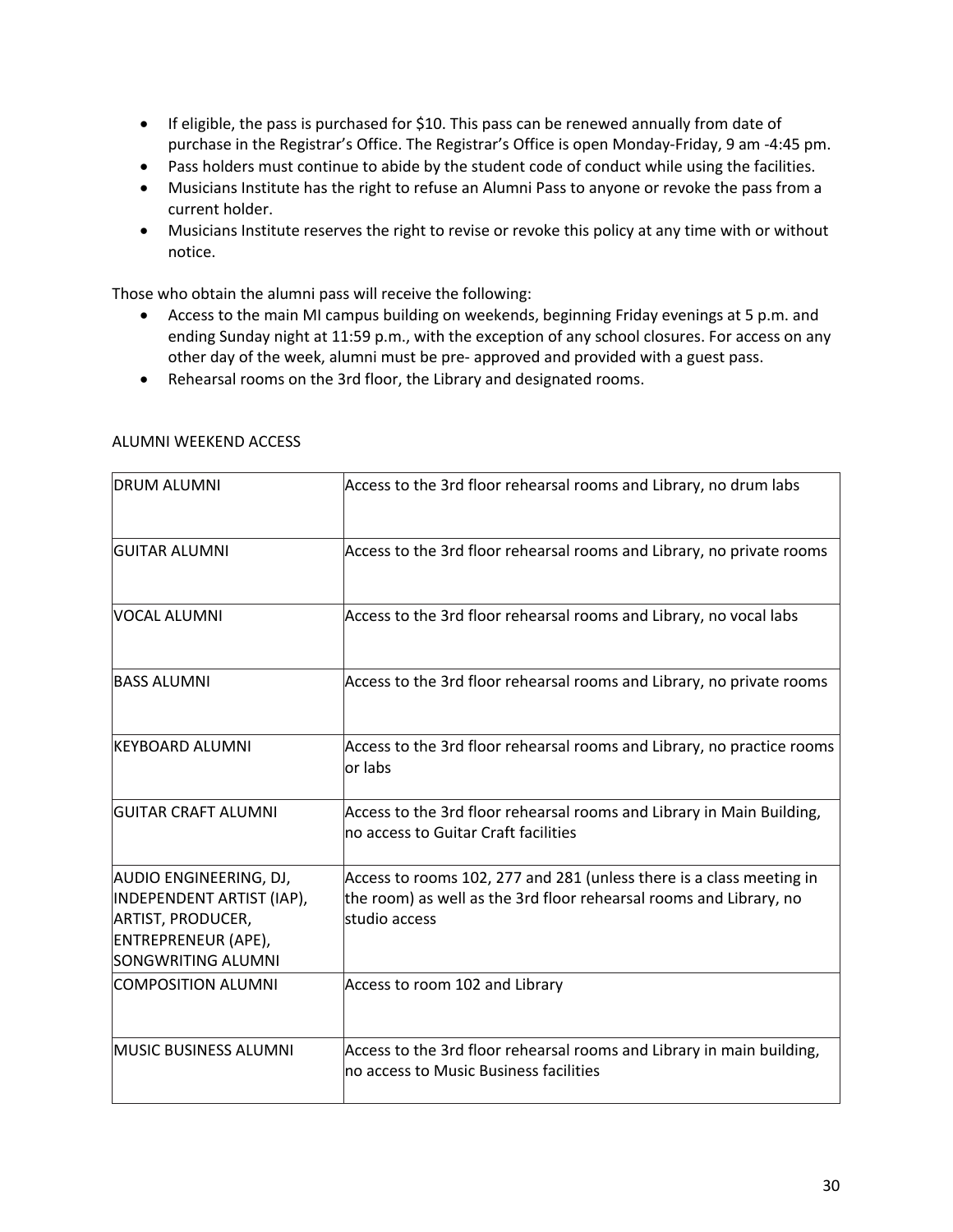Due to MI's continued growth, these privileges are available to eligible alumni under the following circumstances:

- Priority to rehearsal room space is reserved for current students. If you are using a rehearsal room and a current student needs the space, you must vacate the room. Private lesson rooms, vocal labs, studios and other designated rooms will not be accessible to alumni.
- In order to keep a reasonable balance between current student and alumni use of facilities, a limit per weekend/day access may be set as needed.
- The public or ineligible alumni will not be able to join you for your rehearsal and will not be allowed into the school.

Alumni passes can be obtained through the Registrar's Office, located in MI's Main Passage: registrar@mi.edu.

Industry resources and support will continue to be provided to all eligible alumni through the Artist and Career Services, Monday – Friday, 9:00 am – 5:30 pm

Musicians Institute acknowledges that its community of alumni is a valuable part of the MI Family and the alumni privileges are an essential part of the MI experience. We encourage you to stay involved with MI as you further your careers but ask that you understand the limitations of MI's campus resources. It is our pleasure to accommodate our alumni in what ways we are able.

## **SOCIAL NETWORKING CODE OF CONDUCT**

While we believe users should be able to express themselves and their points of view, certain kinds of speech or behavior simply do not belong in a community like MI's Alumni network. Therefore, we would ask that you not post or share content on any MI alumni affiliated website that:

- is obscene, pornographic or sexually explicit
- depicts graphic or gratuitous violence
- makes threats of any kind or that intimidates, harasses, or bullies anyone
- is derogatory, demeaning, malicious, defamatory, abusive, offensive or hateful
- refers to a specific MI Alumni user by name with the intent to be derogatory, demeaning, malicious, defamatory, abusive, offensive or hateful
- incorporates the content of another MI Alumni user's comment or opinion with the intent to be derogatory, demeaning, malicious, defamatory, abusive, offensive or hateful

Failure to comply with the above regulations can result in suspension to the Musicians Institute campuses and/or termination of all resources.

For a list of alumni resources please contact the Alumni Outreach Office at 323-337-1062 or alumni@mi.edu

## **STUDENT RIGHTS**

#### **THE BUREAU FOR PRIVATE POSTSECONDARY EDUCATION**

Musicians Institute is licensed to operate in the State of California through the Bureau for Private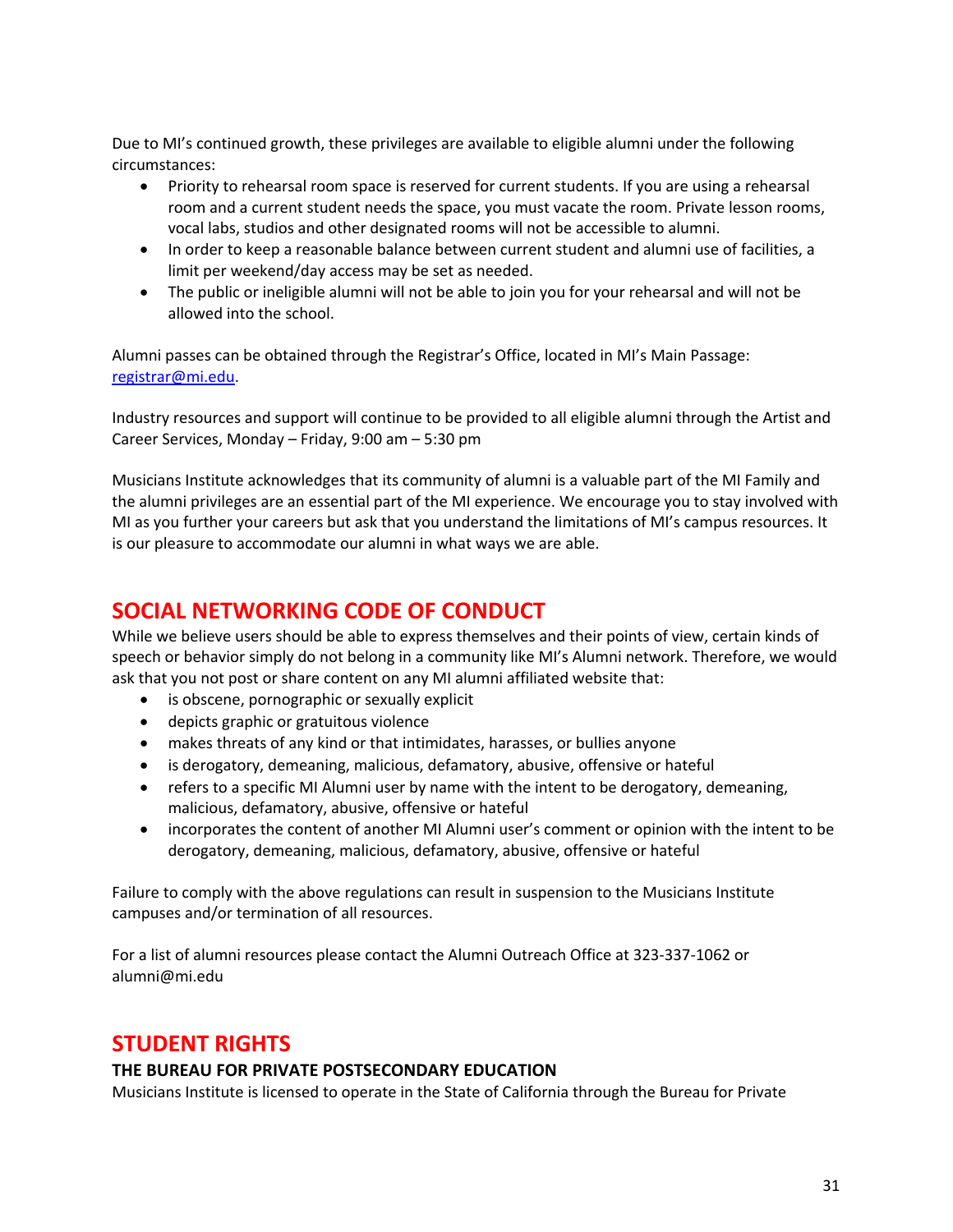Postsecondary Education. If you have any complaints, questions, or problems that you cannot resolve directly with the school, please write or call:

Bureau for Private Postsecondary Education

Mailing Address: Bureau for Private Postsecondary Education P.O. Box 980818 West Sacramento, CA 95798-0818

Physical Address: Bureau for Private Postsecondary Education 1747 North Market Blvd., Suite 225 Sacramento, CA 95834

Phone: (916) 574-8900 Toll Free: (888) 370-7589 Fax: (916) 236-1897 website: bppe.ca.gov

#### **NON-DISCRIMINATION POLICY**

Musicians Institute is committed to creating and maintaining a community in which all persons who participate in MI programs and activities can work together in an atmosphere free of all forms of harassment, discrimination, exploitation or intimidation on the basis of race, religion, national origin, sexual orientation, disability or sex, including sexual harassment. It is the intention of MI to take whatever action may be needed to prevent, correct and, if necessary, discipline behavior that violates this policy. MI prohibits discrimination against members of the MI community by any student, staff, faculty or third-party contractors brought on campus for the purpose of conducting business with MI Discrimination of any kind is against MI policy and is prohibited under state and federal laws.

Any student who believes that he or she has been the victim of sexual harassment or other discrimination should contact the Title IX Coordinator:

Title IX Coordinator Musicians Institute College of Contemporary Music 6752 Hollywood Boulevard Hollywood, CA 90028 (323) 860-4349

Note: Comprehensive information on sexual harassment policy and procedure can be obtained in the Student Affairs. Complaints may be submitted to the Student Affairs Office or delivered to the Title IX Coordinator at the address above. Students may also make verbal complaints directly to the Title IX Coordinator (or other MI personnel). Complaints of illegal sexual harassment must be received within one year of the date of the last alleged incident. Complaints to the Office of Civil Rights at the Office of Academic Affairs must be made within six months of the date of the last alleged incident.

#### LIABILITY DISCLAIMER

Musicians Institute is not responsible for loss of, or damage to, personal property and/or personal injury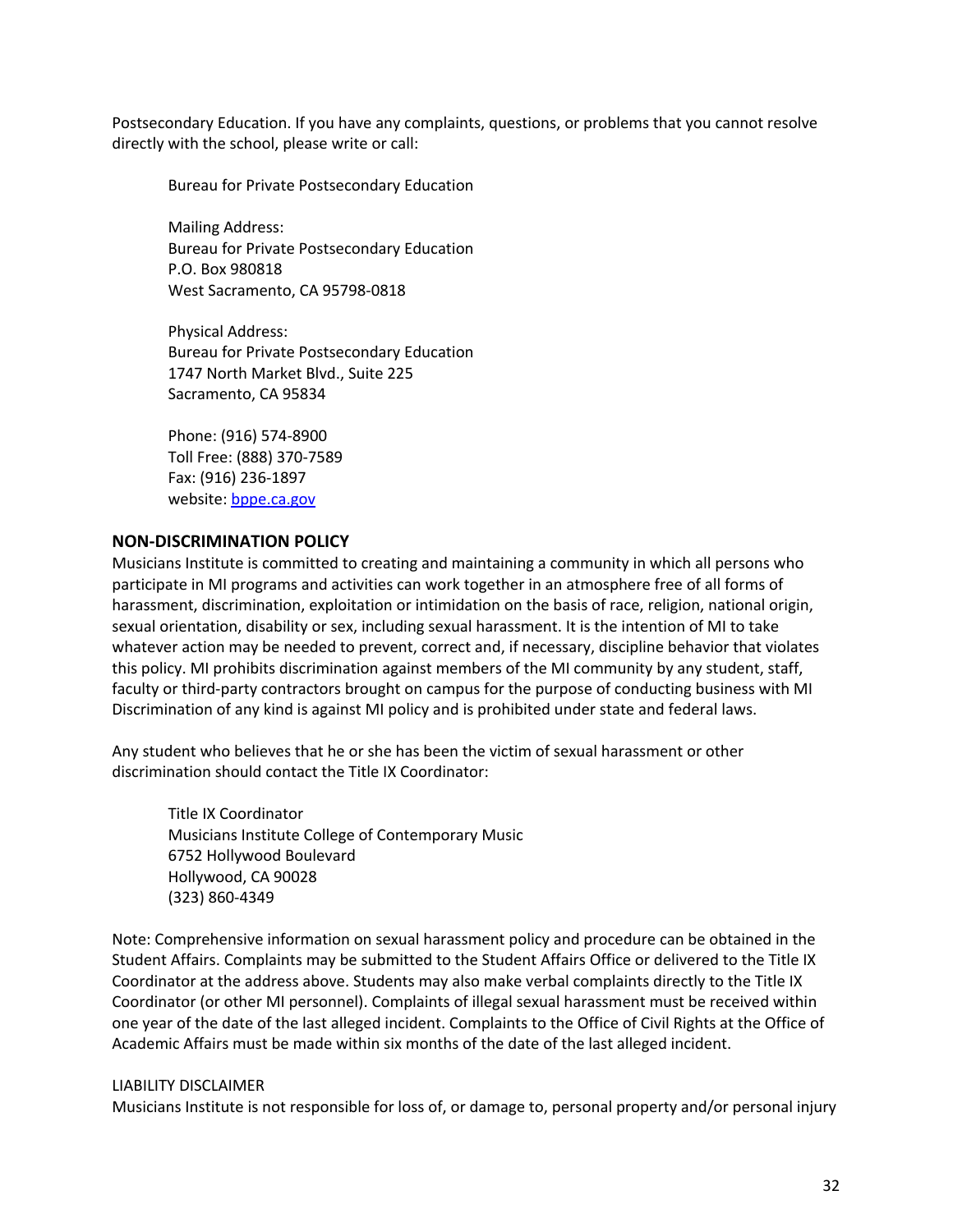that may occur while on the Institute's premises.

#### STUDENTS' RIGHT TO KNOW

MI is committed to providing current and prospective students as well as the campus community with full disclosure of all consumer information as required by federal regulations. The laws are intended to allow students the opportunity to make fully informed choices about the institution they wish to attend Crime Statistics are available on website and at Campus Security Office Completion Statistics and Transfer Out Rate are shown on the School Performance Fact Sheet available in the Registrar's Office.

#### SAFETY ON CAMPUS

Campus security information is provided to prospective students via mail in their acceptance package. Currently enrolled students receive email notification in January each year that the updated campus security report is available on the MI website. Additional information, including the Crime Statistics Report, may be obtained by a visit or written request to the Student Affairs Office.

#### GRADUATION RATE INFORMATION

Information on graduation and completion rates is sent to prospective students via mail along with their acceptance letters or can be accessed online at http://nces.ed.gov/collegenavigator. Currently enrolled students receive an email notification in January to review the annual completion rates on the college navigator website. Students may also request a hard copy from the Registrar's Office.

#### DRUG-FREE SCHOOLS AND COMMUNITY ACT

Drug and alcohol abuse prevention information is given to all students at the time of registration and is also available from the Student Affairs Office and/or Admissions Department upon request.

#### FINANCIAL AID INFORMATION

Information about financial aid that is not already provided in the current Course Catalog may be obtained from the Financial Aid Office.

#### **FAMILY EDUCATIONAL RIGHTS AND PRIVACY ACT (FERPA)**

The Family Educational Rights and Privacy Act (FERPA) is a federal privacy law that gives post-secondary students certain protections with regard to their academic records. Academic records include but are not limited to attendance, financial aid, school account information, tax information, report cards, transcripts, disciplinary records, contact and family information, class schedules, charges, payments, and account balances. In general, schools may disclose "directory information" to qualified individuals and/or organizations without prior consent of the student. "Directory information" is defined as a student's name, photograph, date and place of birth, major field of study, grade level, and participation in officially recognized activities and sports, electronic mail address, degrees, honors and awards received, and dates of attendance. However, schools must tell students about directory information and allow them a reasonable amount of time to request that the school not give out their directory information. To opt out, students must complete the Directory Opt Out form and submit it to the Registrar's Office no later than Friday, Week 2 of the quarter in which they are enrolled.

FERPA-protected records are accessible only by those individuals to whom the student grants permission. Students may grant permission to access FERPA-protected records to individuals such as a parent, aunt, uncle, sibling, grandparent, spouse/partner, etc., by indicating the individual(s) name(s) and relationship to student below. Under FERPA regulations, Musicians Institute is permitted to discuss information contained in and pertaining to academic records with eligible parents of dependent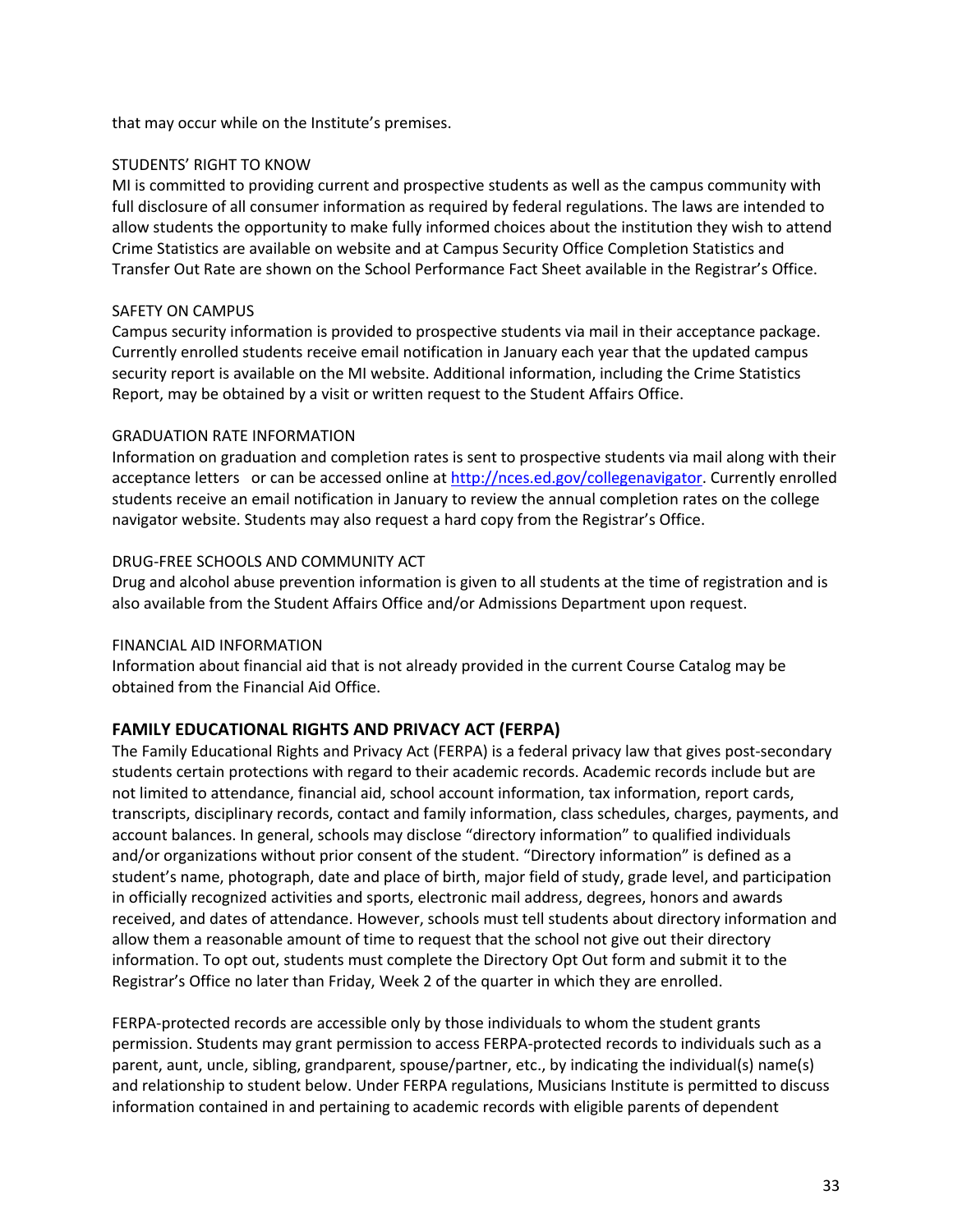students without prior consent of the student.

NOTIFICATION OF STUDENT RIGHTS UNDER FERPA FOR MUSICIANS INSTITUTE The Family Educational Rights and Privacy Act (FERPA) affords students certain rights with respect to their education records.

These rights include:

- 1. The right to inspect and review the student's education records within 45 days of the day that Musicians Institute receives a request for access. A student should submit to the Manager of Registrar Services, a written request that identifies the record(s) the student wishes to inspect. The designated official will make arrangements for access and notify the student of the time and place where the records may be inspected.
- 2. The right to request the amendment of the student's education records that the student believes are inaccurate, misleading, or otherwise in violation of the student's privacy rights under FERPA. A student who wishes to ask Musicians Institute to amend a record should write the Registrar and clearly identify the part of the record the student wants changed and specify why it should be changed. If Musicians Institute decides not to amend the record as requested, the student will be notified in writing of the decision as well as the student's right to a hearing regarding the request for amendment. Additional information regarding the hearing procedures will be provided to the student when notified of the right to a hearing.
- 3. The right to request, in writing Musicians Institute not disclose personally identifiable information from the student's education records, except to the extent that FERPA authorizes disclosure without consent. Musicians Institute discloses education records without a student's prior written consent under the FERPA exception for disclosure to school officials with legitimate educational interests. A school official is a person employed by Musicians Institute in an administrative, supervisory, academic or research, or support staff position (including law enforcement unit personnel and health staff); a person or company with whom Musicians Institute has contracted as its agent to provide a service instead of using Musicians Institute employees or officials (such as an attorney, auditor, or collection agent); a person serving on the Board of Trustees; or a student serving on an official committee, such as a disciplinary or grievance committee, or assisting another school official in performing his or her tasks. A school official has a legitimate educational interest if the official needs to review an education record in order to fulfill his or her professional responsibilities for the school.
- 4. The right to file a complaint with the U S Department of Education concerning alleged failures by Musicians Institute to comply with the requirements of FERPA.

The name and address of the Office that administers FERPA is:

Family Policy Compliance Office U.S. Department of Education 400 Maryland Avenue, SW Washington, DC 20202-5901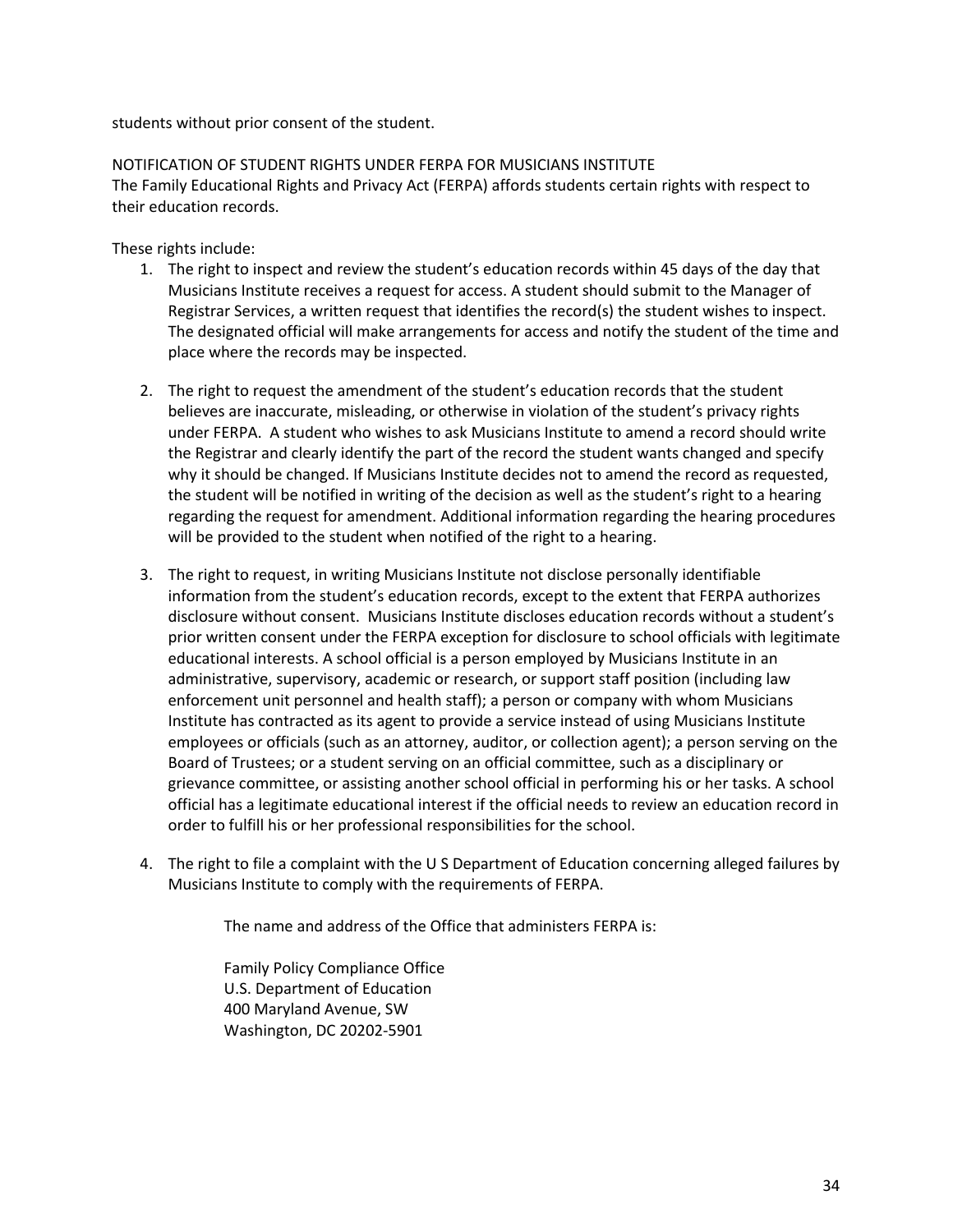## COPYRIGHT INFRINGEMENT POLICY

#### INTRODUCTION

Copyright infringement is the act of exercising, without permission or legal authority, one or more of the exclusive rights granted to the copyright owner under section 106 of the Copyright Act (Title 17 of the United States Code).

These rights include the right to reproduce or distribute a copyrighted work. In the file-sharing context, downloading or uploading substantial parts of a copyrighted work without authority constitutes an infringement.

The Higher Education Opportunity Act of 2008 (HEOA) includes provisions that are designed to reduce the illegal uploading and downloading of copyrighted material through peer-to-peer (P2P) file sharing. These provisions include requirements that:

- institutions certify to the Secretary of Education that they have developed plans to "effectively combat" the unauthorized distribution of copyrighted material;
- institutions make an annual disclosure that informs students that the illegal distribution of copyrighted materials may subject them to criminal and civil penalties and describes the steps that institutions will take to detect and punish illegal distribution of copyrighted materials;
- institutions publicize alternatives to illegal file sharing

This document outlines Musician Institute's plan to comply with these requirements.

PLANS TO "EFFECTIVELY COMBAT" THE UNAUTHORIZED DISTRIBUTION OF COPYRIGHTED MATERIAL Musicians Institute currently employs bandwidth-shaping technology to prioritize network traffic, and blocks students' ability to access these sites from the student computer networks. Musicians Institute responds promptly to legitimate notices or letters of illegal copyright infringement based on the requirements of the Digital Millennium Copyright Act and directs both our Information Technology and Compliance departments to investigate and respond.

#### SANCTIONS

Musician Institute will cooperate fully with any investigation by public authorities related to illegally downloaded copyrighted information. Students found guilty will be subject to the full extent of fines and penalties imposed, as well as facing automatic loss of Musician Institute network access, and possible suspension.

Penalties for copyright infringement include civil and criminal penalties. In general, anyone found liable for civil copyright infringement may be ordered to pay either actual damages or "statutory" damages affixed at not less than \$750 and not more than \$30,000 per work infringed. For "willful" infringement, a court may award up to \$150,000 per work infringed A court can, in its discretion, also assess costs and attorney fees. For details, see Title 17, United States Code, Sections 504, 505

Willful copyright infringement can also result in criminal penalties, including imprisonment of up to five years and fines of up to \$250,000 per offense. For more information, please see the website of the U S Copyright Office at www.copyright.gov, especially their FAQs at www.copyright.gov/help/faq.

MAINTENANCE OF THIS PLAN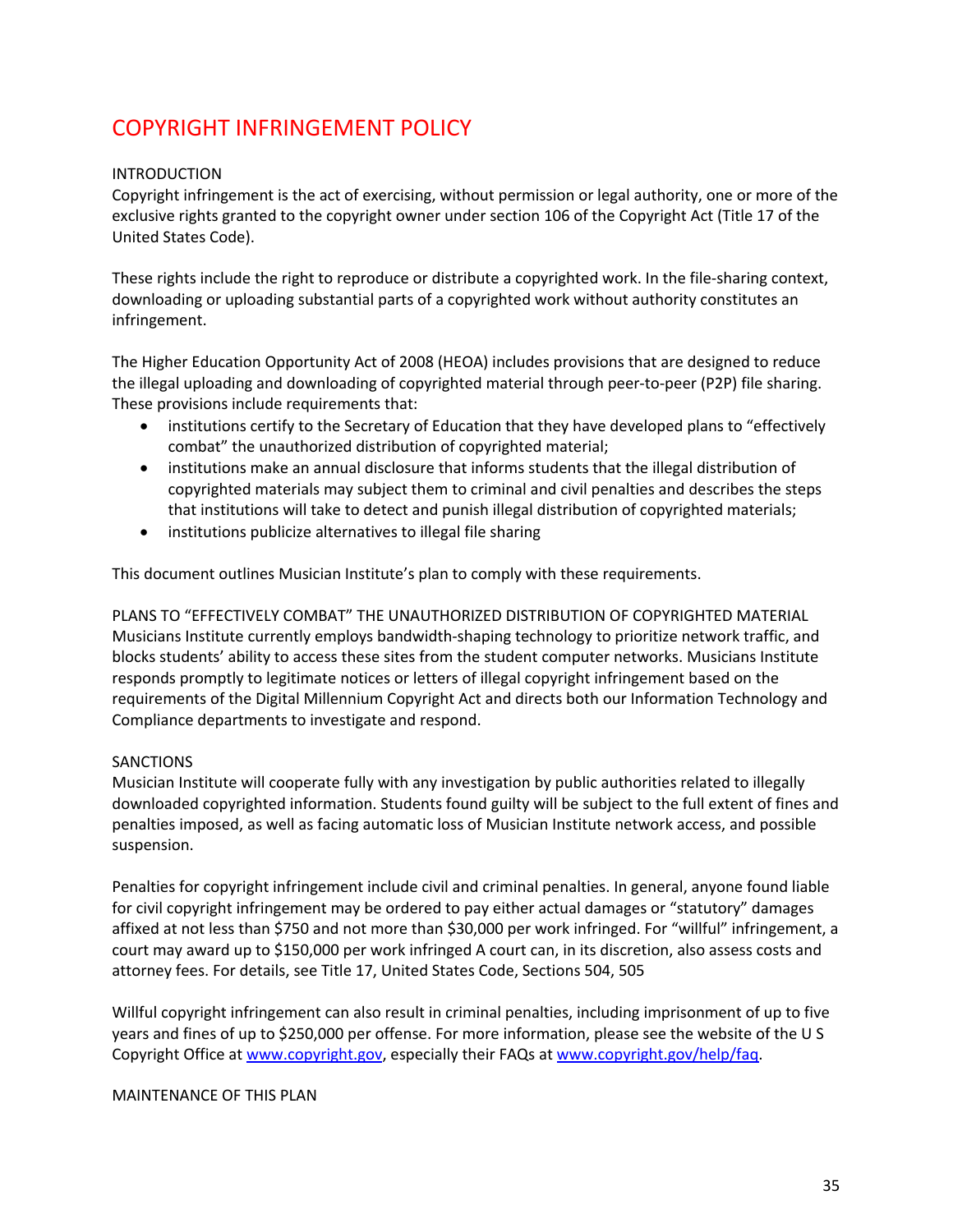Musician Institute will review this plan each year to insure it is current and maintains the appropriate and necessary information to effectively combat illegal file sharing, as well as update the methods employed as new technological deterrents become available.

## STUDENT GUEST POLICY

MI is private property, and permission to enter is subject to rules and regulations established by management MI reserves the right to deny entry or remove visitors from MI property at any time.

MI's facilities are equipped and maintained for the benefit of currently enrolled students. No one other than currently enrolled students, currently employed staff, or approved vendors is permitted to enter MI facilities for any purpose except as noted below.

#### **GENERAL POLICY**

MI's general facility entrance policy is as follows:

- 1. While in the MI building, all students must display valid MI ID at all times
- 2. Security will deny entry or remove anyone who does not display valid ID or is not listed on an approved Security Permission Form
- 3. All guests must sign in and out at the Security desk
- 4. Guests will be required to leave bags, parcels, and instruments at the Security Desk while in the building except under the specific conditions noted below
- 5. Students are responsible for the behavior of their guests while in the building

#### **LOST/MISPLACED ID POLICY**

- Lost IDs must be replaced immediately. Replacement IDs can be purchased from the Registrar's Office for \$10.00
- Students who misplace their IDs must go to the McCadden entrance Security Desk to receive a temporary ID before they will be permitted to enter the building

#### **STUDENT GUESTS**

Student guests are permitted to enter the building only under the following conditions:

#### GUEST PERFORMERS ON "NON-MI" INSTRUMENTS

Players who perform on instruments not taught at MI (e.g., saxophone, trumpet, harmonica, violin) are permitted to enter MI with their instruments for the purpose of participating in student performances, recording sessions, and related rehearsals. A Security Permission Form must be submitted at least 24 hours in advance and approved by the Safety and Security Manager.

#### GUEST PERFORMERS FOR BACHELOR'S DEGREE JURY AND ARRANGING CLASSES

Non-student guitarists, bassists, drummers, keyboard players and vocalists may enter MI with their instruments for the specific purpose of participating in jury performances, arranging sessions or related rehearsals for currently enrolled bachelor's degree program students. A Security Permission Form must be approved by the Dean of the Degree Program and submitted to the Safety and Security Manager at least 24 hours in advance.

GUEST PERFORMERS ON AUDIO ENGINEERING, INDEPENDENT ARTIST RECORDING PROJECTS, AND ARTIST DEVELOPMENT THE SHOW (CC-161E)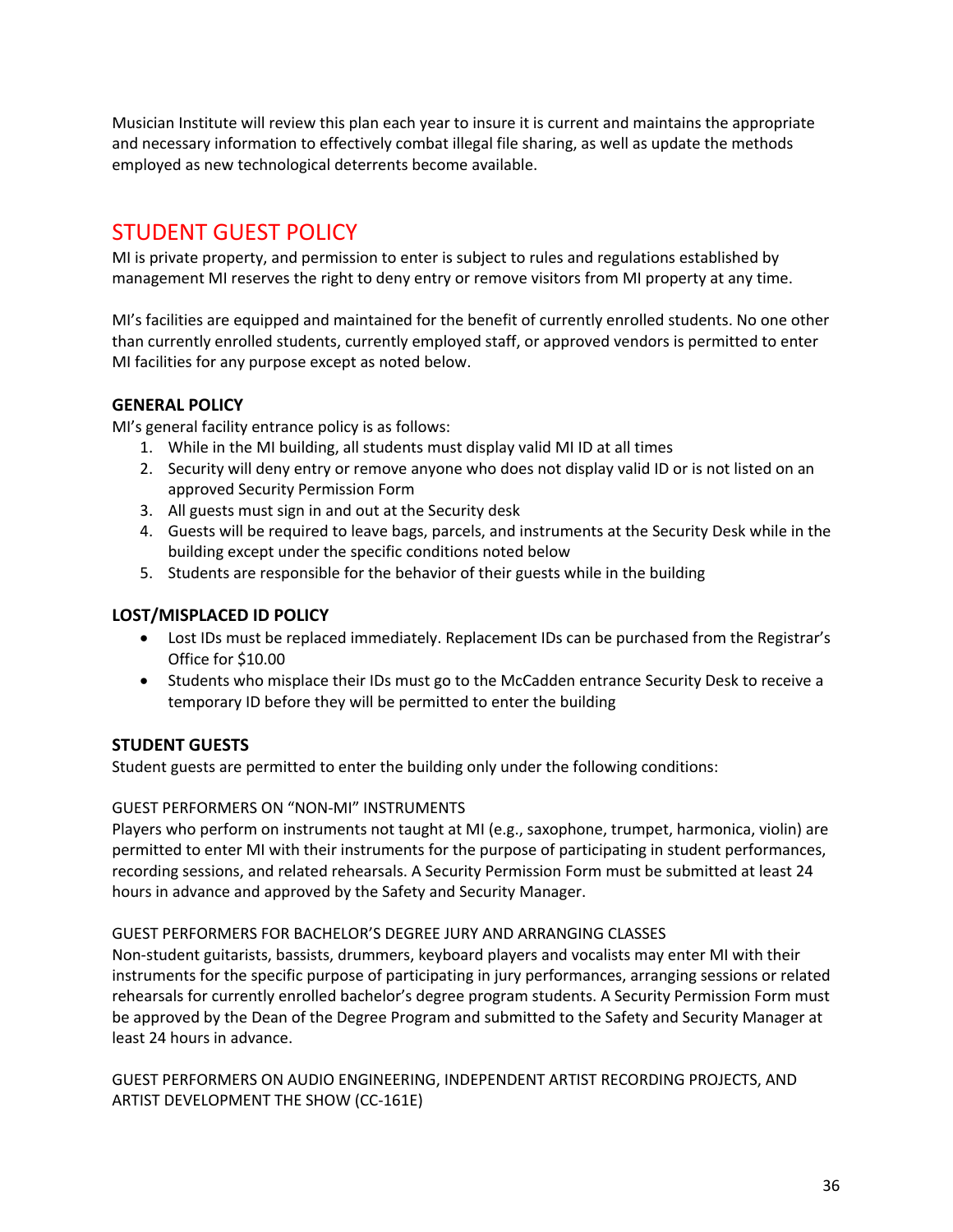Non-student musicians may enter MI with their instruments for the specific purpose of participating in final recording projects with currently enrolled students.

- Audio Engineering sessions: A Security Permission Form (hard copy) must be submitted 24 hours in advance to the Safety and Security Manager. Approval from the Safety and Security Manager must be secured before non-student musicians can enter the MI campus.
- Independent Artist sessions: A Security Permission Form (hard copy) must be submitted 24 hours in advance to the Safety and Security Manager. Approval from the Safety and Security Manager must be secured before non-student musicians can enter the MI campus.
- Artist Development The Show (CC-161E) students should submit non-student musician names to the Artist Development Show Coordinator and/or the Director of Performance Programs and Faculty for approval to participate in "The Show" and for submission to the Safety and Security Manager. Approval from the Safety and Security Manager must be secured before non-student musicians can enter the MI campus.

#### STUDENT FAMILY AND FRIENDS

Students may invite family or friends to visit MI facilities during business hours (8:30AM-5:00PM) by submitting a completed Security Request Form to the Safety and Security Manager. Requests will be approved on a limited, case-by-case basis. Student family and friends may not bring instruments into the building and may not participate in classes, open counseling, recording sessions, LPWs or other MI activities.

#### ALUMNI

Alumni status is granted to those who officially graduate from MI with a certificate or diploma. Following graduation, Alumni will be eligible to apply for one year of limited access to MI Library and practice facilities. Audio Engineering alumni must obtain approval in advance from the Chair of the Audio Engineering Program before being permitted to use recording facilities. To obtain an Alumni ID badge, complete an "Alumni Access Request Form," available in the Registrar's Office, after graduation, and submit it for approval. All approved Alumni must possess a valid Alumni ID badge to enter the building Alumni may not bring guests into the building.

#### WITHDRAWING OR TERMINATED STUDENTS

Students who withdraw or are terminated from any MI program prior to completion are not permitted to enter the building for any reason except pre-arranged administrative appointments for one year following their date of withdrawal or termination.

#### "HOLDS"

For various reasons, a hold is sometimes placed on an individual student's right to enter the building Access is denied until an administrator officially clears the reason for the hold.

## STUDENT AFFAIRS OFFICE

The Student Affairs Office (SA) is here to provide support and guidance during your transition to MI and throughout the length of your program. Our mission is to ensure you have access to the resources you need to be a successful student. Our dedicated staff is committed to assisting you with any issues which may arise as you familiarize yourself with your new environment. The Student Affairs Office offers a wide range of services, including: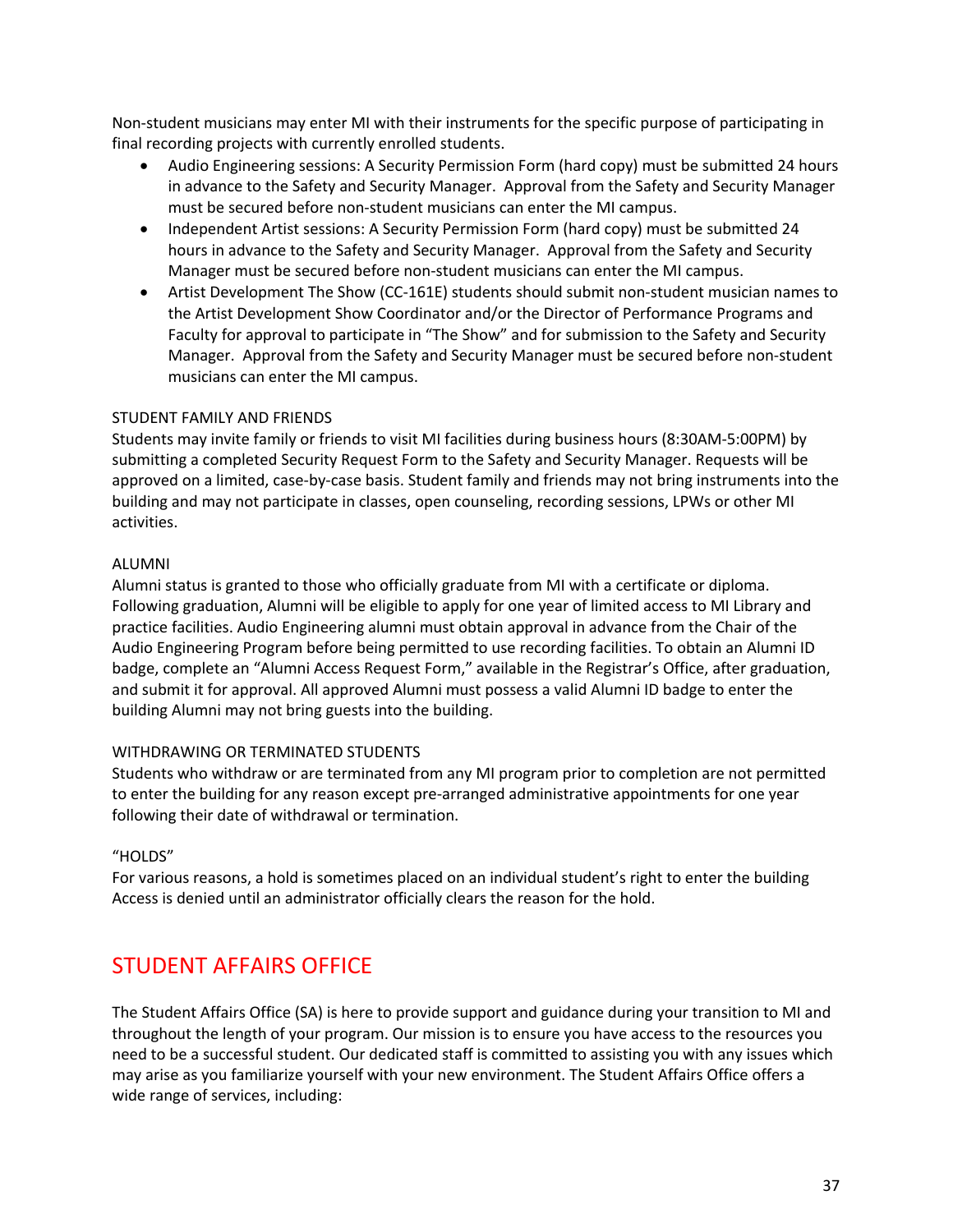- Personal counseling
- Referrals to health insurance providers/medical facilities
- Tutor requests (Common Core Subject Only)
- Enrollment Status Change and Academic Requests
- Special accommodations
- Service animal accommodations
- Online book access
- Music Prodigy Access
- Pilates/Yoga classes
- Lockers
- Clubs and Organizations

All students with questions or concerns are encouraged to stop by our office. If we can't assist you directly, we will help you find someone who can. We're here to help!

#### THE BOOK

"The Book", available on your Student Portal, is your guide to Los Angeles. We have compiled contact information and listings for everything from restaurants to medical clinics to museums and other places of interest If you are new to the area, "The Book" is a great introduction to all that Los Angeles has to offer.

#### **GENERAL SERVICES**

MI Direct Housing & Referral Services:

#### APARTMENT VACANCY LISTING SERVICE

Apartment listings are updated weekly in the Admissions office. They include areas within a two mile radius from school as well as the San Fernando Valley near metro stations. Rental prices from these listings average from \$700.00 to \$2,100.00 per month. Special considerations, such as number of bedrooms, proximity to public transportation or public services, freeway access, onsite laundry facilities or pet policies are included in these listings. That gives you a wide range of opportunity in searching for a place to live.

#### ROOMMATE REFERRAL SERVICE

This is your first step in networking at Musicians Institute. If you are looking to connect with one of your fellow students and share an apartment, this list contains your potential roommate's name, place of residence, arrival date, phone number, email address and personal preferences. By filling out our Roommate Questionnaire, you too can be added to the Roommate Referral list which is available exclusively for incoming MI students, current MI students, and MI alumni in good standing. This list is sent to you by e-mail and Musicians Institute is bound to protect the privacy of the students contained in this list. No information from the Roommate Referral list will be shared with any individuals or organizations without expressed written consent. Please report any changes or discrepancies to MI Housing Department immediately.

#### TRANSPORTATION

We can provide the application and required enrollment verification letter for the Metro Reduced Fare Monthly Pass, which allows students unlimited rides on Metro busses and trains for the entire month. We keep routes/schedules for all Metro Rail lines and multiple Metro Bus lines in the SA office. We can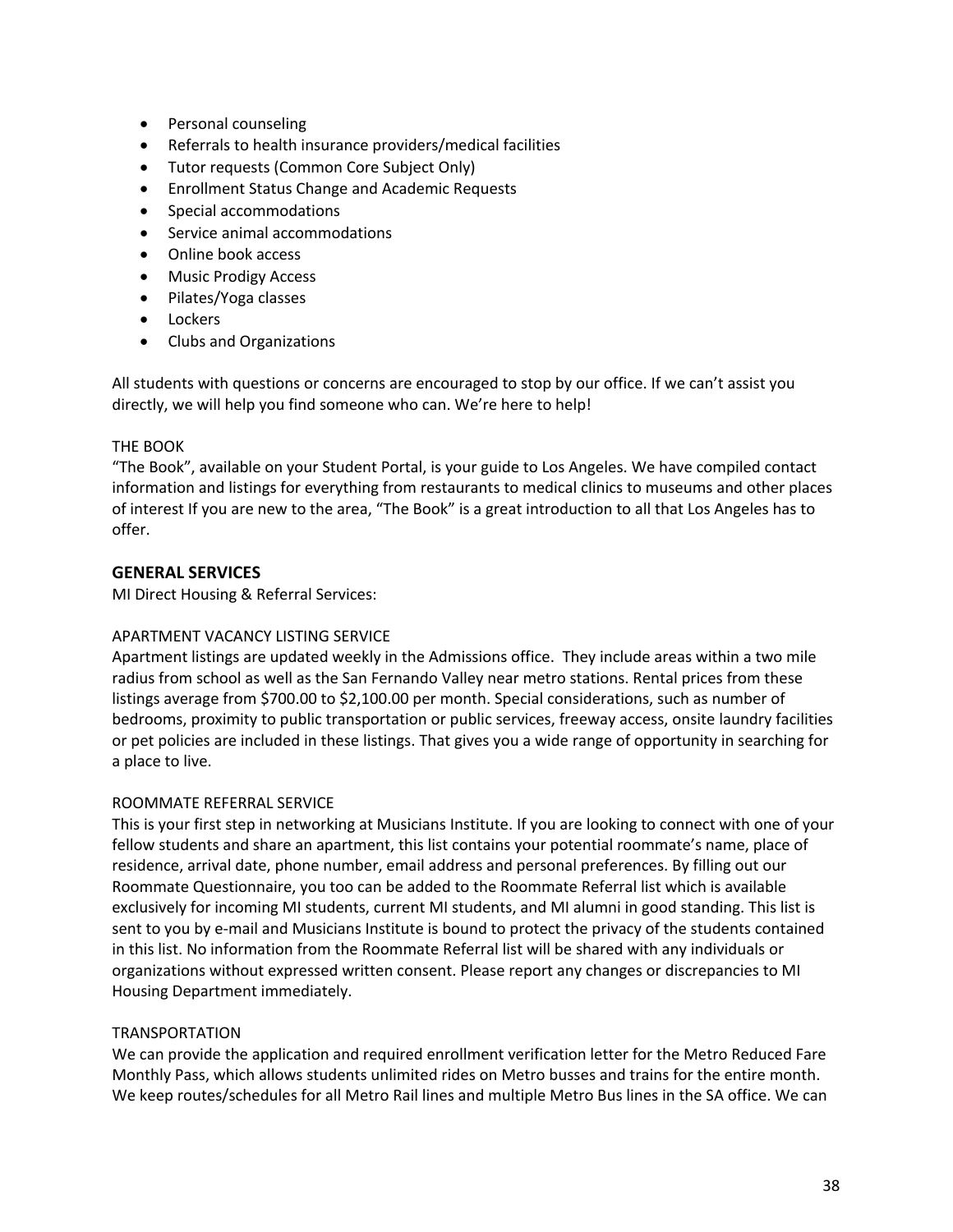also provide students who commute via Metrolink commuter trains with additional information on obtaining discounted student tickets and transferring to Metro Rail lines. For students commuting by car, we provide a map of local parking lots and daily parking rates as well as information on lots offering discounted monthly parking passes. Please stop by the Student Affairs Office for more details.

#### HEALTH INSURANCE

MI recommends that you maintain your own health insurance coverage, though we understand that it is not always a possibility (Note: non-US citizens are required by law to obtain health insurance prior to enrolling in school. Please see the International Student Affairs Office for further information). For students seeking health insurance coverage, we suggest researching policies online through a website like ehealthinsurance.com. For students without health insurance, we can refer you to area medical clinics and state- and county-funded facilities for low-cost and/or no-cost medical treatment.

#### PERSONAL COUNSELING

Our staff counselor is available weekly, free of charge, for half-hour and hour-long sessions. Sessions can be reserved by appointment or on a walk-in basis. Please stop by the Student Affairs office if you have questions or want to schedule an appointment.

#### TUTORING

Students who would like additional academic assistance may submit a tutor request form to the Student Affairs Office. Tutor sessions are provided free of charge. Tutors will be assigned based on their availability, and the sessions are arranged around the tutor and student's schedules. Tutors and students will meet for a one-hour session, once a week for two weeks. Additional sessions may be requested after completing the second session. After the student confirms the tutor session, attendance is mandatory unless the student notifies the tutor coordinator in advance. Students who miss a tutor session without giving prior notification will be temporarily prohibited from requesting tutor sessions.

#### SHUTTLE SERVICE

MI offers nightly door-to-door shuttle service for the convenience and safety of our students. Shuttle operating hours are 5:00PM-2:30 AM (Monday-Friday) and 10:00PM-1:00AM (Saturday & Sunday). Shuttle departs from MI's McCadden Place entrance on the half-hour. Service area is limited to a 2-mile radius of the MI campus. Please see the McCadden Place entrance security desk for more information on the shuttle service.

#### LOCKERS

Lockers are available on campus for student use. Stop by the Office of Student Affairs to review MI's Locker Policy and process. Locker sign-ups are from week 1 to week 5 of every quarter.

#### CLUBS AND ORGANIZATIONS

Musicians Institute encourages students to determine their role on campus. With a diverse student body, clubs and organizations are welcomed to organize. Clubs are allowed to host events on campus such as: concerts, lectures, clinics, cultural and social events.

To be recognized by MI, organizations need to follow the following steps:

- 1. Review the list of current organizations on the www.mi.edu website to ensure that your club/organization does not overlap with an already existing one.
- 2. Find at least six other individuals interested in joining your club/organization.
- 3. Find a faculty or staff member at MI to serve as your advisor.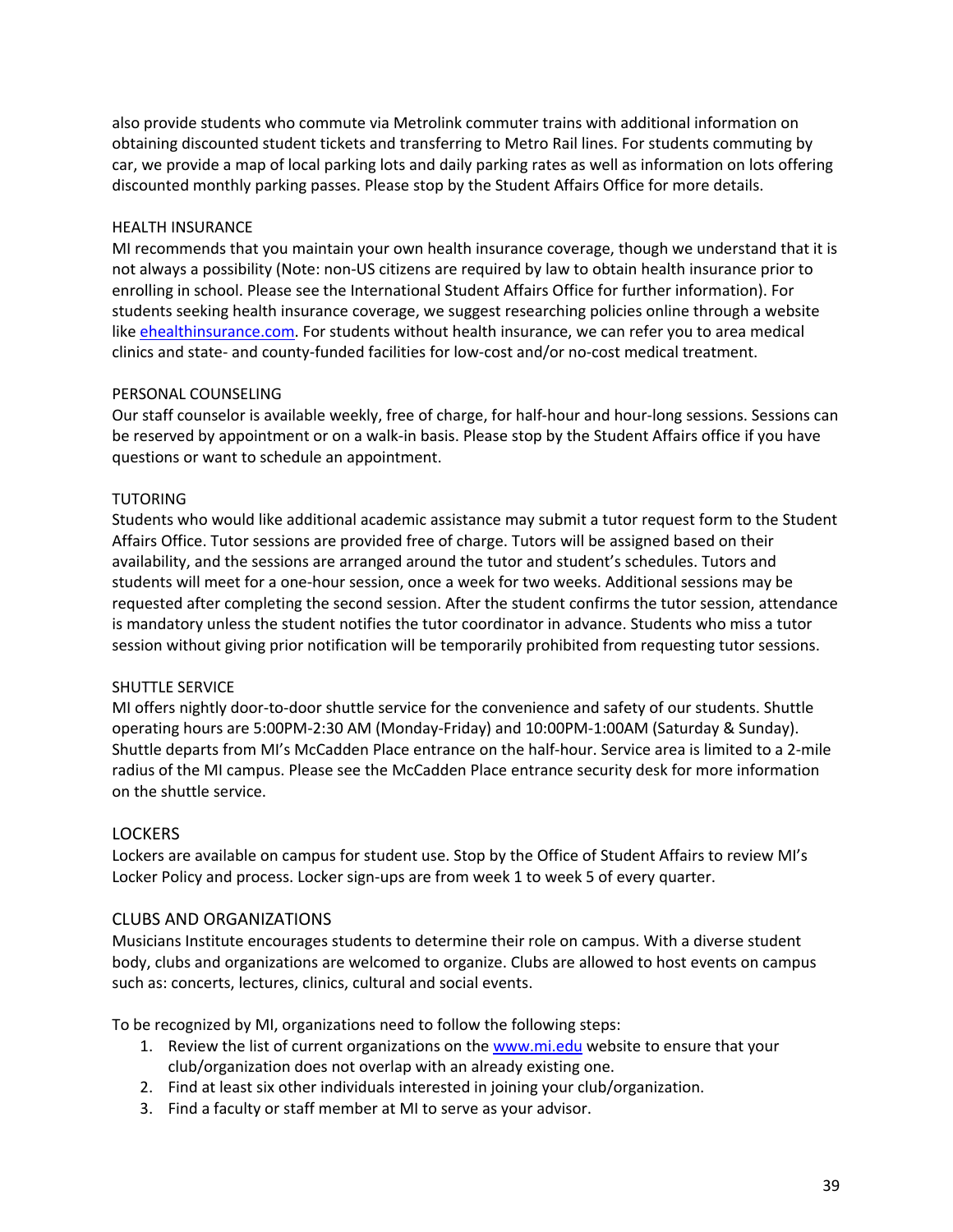- 4. Figure out a name that does NOT start with MI. For example, "MI Jazz Club" is not allowed, but "Jazz Club at MI" is okay. The name should reflect your purpose.
- 5. Fill out the following Application & Constitution form on MI.edu (https://goo.gl/forms/8PY5Bux93S6kM1Pl2)

The Student Affairs staff, along with everyone else at MI, is dedicated to providing you with a healthy, safe and productive experience while you're in school. Thousands of MI graduates all over the world look back on their time here as the best time of their lives, and we will do everything we can to make sure that's true for you, too. Good luck and have a great journey!

# **LIVE PERFORMANCE WORKSHOPS (LPW)**

*Note: The following information applies to on-campus programs. In the MI Online program, LPWs are structured as a normal weekly class. The MI Online LPWs are named with the suffix "ON" within the student schedule (i.e., CC-013G-ON.1 is the course code for the first quarter Guitar LPW course for the MI Online student). Please refer to the course syllabus for details.*

#### OVERVIEW

MI's Live Performance Workshops (LPWs) are a unique offering. Unlike a traditional class, the LPW course does not appear on the student's schedule, as each student selects songs according to their own stylistic interests and scheduling availability. A variety of LPWs are offered weekly. Each student is responsible for fulfilling the minimum performance requirements by participating in LPWs throughout the quarter.

A minimum of ten LPW performance credits are required per quarter. In the event a student earns more than ten performance credits in a quarter, the ten highest grades are averaged for the final grade. There are no exams involved with LPWs.

Each time a student performs at an LPW, one LPW credit is earned. More than one credit can be earned in a single LPW class meeting, but no more than one credit may be earned per hour. For example, if a student plays the Modern Rock LPW at 3:20pm, 3:30pm, and 4:20pm, they would receive two LPW credits.

LPW classes are scheduled from week 1 through week 10. As week 11 is the final exam/testing week, there are no LPW classes during week 11. No LPW credits can be awarded during week 11.

#### SIGNUP PROCEDURE

Student sign-ups for LPWs are found on the mobile.mi.edu. Students are to log in with their username and password, then go to ALL LPW> WI2021 (or current quarter) LPW Sections. Students can browse through weeks, songs, hours and supplemental materials (charts, lyrics and music-minus-one tracks) depending on the offering. Students may sign up for available slots up to a week in advance.

#### FOR ON CAMPUS LPWs:

Students can also "walk-in" to an LPW without signing up in advance by attending the physical class. If there are available slots, the student can perform. Instructors of the LPW class can sign up "walk-in" students in order to award credit.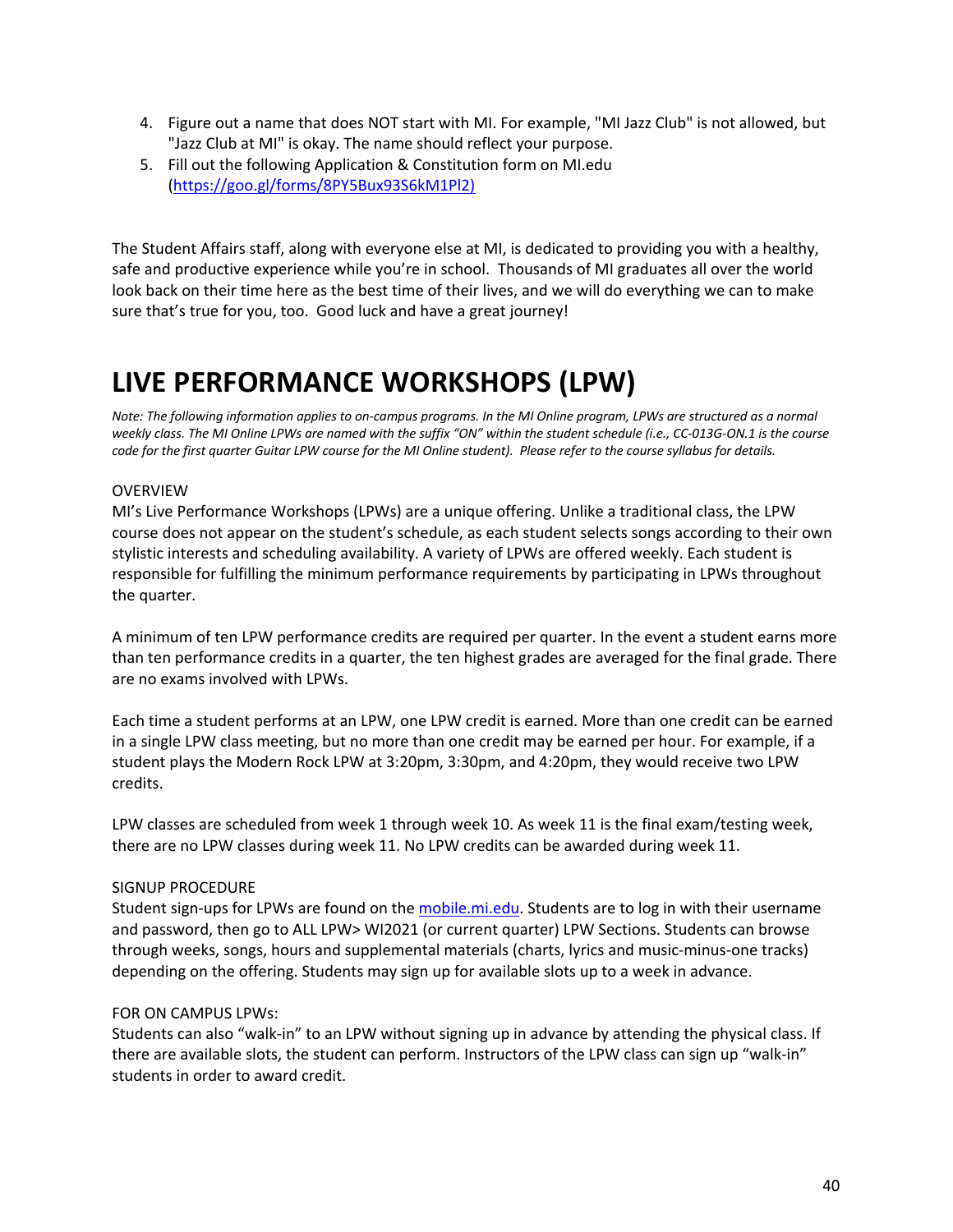FOR ONLINE LPWs:

Students submit video links of their performance or perform "live" depending on the specific course offering. Students can also collaborate on their videos where each student performing will receive a credit.

CANCELLATION "No Show" OF LPW SIGN UPS:

Students may delete their LPW slot up to 12 hours in advance of the class start time in order to avoid penalty. LPW sign-ups cancelled within the 12 hours before the class will be marked as a "No Show." If the student doesn't show up to perform for their slot, that will also be marked as a "No Show". Each "No Show" is 2 points off the student's final course grade.

After completion of an LPW, the student may confirm their credit and grade by checking the portal. If a grade has not been posted within 24 hours of the performance, please contact the instructor or lpwhelp@mi.edu.

If you have any other question or issues regarding LPW please contact: *lpwhelp@mi.edu* 

LPW OFFERINGS: All days and times are located in mobile.mi.edu.

#### STYLE AND REP LPWS

Style and Repertoire LPW: dedicated to specific styles and genres. Offerings include: Latin/Brazilian, Modern Rock, Contemporary R&B, Blues, Classic Rock, Country, Hip Hop, Funk, Fusion, Hard Rock, Metal, Billboard Hot 100 (pop), Punk, K-Pop, American Songbook (jazz standards), Jam Band, Rock Repertoire (specifically for LPW 013 and LPW 023).

#### ARTIST DEVELOPMENT LPWS

Artist Development LPWs: dedicated to the performance of original songs, compositions and arrangements.

Playback LPW: performances using backing tracks

Coffee House: acoustic solo, duo, trios, etc.

#### ARTIST DEVELOPMENT: THE SHOW (CC-161E) and LPW Credit

Students enrolled in LPW and participating in a backing band for an "Artist Development: The Show" student can earn LPW credits. The Jury and the Final Show are in the Concert Hall and are judged by a panel of music industry experts.

Participating band members (those performing vocals or playing an instrument) receive three graded LPW credits per performance set for their participation in the Artist Development Jury. Students who are enrolled in Artist Development: The Show (CC-161E) do not receive LPW credits. NOTE: No LPW credit is given for Artist Development: The Songs (CC-160E).

# **PLAYERS SUPPLY STORE**

Players Supply offers a large selection of music books and accessories (strings, picks, audio and video tapes, blank CD-Rs, headphones, batteries, gig bags, tuners, metronomes, drumsticks, cables, etc) as well as MI merchandise (T-shirts, cord lox, postcards, pens, pencils, key chains, etc). Our staff is here to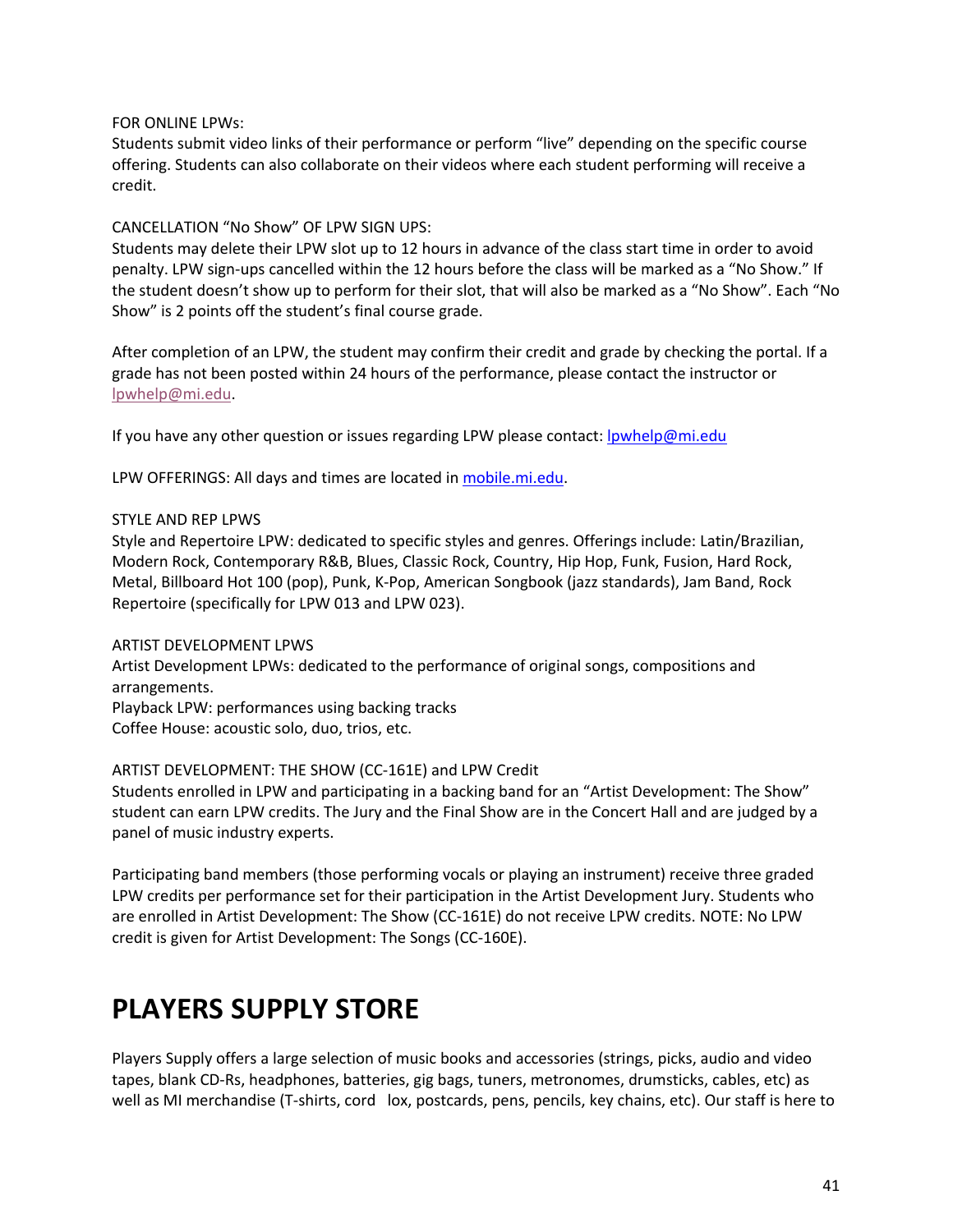help you meet your supply needs throughout your year at MI. We offer great prices, great service, and the latest available merchandise. Players Supply accepts Visa, MasterCard and traveler's checks. Out-ofstate checks are accepted for your first two weeks only. There is a \$10.00 minimum purchase for credit cards and personal checks and official MI school ID is required. Players Supply is open from M-Th 9:00am-7pm; Fri 9:00am-6pm (Hours are subject to change).

# **CAMPUS LIFE**

#### **SPECIAL STUDENT EVENTS**

MI provides a regular schedule of entertainment and recreational events to make your stay at MI not only productive, but fun! Please check the campus bulletin boards, your MI student e-mail address and you student Portal regularly for events updates.

#### **GETTING THE MOST OUT OF MI**

Musicians Institute is a veritable gold mine of opportunity and information, and as it is with most things in life, there is a direct relationship between what you put into it and what you get out of it. We regard you as a mature individual who has shown the desire to make it as a creative professional, and we are prepared to equip you with the tools you need to accomplish your goals and show you how to get there as quickly and efficiently as possible.

#### **RESPECT FOR OTHERS**

Professional success comes from a combination of skills and attitude. The best opportunities almost always come about through personal contacts and recommendations, and you are establishing those contacts NOW. Your fellow students, teachers and staff are your peer group—professional musicians with whom you are associating with every day and who will influence your career for years to come. Make sure that your conduct speaks well of you. Treat everyone as you would like to be treated.

#### **RESPECT FOR YOURSELF**

Maintain a healthy diet, exercise, and take time to enjoy a social life. Drug and alcohol abuse have ruined many promising careers and have no place in your development as a serious professional. Set reasonable goals for yourself. Organize and manage your time and materials. Don't leave your instruments or valuables lying around the campus. Use and follow your own good common sense.

# **ARTIST & CAREER SERVICES**

#### **MISSION STATEMENT**

Artist & Career Services (ACS) is an extensive resource center designed to engage students and alumni and offer them active professional & personal development to succeed in today's competitive entertainment industry.

CORE VALUES

- Networking
- Integrity
- Commitment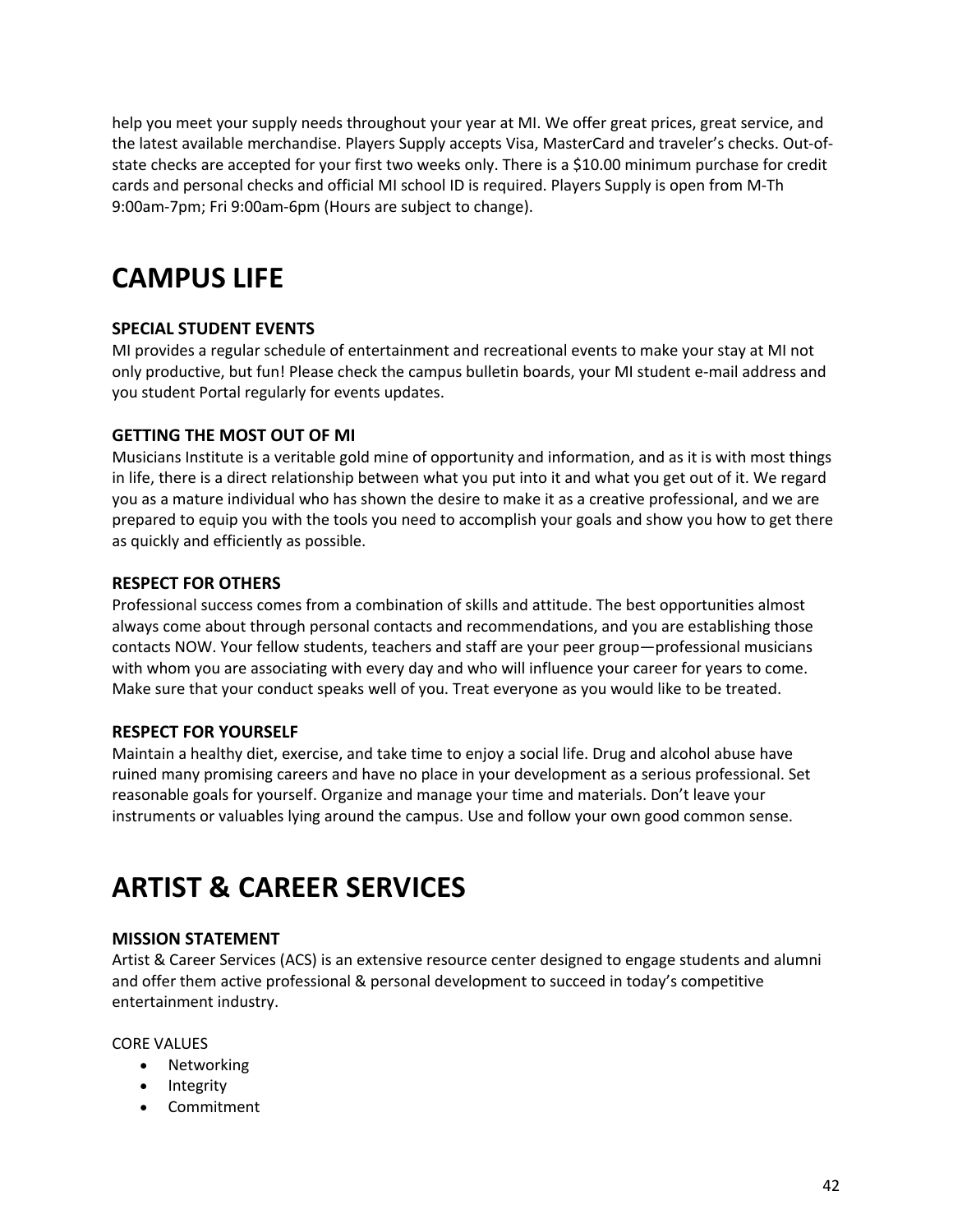- Collaboration
- Development

With the proper tools and direction, ACS is committed to providing the proper tools and guidance to maximize student success during and after their academic career at Musicians Institute.

#### **MI CONNECTS OVERVIEW**

MI Connects is a proprietary service available to current MI alumni and students seeking: jobs, internships, EPK development, collaborations and gig opportunities. This in-house network is sustained by ACS's modern approach and partnership deals with a vast number of entertainment entities ranging, but not limited to: scouts, managers, producers, agents, labels, major artists and directors. These connections give MI students and alumni the competitive edge in addition to real-world application of their newly developed skills.

#### MI Connects: Jobs

Hundreds of new job opportunities are posted weekly for students and alumni to apply for with our partners. All posts are vetted and screened to ensure optimal choices no matter what skill level.

*\*MI offers no guarantee that professional employment will result from registering with the MI Connects or from enrolling in, attending, or completing any MI program. MI reserves the right to alter the features of or to interrupt or cancel operation of MI Connects at any time without prior notice.*

#### MI Connects: Gigs

Looking for a local gig? The Gig section assists artists by creating an online community for both professional and developing musicians. MI students/alumni can post or search through listings via filters to ensure they are presented with streamlined options.

#### MI Connects: Collaborations

Musicians Institute is not only a great place to improve your craft, it's also a place that gives students an opportunity to meet and work with fellow students outside of their field of study, with MI Collaborations. We encourage students to reach out to their peers, whether forming a band, needing a bass player or needing music business advice. Collaboration is important when networking and moving forward with your own personal goals.

MI Connects: Marketplace

Buy, sell, trade unwanted items and musical gear with fellow students and alumni.

#### MI Connects: MI Calendar

Keep up with the events happening on campus such as clinics, presentations, student events, and campus opportunities.

#### MI Connects: My Digital EPK (Electronic Press Kit)

An electronic press kit (EPK) is a professional music resume that music entities (promoters, talent buyers, music supervisors, etc.) use to understand who you are as an artist. This kit takes the form of a website and include things such as news, pictures, bios, live performances, music and tour dates. Developing the flawless EPK is critical to your success in making connections and scoring gigs. MI Connects assists by having a one stop shop approach as an EPK can be built directly in the system with steps to ensure a complete EPK is available for promotion.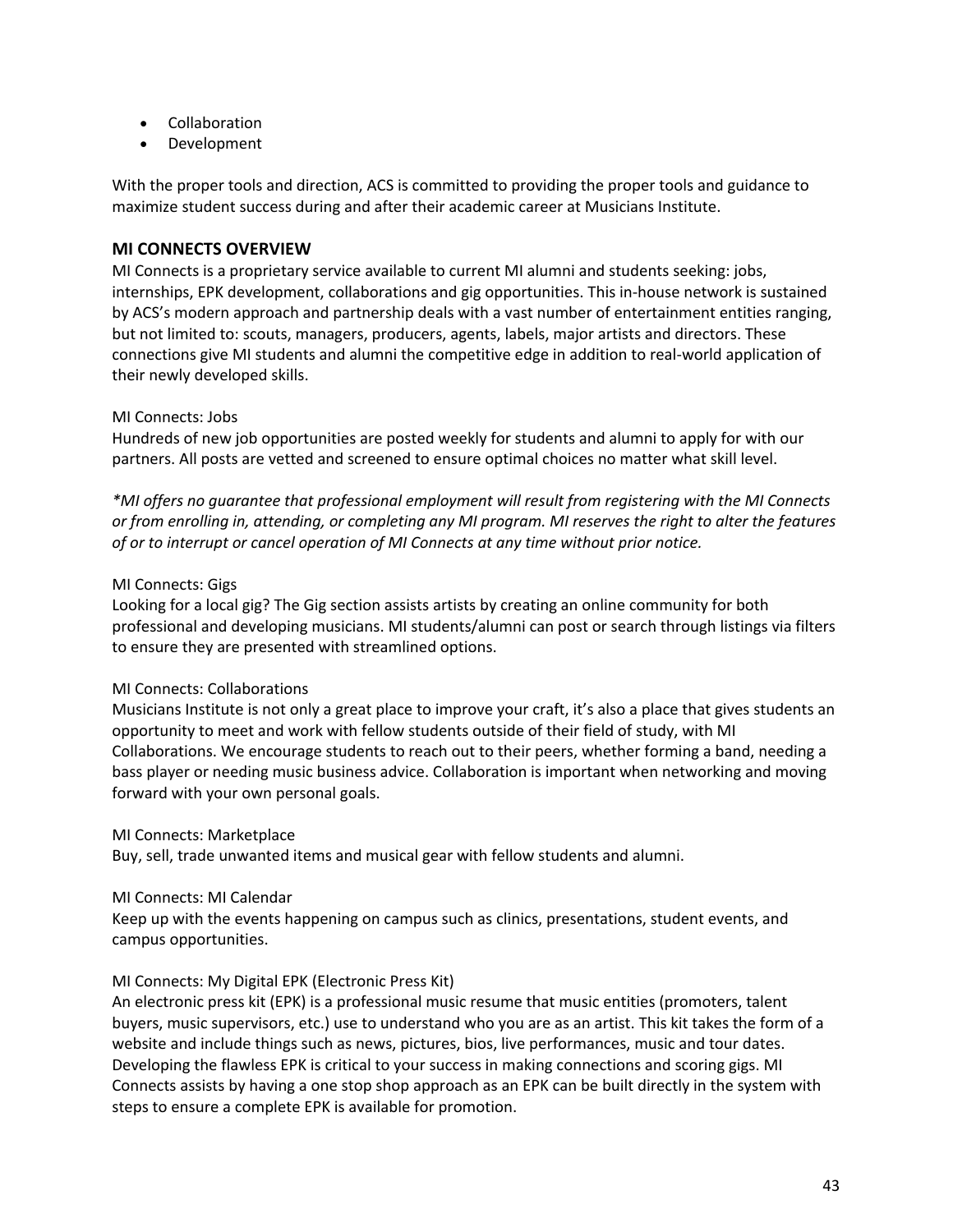#### **WORKSHOPS**

A variety of career and industry related workshops are hosted by ACS year-round to maximize student experience and knowledge in the current entertainment industry. Event topics can vary quarter to quarter due to the availability of working professionals in the industry. Students and alumni are highly encouraged to participate to enhance their professional development and network with their peers.

#### Résumé, Cover Letter, EPK and Mock Interview Services

ACS staff is available to assist in the review and development of students and alumni: résumés/cover letters, EPKs, interview skills, and any promotional material. Stop by ACS to make an appointment or schedule an appointment via the available links in MI connects.

ACS business hours are Monday through Friday (excluding holidays), 9am-5:30pm.

#### AUDITION WORKSHOPS/MOCK AUDITIONS

Audition workshops & mock auditions are designed to introduce and develop the fundamental skills needed to have a successful audition in a professional setting. Students begin their journey with audition workshops where they learn the basics and etiquette of auditioning. Once they have mastered the audition workshop, they advance to mock auditions where they perform and are critiqued by MI's A&R professionals.

#### **HEADSHOTS**

Having professional promotional material alongside talent is crucial in today's entertainment industry. ACS offers graduating students the opportunity to schedule a photo shoot slot with MI's professional photography team. Students will receive raw (untouched) images after their scheduled appointment. Turn-around time averages one week for the edited photos. In addition, students have the opportunity to use the services of a professional makeup artist prior to going in front of the camera. These photo shoots happen weeks 10 and 11 (days vary depending on student reservations).

#### **CAREER/INDUSTRY MENTORING (MOBILE.MI.EDU)**

Students and alumni have the opportunity to meet one-on-one with ACS staff for feedback and anything dealing with career guidance. In addition, they can meet successful industry-working mentors to receive personalized career advice on their progress and current projects outside of the ACS support staff. ACS strives to keep a diverse mentor list based on the mentor's: specialized field, musical genre and availability.

#### **INTERNSHIPS**

The ACS Internship Program provides MI students with real-world experience in the music industry through internships in music-related companies. Students in the Music Business Program are required to complete an internship, while Common Course and Audio Engineering majors are able to sign up to be interviewed and considered for the elective program. Internships are for college credit and enrolled students only. Students in good academic standing can sign up for an interview during weeks 4 through 6 after the completion of at least one quarter of their respective program at MI.

*\*MI provides no guarantee regarding the future availability of internships at specific companies or in specific positions Placement is subject to availability and student qualifications*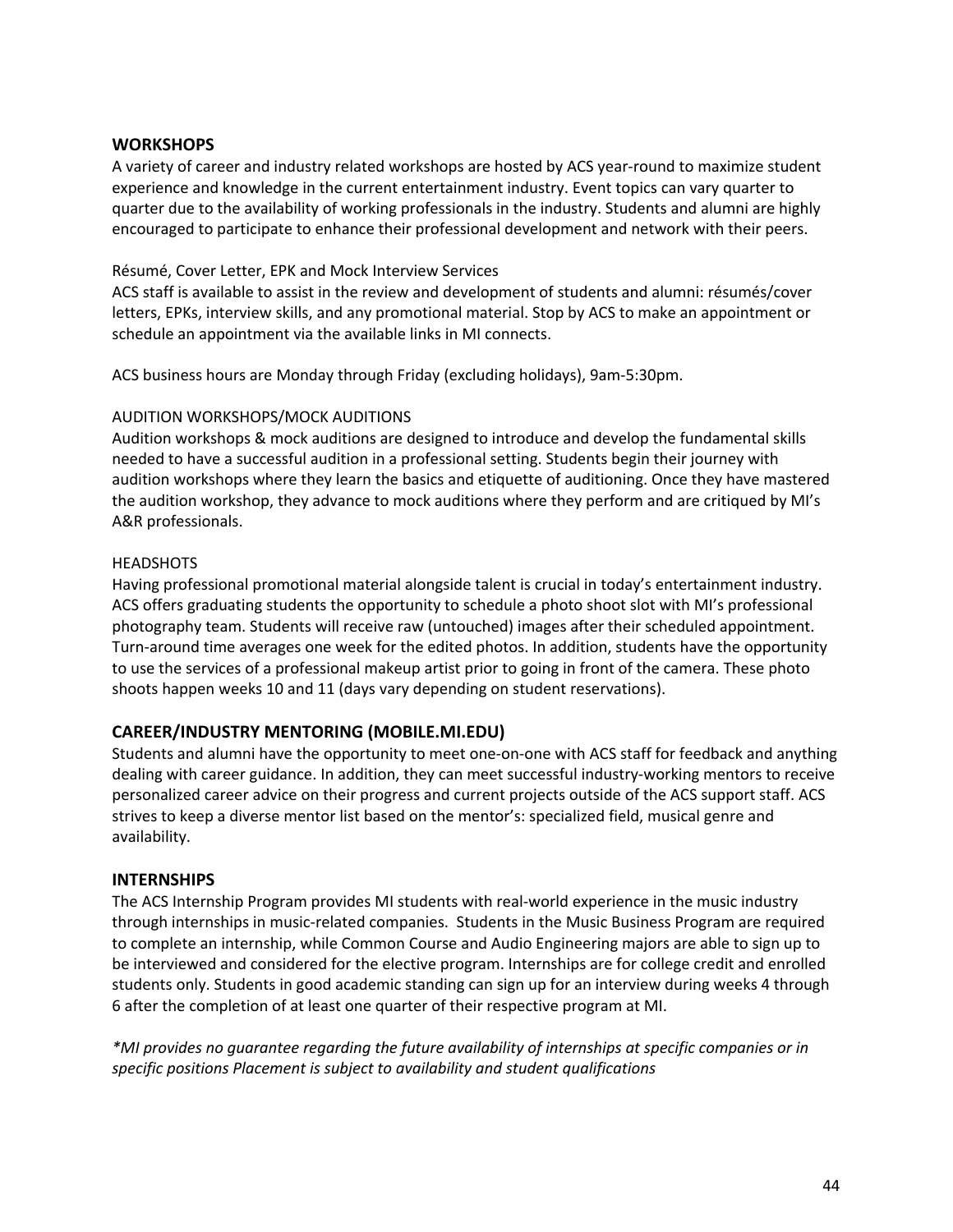#### **STUDENT WORKERS**

Interested in working on campus? Fill out an application to get the process started in Weeks 1-4 of each quarter.

*\*Employment is not guaranteed*

#### **DISCOUNTED ENTERTAINMENT TICKETS**

Discounted tickets to Universal Studios Hollywood, Six Flags Magic Mountain & Six Flags Hurricane Harbor, AMC Movie Theatres, The Taxi Rally, ASCAP "I Create Music Expo," NAMM, Grammy U, etc., more information is available in the ACS office.

*\*Subject to availability and while supplies last*

## **MI LIBRARY**

#### **LIBRARY HOURS**

The library is open and staffed during the following hours (subject to change):

| Monday – Friday   | 8:30AM - 12:00 Midnight |
|-------------------|-------------------------|
| Saturday – Sunday | 12:00 Noon - 8:00PM     |

Remember that while you are using the library to respect the space and the other users so that everyone gets the most from their experience. Please be advised that food and drink are not permitted in the library and that noise levels should be kept at an appropriate level--taking other students into consideration.

The institution holds or otherwise provides long-term access to sufficient information and learning resources to support its purposes and all of its educational programs. To supplement resources beyond the core library of the institution, there may be specific long term written arrangements for student access to off-campus or electronic resources. Programs are in place to train students in the use of library and other information resources, and to develop information literacy skills. The institution must demonstrate that library and learning resource use is a fundamental part of all its curricula, and that the faculty is involved in ensuring such use.

#### **Musicians Institute Library Mission Statement**

The Musicians Institute Library strives to support the comprehensive, innovative, and unique educational and research goals of the Musicians Institute College of Contemporary Music through the providing of resources, information, and services essential to students, faculty, and staff. These services include reference, instruction, and the acquisition and provision of online and in-house materials both scholarly and supplemental in an effort to aid in student academic success.

#### **Musicians Institute Library Goals**

Provide exceptional, timely, and accurate point of contact circulation and reference services while assisting the Musicians Institute students, faculty, and staff with scholarly and supplemental remote research via online databases and archives, interlibrary loan, and also through the physical locating, borrowing, requesting and returning of materials.

Facilitate a space offering the forefront of available technologies through which students of the Musicians Institute may achieve academic success offering an inviting space for research and the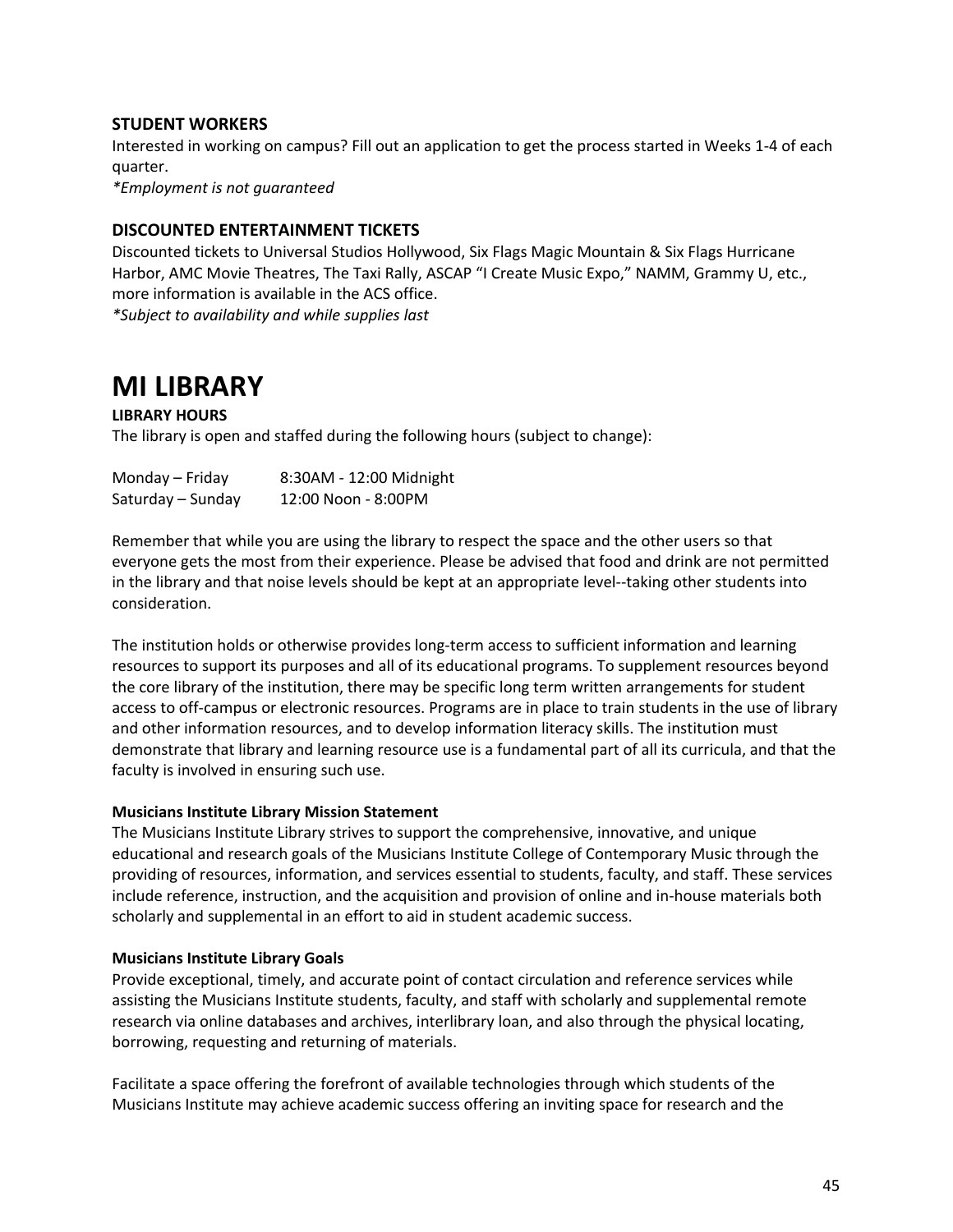sharpening of skill within their discipline by means of a pristine modern environment that fosters creativity and is conducive to study

Ensure preservation of the Musicians Institute intellectual assets or trade secrets providing students and faculty with recorded live performance workshops, concerts, and clinics online and maintaining a digital library containing expansive MI content with enduring value.

Offer individual and course instruction on effective research and information retrieval online, remotely, and in multiple formats. Work with faculty to provide and deliver effective, contemporary, course related materials. Develop and maintain the continuously evolving Musicians Institute Library collections with an eye toward the future.

Maintain a friendly, helpful point of contact for all Musicians Institute faculty, students, and staff while serving as a link between students, faculty, and various campus entities. Offer continuing education opportunities for those employed with the library in an effort to continue along the lines of the college's pioneering, entrepreneurial, and industry relevant spirit.

Information and Learning Resources: In addition to the aforementioned the Musicians Institute Library continues to strive to keep up with the College's new course offerings within the current certificate through master level programs. The library has spent the last year collaborating with faculty on collection development for the new master's degree program beginning in 2019. We continue to collaborate with faculty on collection development for all programs on a quarterly basis.

Profile of Holdings and Resources: The MI Library's collections are offered in a wide variety of formats. Currently there are over 1,000 scores, 1,500 books, over 1,100 DVDs, and 3,400 CDs; searchable on or off campus within the Online Patron Access Catalog (OPAC). When available books, recordings, and videos are purchased as e-books and within e-resources; searchable within the library's Discovery System remotely or on campus. The library is working on expanding its print collection and in an effort to accommodate the expansion the library's CDs have been packed up, labeled, and relocated to easily accessible shelves next door, which require approximately 5-10 minutes to retrieve; making them equally accessible to all those who utilize the library. Interlibrary loan is offered to library users if purchasing the requested materials is not an option.

The library's e-resources are continually evaluated and expanded. MI students have access to the library's online resources through the library's website http://library.mi.edu. They include JSTOR Music, Oxford Grove Music Online, Oxford Grove Dictionary of American Music 2nd Ed, Overdrive (eBooks and MP3s on the subject of music), Pollstar Pro (Music Business related), and Non-Linear Educating (Music and technology related course tutorials). In addition to e-resources the library offers digitally streamed clinics and master classes dating from 1977 until present.

The Musicians Institute Library and the MI Marketing Department jointly oversee the digitally streamed Clinics and Master Classes dating from 1977-present. The goal of our partnership is to ensure the preservation of the content while providing access to students and faculty for educational purposes; maintaining a digital library containing expansive MI content with enduring value.

Description of Information Literacy Expectations for Institutional and External Library Computing Facilities: The Musicians Institute Library abides by the regularly updated Association of College and Research Libraries Framework for Information Literacy for Higher Education. Programs are in place to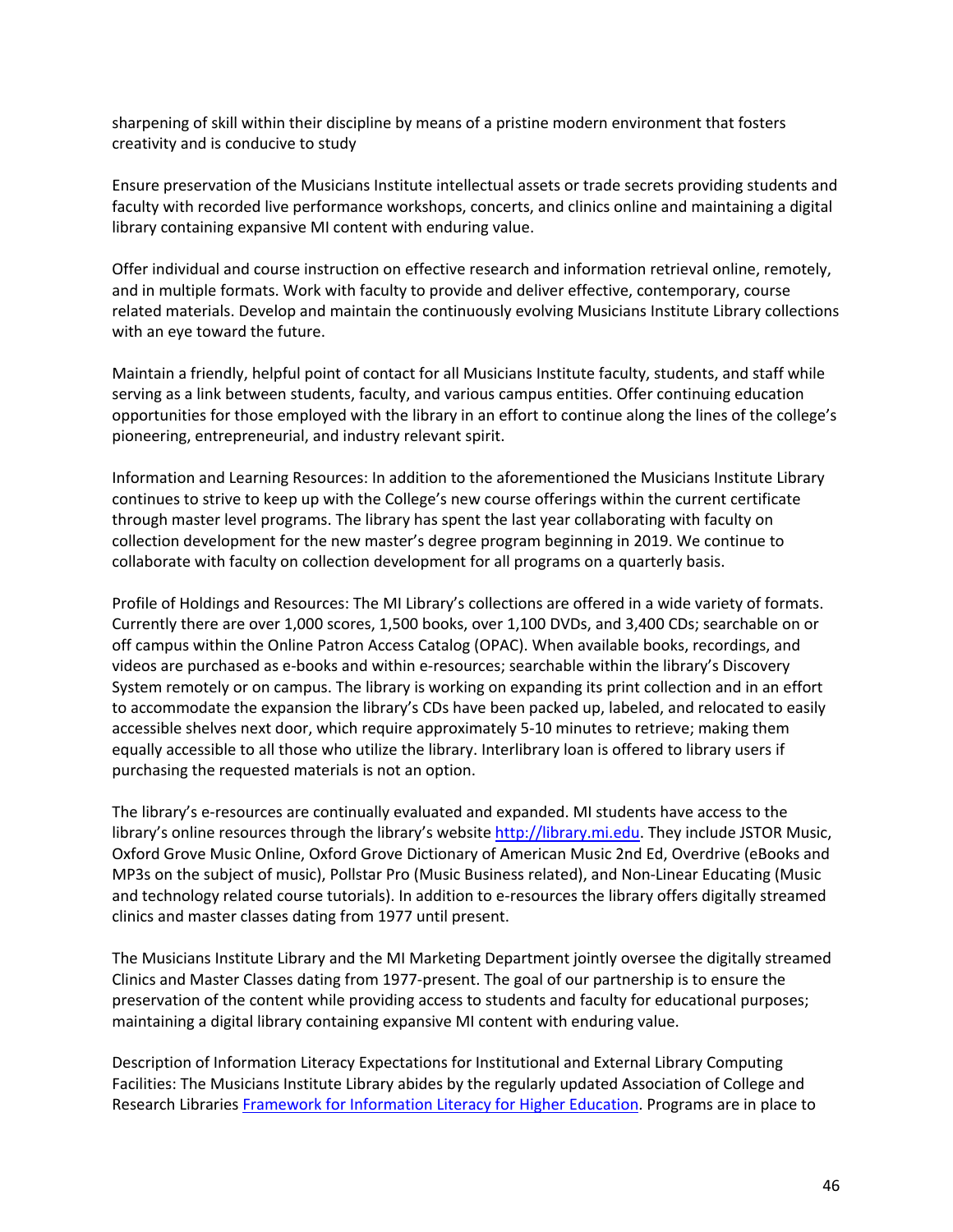train students in the use of library and other information resources, and to develop information literacy skills. These programs include a research as inquiry library orientation at the beginning of the quarter for all new students, which also touches on off campus access and how to log into databases. The third week of classes invites all students to attend a student appreciation day, which includes library resources searching as strategic exploration. We also stop into individual classes to assist with research projects and relay the gravitas of authority construction, context, and the creator's expertise and credibility.

Curricula and Faculty Involvement in Collection Development: Collaboration with faculty on a quarterly basis and throughout the quarter assists the library in building collections within each subject. Through quarterly faculty meetings, informal meetings, and email we're able to facilitate feedback regarding the library's collections, services, and facilities. Through orientations, collaborative events with MI Marketing, and information literacy outreach and instruction students are encouraged to directly contact the library with collection development requests and requests for specific materials.

Descriptions of Computing Facilities and Usage: The Musicians Institute Library offers 85 Macintosh Desktop Computer stations and 25 practice stations totaling 110 stations for study and practice. 40 of the desktop computers offer audio interfaces, so that students may plug in their instrument to practice. The 25 practice stations offer multi-effects units for students to plug into to practice, and 45 computers offer a quieter research and study space. Each computer offers and internet connection with web browsers opening to the MI Library's website of http://library.mi.edu Software on the 85 Macintosh Computers in support of music, academics, and the school's curriculum includes Sibelius music notation software, Reason and Logic digital audio workstations, Microsoft Suite, Photoshop for media and design, and much more.

During high volume use such as study for midterms and finals throughout the fall quarter the computers are 90% full. During low volume periods outside of the fall quarter and study for testing the computers are 40-60% full.

In addition to the library's computers there are also several computer labs on campus available to students for use 24-7 outside of classes taking place in the labs.

Please talk to the circulation desk for information about printing at the Library.

Plan for Library and Computer Development: The Musicians Institute Library is in the process of building its print collection, which is currently between 7,000 and 8,000 cataloged materials. We will continue to catalog approximately 1500 materials per year, which would double our collection in five years. All of the library's print materials are searchable in both the online catalog and discovery system. Through the library's discovery system students may search all of the MI Library's scores, books, CDs, DVDs and online databases at once simultaneously.

We're also working on recataloging our clinics, master classes, and student live performance workshop video dating back to 1977 to stream sound and video on and off campus through LDAP authentication through our Avalon system. They're currently cataloged within an on-campus system only.

Within the next five years we will continue to evaluate our online catalog to see if there is a catalog more suitable to our goals as we grow as an institution. We will also look into additional shelving and shelving locations as we continue to grow our physical collection. Should loss become an issue with a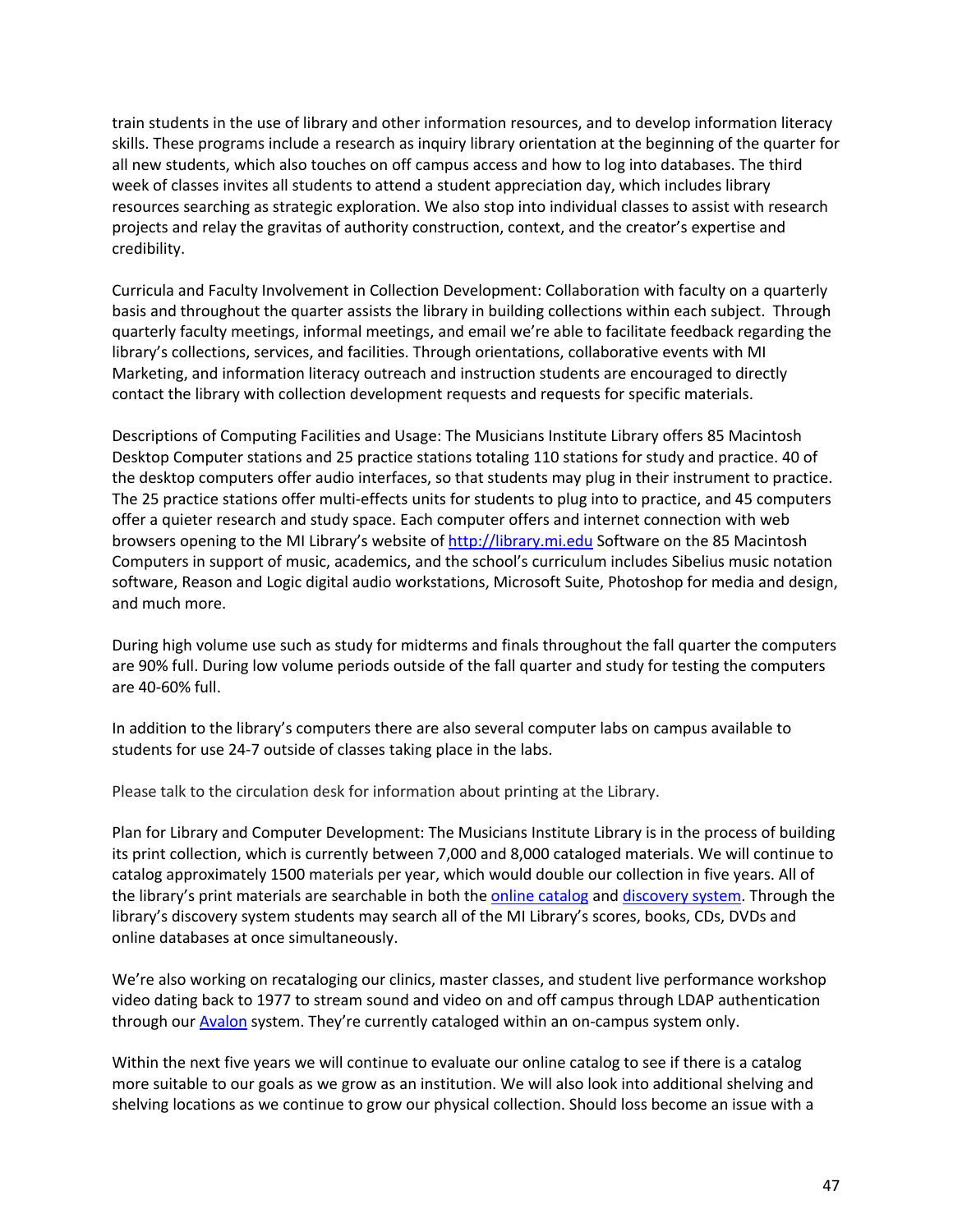larger physical collection we will research the possibility of the RFID tagging of our collection.

Location: The Musicians Institute Library's Campus Hollywood location is within the Main Building of Musicians Institute on the second floor surrounded by performance rooms. The library's collections include scores, books, recordings, videos, and periodicals; as well as a comprehensive range of eresources and digital resources. The MI Library serves the students, faculty, and staff of the Musicians Institute and the Guitar Craft Academy Nashville, as well as the broader community; visiting researchers and scholars.

Governance and Administration: The Director of Library Services, MLS, provides direction and leadership for the library's collections, services, personnel, and facilities. Reporting to the Dean of Industry within the Office of Academic Affairs, the Director engages the MI community through outreach efforts, strengthening the collection, classroom instruction, and research assistance. The Director of Library Services meets with the Director's team once per week, each Monday, to better involve the library in the school's overall strategic planning.

Personnel: The Director of Library Services is an administrative position reporting to the Dean of Industry / Chair of Audio Engineering within the Office of Academic Affairs. The Director of Library Services is responsible for developing and maintaining music collections in a variety of formats. The position directly manages a student staff of approximately twenty in addition to one full-time staff member and two part time staff members administering the library's facilities. The Director provides research assistance and classroom instruction.

The Director of Library Services position requires an American Library Association (ALA) accredited Master of Library Science degree and a music background. A second graduate degree in music is preferred. Extensive experience in library management is required of the Director.

The regular and student staff positions include assisting with the following responsibilities: staffing the circulation / reference desk, cataloging within a MARC record format, CSS based website and calendar updates, library subject guide creation, collection development, weeding, tracking budget funds, accounting, equipment maintenance, outreach, and scanning MI historic photos to Library of Congress standards and cataloging them within a Dublin Core record format. Student staff receive monthly, weekly, and daily training and educational sessions. Staff members attend and present at national and international music library association conferences such as MLA and IAML. Students and staff also attend American Library Association, Association of College and Research Libraries, database, catalog trainings and educational sessions. The library staff operate in a collaborative team environment in which all members contribute to projects, assist faculty, staff, and students, and ensure smooth operations.

Services: The Musicians Institute Library is open approximately 100 hours per week each quarter closing for major holidays and the weekend prior to each quarter. Students, faculty, and staff have access to research assistance, reference, and general questions through in person consultations, email, telephone, text, and online chat. Course instruction on how to effectively utilize library resources and conduct research is taught by the Director of Library Services and is available to all administrators, faculty, staff, and students.

The library maintains print course reserves within regularly shelved materials in the library. The library works with faculty each quarter via email polling each faculty member to ensure our faculty course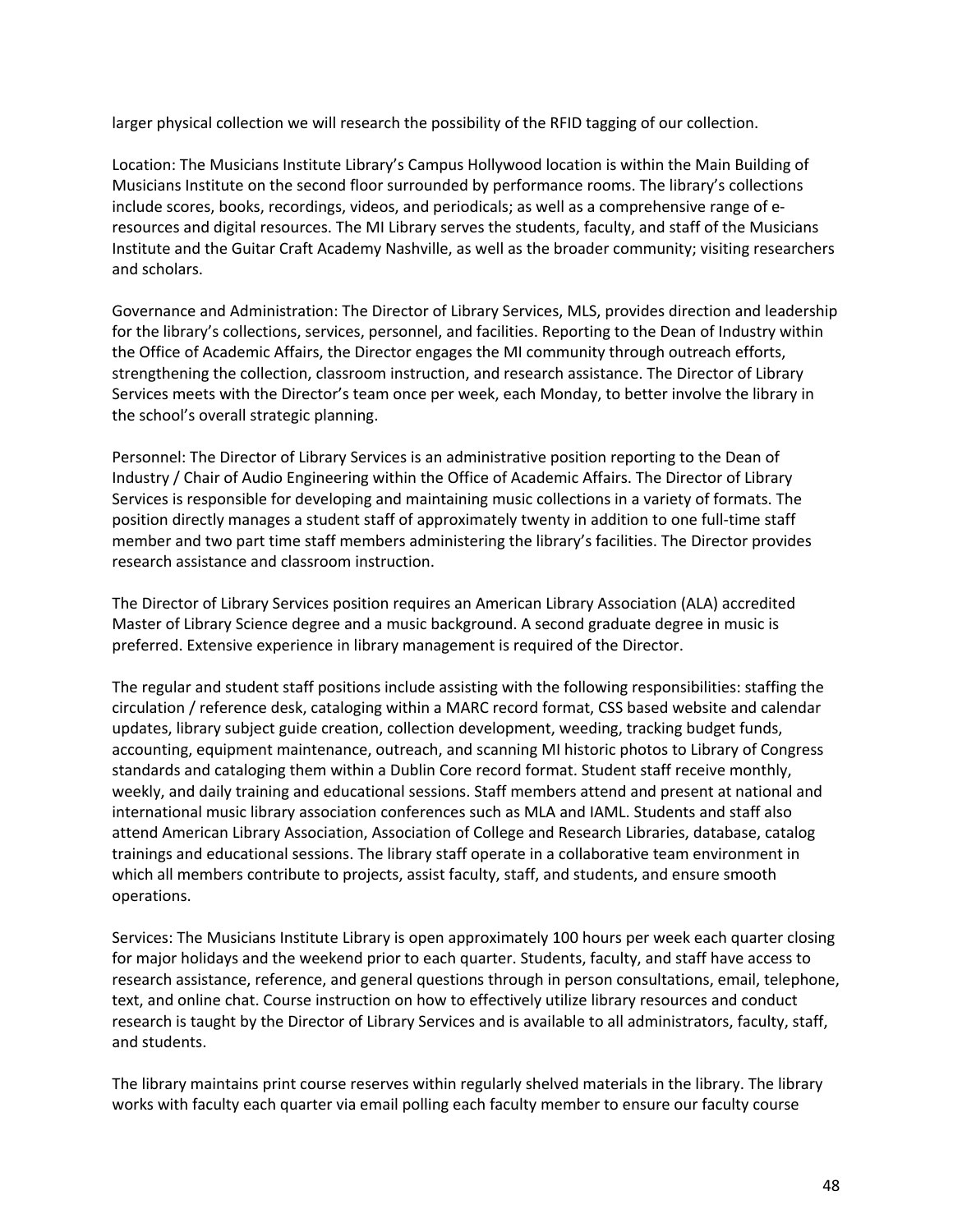reserves are up to date. There is also a form within the library website that faculty may fill out to request additional course reserves throughout the quarter. We're also looking into Avalon Media System in an effort to offer faculty robust course reserves, so that they may request a Clinic, Master Class, DVD, or CD be streamed with the ability to add a link to their LMS course.

The library offers access to other libraries and collections through OCLC's Inter-library loan service. Faculty, staff, and students may make inter-library loan requests in person, chat, text, email, phone or via OCLC Discovery Platform, or online form outside of the library's 100 hours of operation per week.

Facilities: The Musicians Institute Library offers students 85 Macintosh Computers equipped with audio interfaces, music notation software, and various digital audio workstations such as Logic and Reason. Also available to students are twenty-five Boss Jam stations for the purpose of practicing the study of music. Within the last decade the library space was dramatically reconfigured from thirteen student computers to one hundred and ten practice and workstations to ensure student success. Guitars, basses, various equipment, headphones, adaptors, and cables are available for student check out to plug into the library's audio interfaces or for practice throughout dozens of practice rooms surrounding the library.

Strengths:

- Location in the college's main performance building
- Strong faculty collection development support
- Administrative support of innovation
- Clinic and master class digital assets 1977-present
- Print and eResources reflective of both teaching and learning at MI
- 85 Macintosh computers with audio interfaces and 25 Boss Jam Stations
- Strong Marketing and IT Support as well as school wide support

MI Databases

Overdrive eBooks, Audio MP3 Books, Streamed Video Oxford Grove Dictionary of American Music Oxford Grove Music Online JSTOR Music Pollstar Pro

MI Interlibrary Loan OCLC Interlibrary Loan

MI Campus Access & Remote Access Alexandria Online Patron Access Catalog Boopsie App LibGuides Website and Subject Guides OCLC Discovery System OCLC Proxy Remote Patron Authentication Trumba Events & Academic Deadlines Calendar

MI Print Services WEPA Printing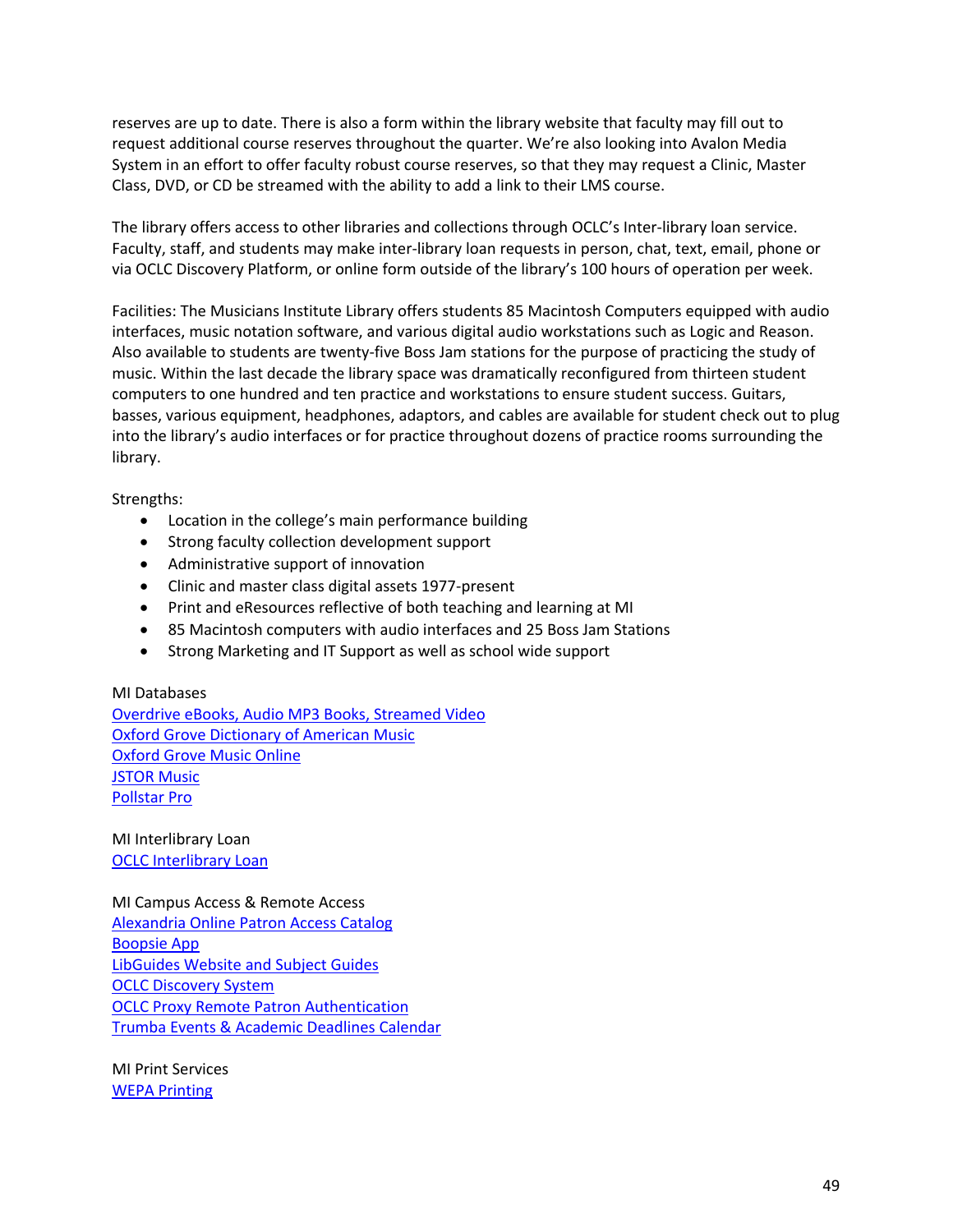Please visit the MI Library About Page for more information about our collections and policies.

# ROOM/LAB RESERVATIONS

#### **GUITAR/BASS PROGRAMS**

After 6:00PM Monday through Friday, the counseling labs are available for practice and rehearsals. Exact equipment varies from room to room but is limited to guitar and bass amps. Consult a Library Services Staff member to reserve a two-hour slot weekday evening in a counseling lab for your personal practice session. To ensure your full name and student number are recorded in the Counseling Lab Reservation Binder, you must write your full name and student number in the slot of your choice in the Counseling Lab.

Reservation binder in the library: students are limited to one reservation of one two-hour slot per day. You may sign up at any time, right up to the beginning of the time slot you wish to reserve; however, at fifteen minutes past the beginning of that time slot the labs are available on a first-come, first-served basis. So, if you are more than fifteen minutes late for your reservation, you may lose your slot to the first person that sets up in the lab.

NOTE: Guitar and Bass students may not use Vocal Program or Drum Program assigned practice labs at any time.

#### **KEYBOARD TECHNOLOGY PROGRAM**

Keyboard students book Keyboard labs via mobile.mi.edu under the header "Keyboard Lab Booking." Students then meet a Studio Tech at the Tech Office (MI-291) at their booking time to be let into a room. Then they check out with the Studio Tech at the end of their session.

#### **DRUM PROGRAM (NON-ASSIGNED LABS)**

Drum labs have been designated for sign-up if your assigned lab is in use.

Three practice rooms (DL345, DL346 and DL347) are available for checkout in the event your assigned lab is not available. Drum Program students can check these rooms out in 2-hour increments by leaving their ID card with Security. Room MI-325 is a specialty room equipped with a be-bop kit, a hybrid e-kit and a DTX Multi-12 unit. This room can only be checked out with Drum Services personnel.

#### **VOCAL PROGRAM (NON-ASSIGNED LABS)**

Keyed Vocal labs are available for Vocal Students only. To use these labs, go to the Security Desk and exchange your ID for the appropriate key.

#### **INDEPENDENT ARTIST PROGRAM, DJ PERFORMANCE & PRODUCTION, AND AUDIO ENGINEERING STUDIOS (NON-ASSIGNED LABS)**

Specific studios are available for Independent Artist Program, DJ Performance and Production, and Audio Engineering students to reserve at select hours. To use these studios, you must reserve the space on mobile.mi.edu. Access to book will begin one week in advance of schedule and on a first come, first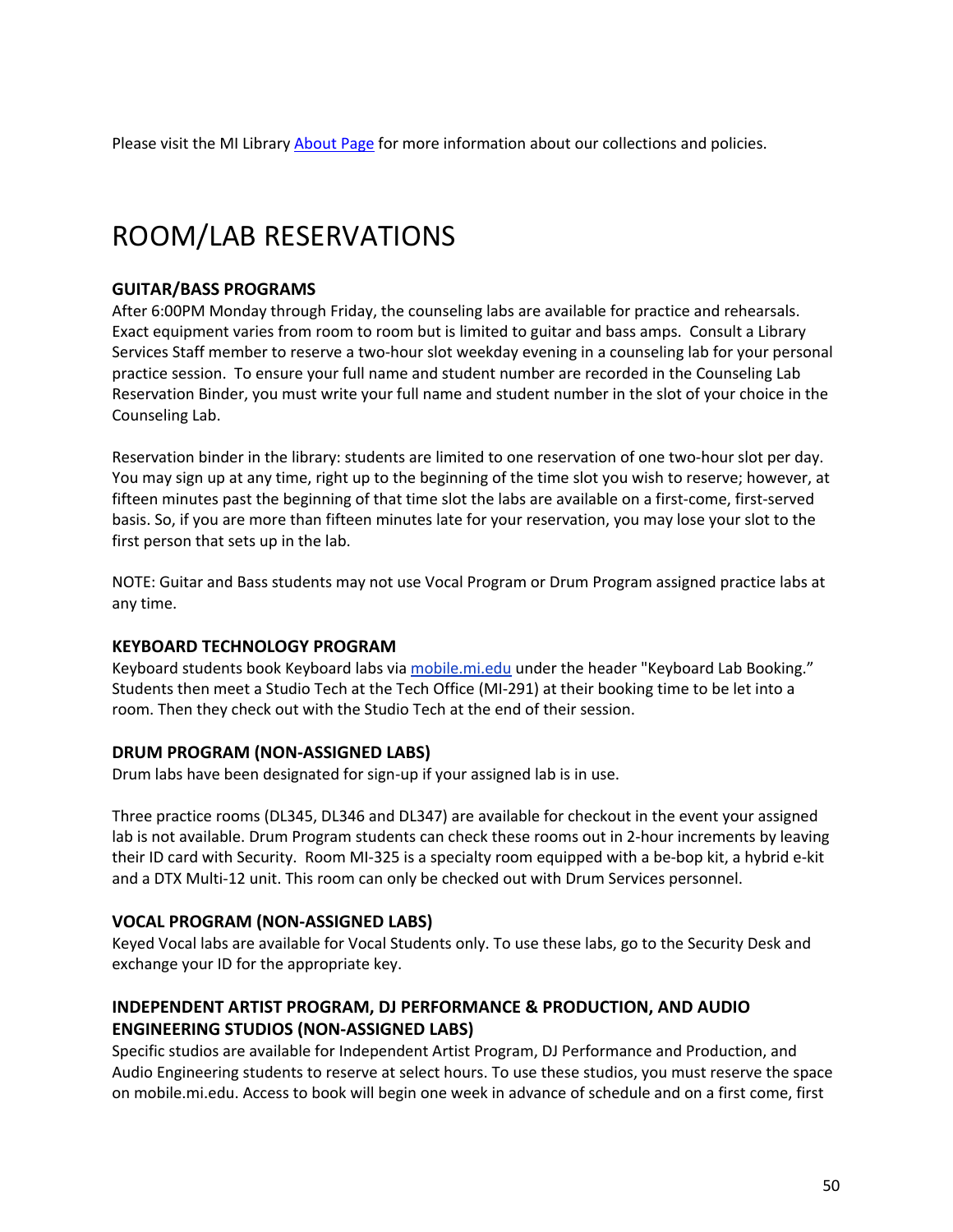serve basis. Contact specific Director of Programs and Faculty for more information on booking these specific studios.

#### **REHEARSAL ROOMS**

Most of the classrooms become available for use as rehearsal rooms during weekday evening hours and at selected hours on the weekends. These rooms are all equipped with two guitar amps, a bass amp, a PA, and drums. Each student is entitled to one reservation for a two-hour time slot per week. The school week runs from Monday to Sunday. Reservations for the coming week are taken beginning Friday morning.

#### **HOW TO RESERVE A REHEARSAL ROOM**

- 1 Log into mobile.mi.edu
- 2 To find an open room to reserve, click on the Rehearsal Room Sign-up section and browse available rooms
- 3 You then can officially reserve the room by clicking on the Submit button
- 4 After the reservation is made, you can always log back in and click on the My Sign-ups section to either delete the reservation or just to double-check the stats of the room (i.e. when and where)

#### **REHEARSAL ROOM POLICIES**

- No smoking, food or drinks are allowed in rehearsal rooms
- Your volume must be kept at a reasonable level. You must turn it down when told to do so by **Security**
- You may bring your own equipment. Security will check it in and out of the building
- Non-student guitarists, bassists, drummers, keyboardists, and vocalists will NOT be allowed to rehearse at MI except under specific conditions (see the Guest Policy) Rehearsal facilities are maintained and equipped for the primary benefit of currently enrolled students
- You must report any broken equipment or other problems with your rehearsal room to Security immediately
- No rehearsing is allowed between 8:30am & 10:00am Monday through Friday in the rehearsal classrooms
- Failure to comply with any of the rehearsal room rules will be considered an infraction Penalties for rehearsal room infractions include but are not limited to the following:
	- o Three Infractions Loss of rehearsal privileges for two weeks
	- o Four Infractions Loss of rehearsal privileges for one month
	- o Five Infractions Loss of rehearsal privileges for one quarter
	- o Six Infractions Permanent loss of rehearsal privileges

PLEASE NOTE THAT THE ENTIRE BAND IS HELD RESPONSIBLE FOR REHEARSAL INFRACTIONS–IF SOMEONE BREAKS A RULE IN YOUR REHEARSAL ROOM, ALL BAND MEMBERS WILL BE HELD RESPONSIBLE.

Failure to comply with any of the above rules will be considered an infraction. A student's rehearsal privileges may be suspended for two weeks after infractions. Total loss of rehearsal privileges and eventual expulsion may result from recurring violations.